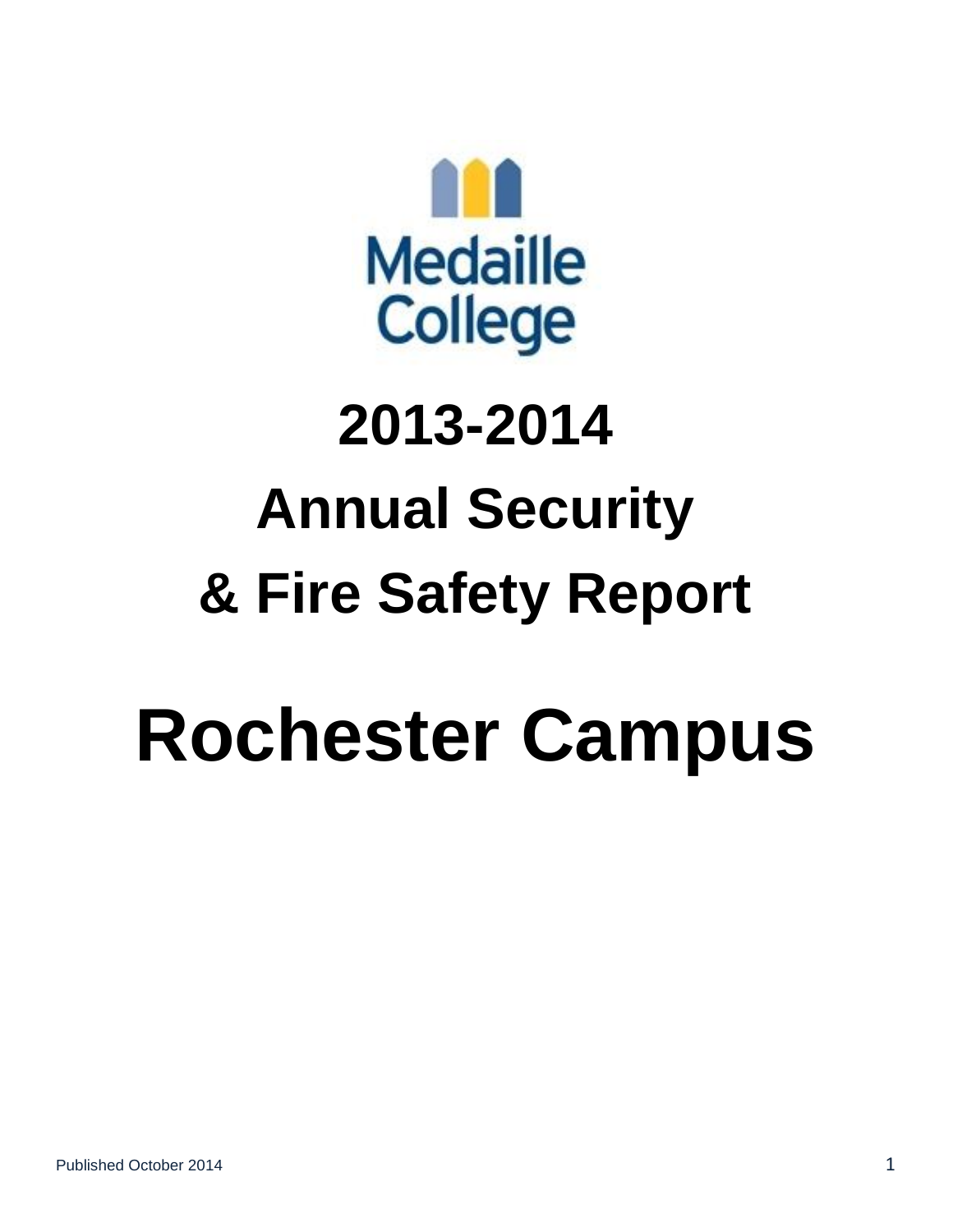# **TABLE OF CONTENTS**

| About the Department of Campus Public Safety  3-4                           |
|-----------------------------------------------------------------------------|
|                                                                             |
|                                                                             |
|                                                                             |
| Security of and Access to Campus Facilities, including Campus Residences  6 |
| Crime Prevention and Security Awareness Programs  6-7                       |
| Sexual Offenses, Sexual Assault and Sexual Harassment  7                    |
|                                                                             |
|                                                                             |
|                                                                             |
|                                                                             |
|                                                                             |
|                                                                             |
|                                                                             |
|                                                                             |
|                                                                             |
|                                                                             |
|                                                                             |
|                                                                             |
| Policy Prohibiting Sexual Harassment and Other Harassment  18-19            |
|                                                                             |
|                                                                             |
|                                                                             |
|                                                                             |
|                                                                             |
|                                                                             |
|                                                                             |
|                                                                             |
|                                                                             |
|                                                                             |
|                                                                             |
| Medaille College Drug and Alcohol Abuse Prevention Policy22                 |
|                                                                             |
|                                                                             |
|                                                                             |
|                                                                             |
|                                                                             |
|                                                                             |
|                                                                             |
|                                                                             |
|                                                                             |
|                                                                             |
|                                                                             |
|                                                                             |
|                                                                             |
|                                                                             |
|                                                                             |
|                                                                             |
|                                                                             |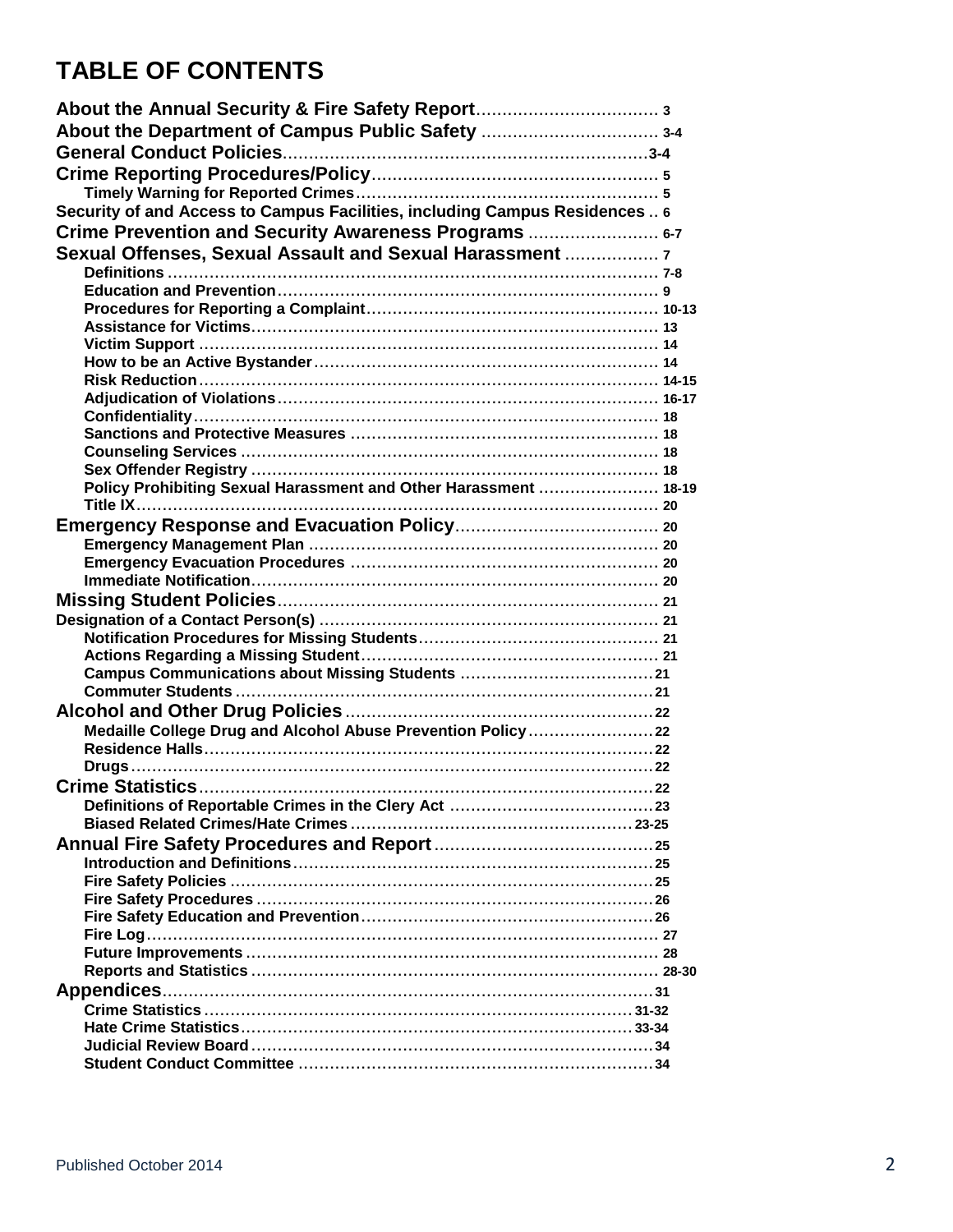# **ABOUT THE ANNUAL SECURITY & FIRE SAFETY REPORT**

The Medaille College Department of Public Safety and Office of Student Affairs, under the direction of the Vice President of Business and Finance, are responsible for preparing and distributing this report. We work with many other departments and agencies to compile the information. We encourage members of the campus community to use this report as a guide for safe practices on and off campus. It is available on-line at [http://www.medaille.edu/security-and-fire-report-](https://mavsmail.medaille.edu/owa/redir.aspx?C=L-kmDqVc5EOGoB9CXYG7cyvVKd2OrdEIDZvfPaJaEmmmXvwmmdTbRfC5DTuJKJ9qY5Gnjlc02eQ.&URL=http%3a%2f%2fwww.medaille.edu%2fsecurity-and-fire-report-2013.pdf)[2013.pdf](https://mavsmail.medaille.edu/owa/redir.aspx?C=L-kmDqVc5EOGoB9CXYG7cyvVKd2OrdEIDZvfPaJaEmmmXvwmmdTbRfC5DTuJKJ9qY5Gnjlc02eQ.&URL=http%3a%2f%2fwww.medaille.edu%2fsecurity-and-fire-report-2013.pdf) and each member of the Medaille College community receives an email annually that describes the report and provides its web address. The report is also made available to prospective students and employees. A copy of the report can be obtained any time at the Public Safety office.

# **ABOUT THE DEPARTMENT OF CAMPUS PUBLIC SAFETY**

The Medaille College Campus Public Safety Department shall provide a safe and secure campus environment for a diverse community of students, faculty, staff and visitors while maintaining and encouraging an atmosphere of learning. This shall be accomplished by establishing a liaison and partnership with all segments of the campus community. Lines of communication will be set up with all student and faculty associations, internal campus departments as well as outside community groups, organizations and neighborhood associations. It will be the primary responsibility of the Campus Public Safety Department to work proactively with the students, faculty and staff to identify report, reduce and remove the opportunity of crime and criminal activity before it should occur.

The Medaille College Campus Public Safety Department, located at 2 Agassiz Circle, is open 24 hours a day providing around-the-clock services to the campus community. Officers are on duty 24 hours a day, seven (7) days a week, 365 days a year. The office aids in enforcement of federal, state, and local statutes and Medaille College Policies and Regulations.

All Medaille College Public Safety officers complete a New York State Peace Officer Equivalency Training Course and are AED/CPR certified. However, they do not have law enforcement arrest powers; they have the same arrest powers and authority as that of an average citizen. Under the New York State Penal law, every citizen has a right to make an arrest for a criminal offense without a warrant if the arrested person has committed a felony in his/her presence or if the arrested person has committed a felony offense outside the presence of the officer, but the arresting person has reasonable cause to believe that a felony has been committed.

Medaille College has submitted a Memorandum of Understanding with the Town of Brighton Police Department. This agency has primary responsibility and jurisdiction, to investigate crimes and respond to emergencies, on the Medaille College Campus. The Public Safety Department maintains a close working relationship with all local law enforcement agencies, all College and School Security, Safety and University Police agencies in Western New York.

We have assisted in the establishment of a Western New York Coalition of University and College Law Enforcement Professionals in the greater Buffalo and Rochester communities. Regular meetings are held to exchange information, enhance communication, provide training and assist each other with the development of proactive approaches to crime and criminal activity.

The primary objective of the Public Safety Department is to encourage a safe and healthy experience that enhances the campus learning experience and complements the College's educational mission. The Public Safety Department provides support services tailored to meet the needs of the College Community and advocates a law enforcement, security and emergency response for crimes on campus.

Some of the services we offer are:

- Issue school IDs for all students, faculty and staff
- Register and provide parking permits for students, faculty and staff
- Monitor security and safety systems in all campus buildings and facilities
- Provide OSHA safety inspections for all campuses
- Maintain key maintenance and control for entire college
- Schedule and provide transportation for campus activities
- Establish and implement Emergency Notification Systems
- Patrol all campus buildings, grounds and facilities
- Investigate all violations of law and school policies
- Investigate minor motor vehicle accidents and minor vehicle problems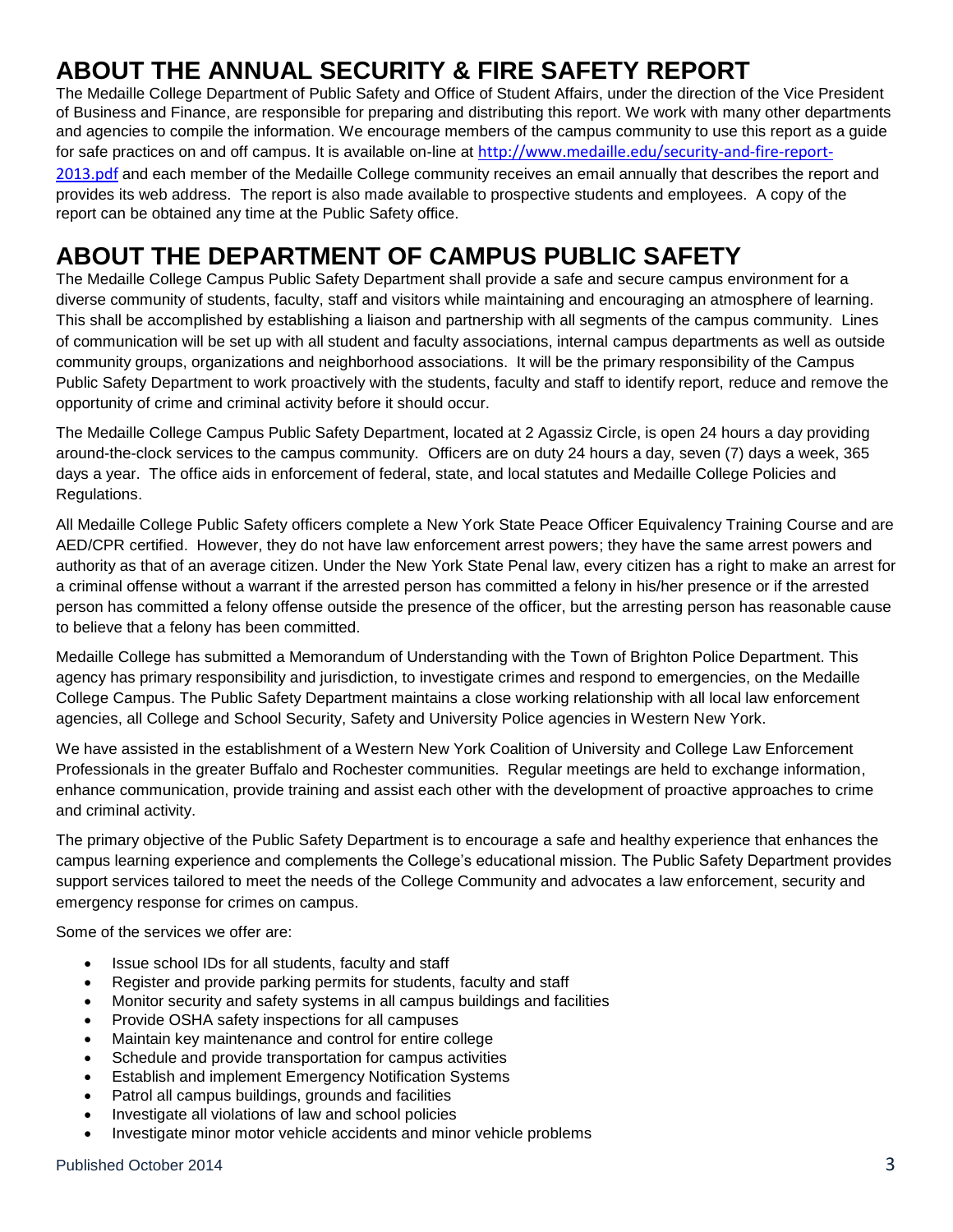- Test and maintain all security and fire-prevention equipment and alarms
- Inspect buildings for safety compliance
- Maintain a lost-and-found department

A number of well-marked emergency (RED) telephones are located throughout the campus. These telephone boxes are easily identified and connect directly to the Public Safety Department when lifting the receiver. They can be used to report a criminal incident, fire or any other type of emergency. Additionally, emergency telephones are located at the main entrance of both residence hall facilities. Emergency (BLUE LIGHT) phones are located on the exterior of the Public Safety Office at 2 Agassiz and the rear of Huber Hall. These telephone boxes are easily identified and connect directly to the Public Safety Department when pushing the receiver button.

To reach the Public Safety Department from off-campus or from a cell phone, dial (716) 880 – 2911. From an on-campus networked phone dial, extension 2911 to reach Public Safety.

# **GENERAL CONDUCT POLICIES**

Medaille College expects its students to obey all applicable federal, state, and local laws, to behave in moral, ethical, professional, civil, and courteous ways, and to observe the specific policies, procedures, regulations, rules, and standards that are declared by Medaille College for conducting its own affairs.

Listed below are some of the basic rules governing a person's behavior on campus, non-campus property used by the college and at functions sponsored by the college or any group affiliated with the college. Violation(s) of these rules, or other conduct which reflects unfavorably on the student or the college, may result in disciplinary action up to and including dismissal from the college. The following is **PROHIBITED** and is considered disorderly conduct:

- 1. Violence, including assault, or the threat of violence, against any person.
- 2. Intimidation or harassment which has the intent or effect of preventing a person from performing his/her legitimate role at Medaille College, to include, but not limited to, bullying, cyber-bullying, and harassment.
- 3. The use, possession, sale, or purchase of any type of unlawful drug. Possession, consumption, or sale of drugs is a serious offense which is subject to severe penalties. See the MEDAILLE COLLEGE ALCOHOL and DRUG ABUSE POLICY [http://www.medaille.edu/policy-handbooks.](http://www.medaille.edu/policy-handbooks) Additional information related to federal penalties at the US Drug Enforcement Administration can be found at:<http://www.justice.gov/dea/index.htm> and information on services rendered through the New York State Office of Alcoholism and Substance Abuse Services (OASAS)website: [http://wwwoasas.state.ny.us/index.cfm.](http://wwwoasas.state.ny.us/index.cfm)
- 4. As a matter of policy, the college will cooperate fully with all law enforcement agencies in the investigation and prosecution of substance abuse and drug trafficking cases. Violations of these regulations will cause the student to be subject to criminal prosecution, disciplinary action, or both. Distribution, sale, or use of drugs will ordinarily result in immediate disciplinary action by college officials. Prohibited drugs are defined as including, but not limited to:
	- Marijuana
	- Cocaine/crack
	- LSD
	- **Barbiturates**
	- Mescaline
	- **Opiates**
	- Amphetamines
	- Psilocybin
	- **Tranquilizers**
- 5. While on campus or participating in Medaille College activities, possession or use of explosives, firearms, fireworks, knives, incendiaries, or other dangerous weapons including gas or air guns.
- 6. Tampering with fire alarms and/or other fire safety equipment or otherwise hindering the proper function of the college's fire and/or safety procedures. No fires may be set by students for any reason.
- 7. Abusive or disruptive behavior on campus or at any college activity or event (on or off campus), the effect of which might bring discredit to Medaille College.
- 8. Disregard of the rights of other members of the campus community and/or their guests.
- 9. Failure to follow the directive of an official of the college or his/her representative.

Published October 2014 4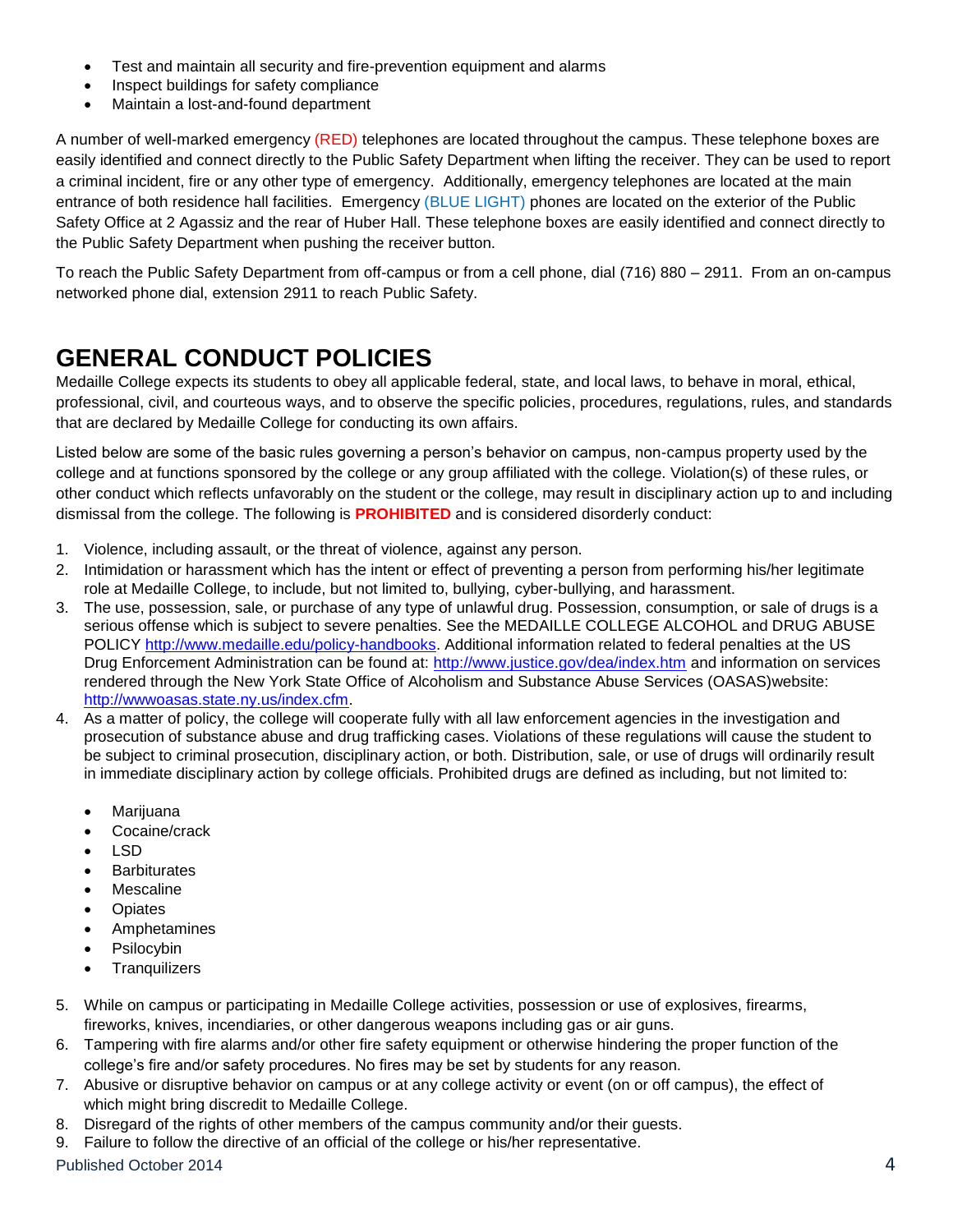- 10. Giving false information to any college official or office.
- 11. Gambling in any form, except legal raffles, lotteries or casino gambling conducted by recognized student organizations and approved by the college.
- 12. Destruction, damage, or defacement of college property or that of students, vendors or guests of the college.
- 13. The use, possession, sale or purchase of alcoholic beverages by students under the legal age of 21.
- 14. Violation of any other college policies, procedures and/or regulations.

# **CRIME REPORTING PROCEDURES/POLICY**

Medaille College strives to maintain a safe campus and relies on all members of the campus community to do their part to keep our campus safe. Any member of the campus community – faculty, student, staff, and trustees – who observes criminal activity on the Medaille Rochester campus or at any off-campus instructional or athletic site is expected to report such conduct promptly to the police and to campus security. Criminal activity includes, but is not necessarily limited to: physical assault, including sexual assault and abuse, burglary, robbery, arson, unauthorized display or use of a dangerous weapon, and the illegal distribution or manufacture of controlled substances.

If you observe a crime, immediately contact the Medaille College Public Safety Department at 716.880.2911 and follow their directives. In case of an emergency during off-site athletic practices or games, students are to report to the attending Public Safety Officer.

In addition, there are occasions when minors (persons under 18 years of age) are on the Medaille College campus or involved in college events. Any person, who observes the sexual abuse of a minor or has reasonable suspicion of such abuse, should immediately notify Medaille College Public Safety and the local police authorities (call 911). A call may also be placed to the NYS Child Abuse Hotline at 1.800.342.3720.

The prompt reporting of criminal activity is essential to securing a safe campus environment for all persons, including guests and members of the public. No one is exempt from the expectation of law-abiding behavior. There shall not be any form of retaliation within the Medaille College community against any person making a good faith report of suspected criminal activity.

If you wish to voluntarily report a crime confidentially you may do so via a counselor or pastor at the Medaille College Counseling Center at 716.880.2339. These reports will be included confidentially as part of the statistical disclosure to the Department of Education but will remain confidential. Professional counseling or pastoral staff will maintain confidentiality unless there is a court order or a life threatening situation.

All felony offenses reported to the College and/or Public Safety, occurring on campus, at a College sponsored event or on College owned/controlled property, will be reported to the Amherst Police for further investigation.

Individuals to whom students and employees should report criminal offenses described in the law for the purpose of making timely warning reports and annual statistical disclosure include:

| Medaille College Public Safety 716.880.2911 |  |
|---------------------------------------------|--|
| Director, Campus Public Safety 716.880.2485 |  |
| Brighton Police Department 585.784.5150     |  |
|                                             |  |

# **Timely Warning for Reported Crimes**

Published October 2014 5 In an effort to provide timely notice to the Medaille College community, and in the event of a serious incident which may pose an on-going threat to members of the Medaille College community, a Safety Alert is sent to all students and employees. The alerts are generally written and distributed, via campus email, by the Director of Public Safety and Vice President of Business and Finance. In addition to the campus email system notices will be posted on the college's website, bulletin boards in strategic locations around campus and/or sent via the college's emergency notification system (text and/or PA system). Incidents of aggravated assault and sex offense cases are considered on a case by case basis, depending on the facts of the case and whether there is a continuing danger to the campus community. For example, if an assault occurs between two students who have a disagreement, there may be no on-going threat to the Medaille College community members and a Safety Alert would not be distributed. The Director of Public Safety or designee, in consultation with appropriate campus personnel, reviews all reports to determine if there is an on-going threat to the community and if the distribution of a Safety Alert is warranted. Safety Alerts may also be issued for other crime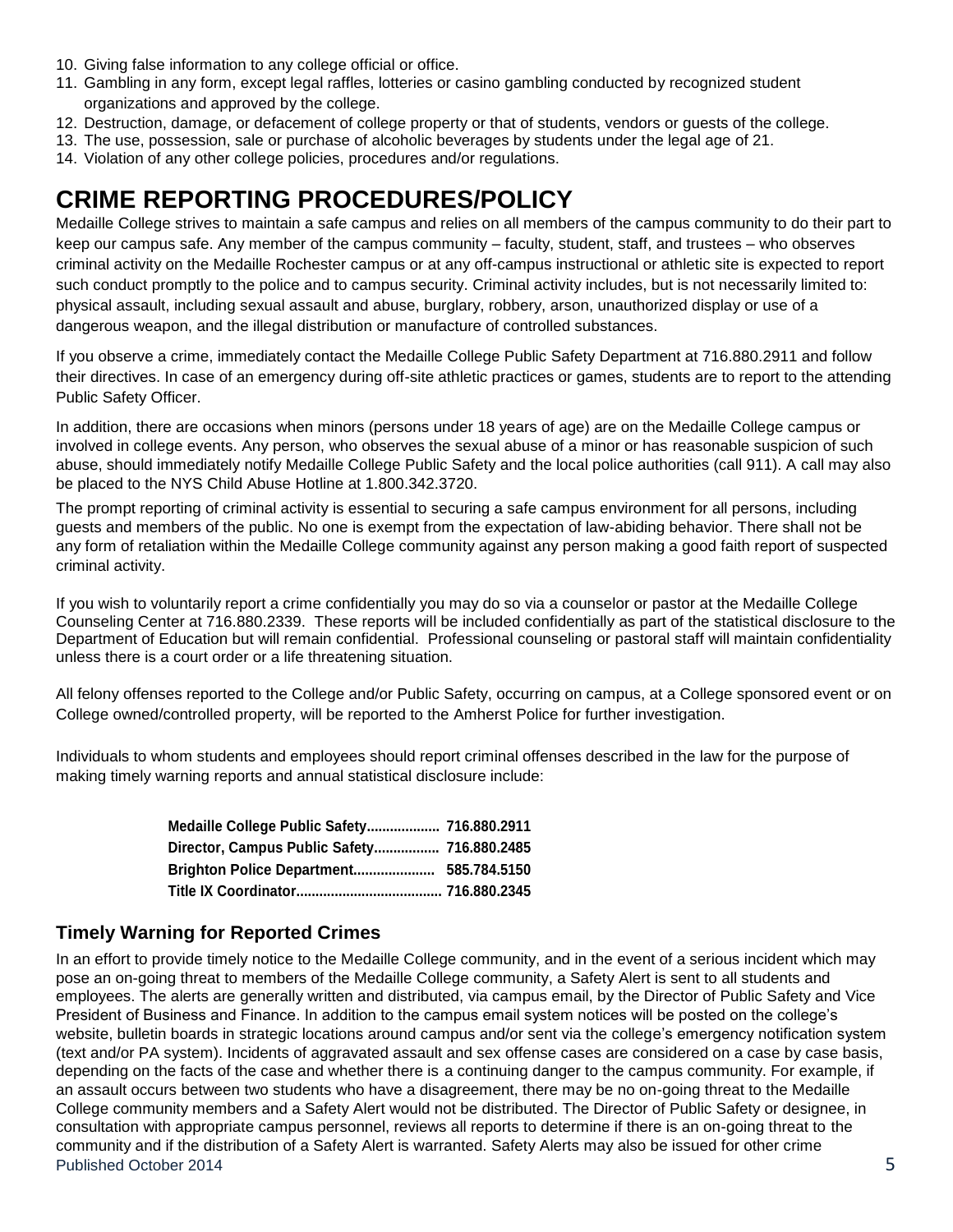# **SECURITY OF AND ACCESS TO CAMPUS FACILITIES, INCLUDING RESIDENCES**

Medaille College facilities are available for use by students, employees, alumni, invited visitors and those having direct business with the college. Renters who have made the appropriate arrangements to use college facilities may do so during the approved hours and using approved procedures for doing so. Medaille College academic and student services buildings are open from 6am-12am Monday through Friday with limited access on weekend and holidays. After hours buildings are locked and secured and only accessible by authorized personnel.

The Medaille College Residence Hall buildings (North Residence Hall and South Residence Hall) are permanently locked and secured, the only means of entrance is by use of an encoded student identification swipe card presented at the entrance to the building. Medaille College Residence Life houses students in varied accommodations ranging from single to double/triple dormitory-style rooms. Services and programs intended to enhance the quality of life and to assure the security and safety of the resident student body is a priority for the residence life administration and presented to residents on an on-going basis. All facilities are served by live-in residence directors and resident assistants. At least one professional staff member is on duty at all times, 24 hours a day, 7 days a week. Security and safety policies and procedures, especially regarding locking individual rooms and building doors and related precautions, are discussed with residents in crime prevention seminars, in routine floor meetings conducted by the residence life staff and in printed material that is posted and distributed by the staff.

Security and college officials maintain the authority to ask those on college property for proper identification and to escort unwanted visitors off campus property and if needed refer to the Brighton Police for possible arrest for criminal trespass.

# **CRIME PREVENTION AND SECURITY AWARENESS PROGRAMS**

#### **Crime Prevention Measures**

Most on-campus crime can be prevented if rules are followed and common sense safety tips are observed. The college is extremely committed to maintaining safe and secure working, learning and studying environments for all members of the college community. Members of the college community can assist this effort by adhering to the following safety tips and other common sense rules:

- Travel with a companion whenever possible.
- Use the escort service provided by our Public Safety Officers. Call 716.880.2911 to request an escort.
- Never lend your cell phone to a stranger.
- Follow parking regulations. Park in lighted areas of the parking lots if you will be leaving class after dark.
- Keep your gas tank full.
- Store items in the trunk of your car. Do not keep items in plain view.
- Always lock your car, when you are in it and out of it.
- Have your keys ready when you go to unlock your car. Be sure no one is inside your car as you enter.
- Never hitchhike or pick up hitchhikers.
- Drive to a police station, fire station or other very public place if you think a person is following you.
- When on an elevator stay near the controls. Push every button at the first sense of an attack.
- Stay near the street when walking. Stay away from bushes, shrubs and buildings. Walk confidently and look like you know where you are going. A good defense is to look and act confident.
- Do not ride with someone you do not know.
- When riding public transportation sit near the front, if possible and be familiar with the schedule to avoid long waits. Choose an occupied subway car if possible when riding the subway.
- Tell your friends where you are going and when you expect to return.
- Report all suspicious persons seen on campus to: Campus Public Safety 716.880.2911 and/or Brighton Police 911
- Carry a noise maker (whistle or other device) when out after dark.
- The Director of Public Safety also distributes a monthly security report to the college community via email summarizing campus security issues and/or responses to calls on campus, along with safety tips for the college community.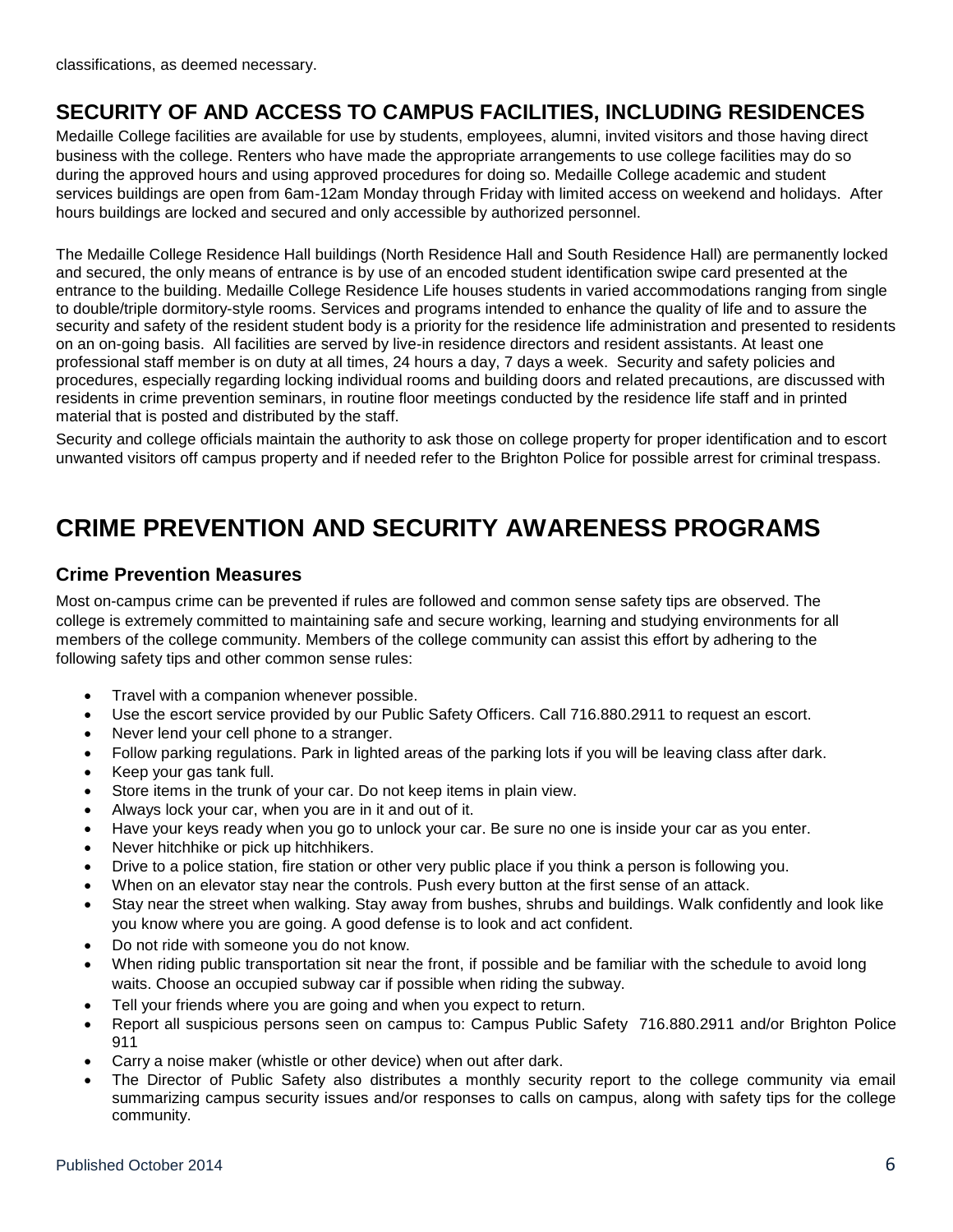## **Resident Students**

- Keep the door to your room/apartment locked and closed when you leave the room for any reason, even if it's for just a few minutes!
- Don't allow anyone that you do not know into the building. Individuals can wait outside for their host/hostess.
- Never prop open exterior doors.
- Report all suspicious persons to security and to the RA on duty.

Generally, close adherence to the crime prevention measures, using the security escort service and being aware of your surroundings will help reduce the risk of crime against individuals and on campus. Reduce the risk of "date rape" by keeping in mind that many cases involve the use of alcohol and/or drugs by the victim, the perpetrator or both.

Public Safety Officers conduct comprehensive surveys of exterior lighting, exterior doors and grounds. Officers consistently survey buildings for any maintenance issue which may cause a security or safety hazard. Such concerns are reported without delay to the Facilities department.

# **SEXUAL OFFENSES, SEXUAL ASSAULT and SEXUAL HARASSMENT**

Medaille College does not discriminate on the basis of sex in its educational programs. Sexual harassment and sexual violence are types of sex discrimination. Other acts can also be forms of sex-based discrimination and are also prohibited whether sexually based or not and include dating violence, domestic violence, and stalking. As a result, Medaille College issues this statement of policy to inform the community of our comprehensive plan addressing sexual misconduct, educational programs, and procedures that address sexual assault, domestic violence, dating violence, and stalking, whether the incident occurs on or off campus and when it is reported to a College official. In this context, Medaille College prohibits the offenses of domestic violence, dating violence, sexual assault and stalking and reaffirms its commitment to maintain a campus environment emphasizing the dignity and worth of all members of the university community.

Sexual assault/harassment is illegal under both federal and state law and is also a form of sex discrimination which is also illegal under federal laws Title VII (employees) and Title IX (students) and the New York State Human Rights Law. Both, harassment or discrimination, may involve unwelcome sexual advances, requests for sexual favors, and other verbal/non-verbal or physical contact of a sexual nature such as sexual assault or acts of sexual violence. The Title IX coordinators may be reached at **pmcdonald@medaille.edu** or 716.880.2345.

Sex discrimination in the form of harassment on the basis of sex includes unwelcome sexual advances, sexual violence, requests for sexual favors and other verbal or physical conduct of a similar nature when:

- Submission to such conduct is explicitly or implicitly a term or condition of an individual's education or employment.
- Submission to or rejection of such conduct by an individual is used as the basis for academic or employment decisions affecting the individual.
- Such conduct has the purpose or effect of substantially interfering with an individual's performance or creating an intimidating, hostile, or offensive educational or working environment.

#### **DEFINITONS:**

**Sexual Assault** "Sexual assault" means an offense that meets the definition of rape, fondling, incest, or statutory rape as used in the FBI's Uniform Crime Reporting system. A sex offense is any act directed against another person, without the consent of the victim, including instances where the victim is incapable of giving consent.

**Rape** is defined as the penetration, no matter how slight, of the vagina or anus with any body part or object, or oral penetration by a sex organ of another person, without the consent of the victim.

**Fondling** is defined as the touching of the private parts of another person for the purposes of sexual gratification, without the consent of the victim, including instances where the victim is incapable of giving consent because of his/her age or because of his/her temporary or permanent mental incapacity.

Published October 2014 7 **Incest** is defined as nonforcible sexual intercourse between persons who are related to each other within the degrees wherein marriage is prohibited by law.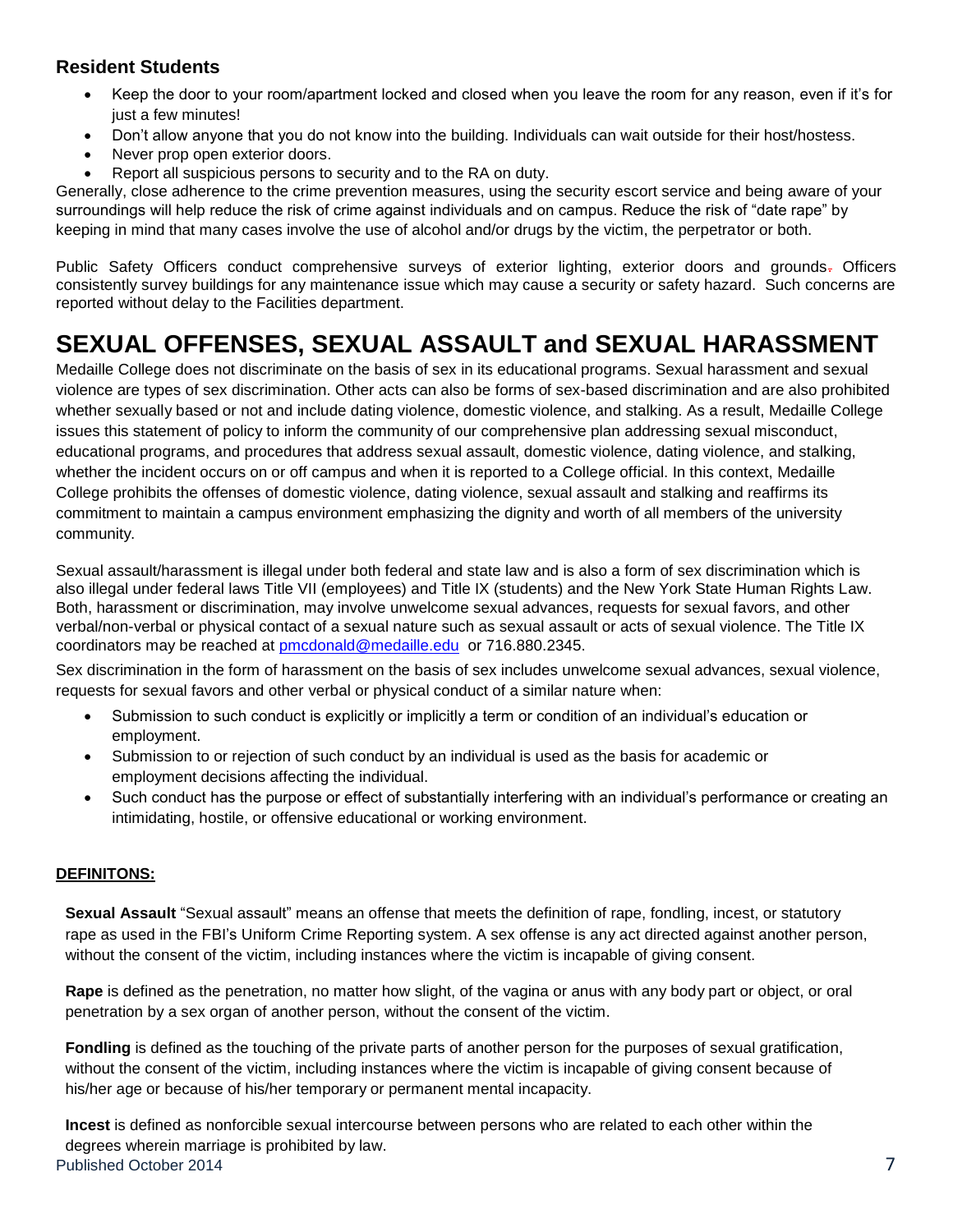**Statutory Rape** is defined a nonforcible sexual intercourse with a person who is under the statutory age of consent.

New York State Penal Law definitions regarding sexual assault can be found by at the following site.

#### *[http://public.leginfo.state.ny.us/LAWSSEAF.cgi?QUERYTYPE=LAWS+&QUERYDATA=@SLPEN0P3THA130+&LI](http://public.leginfo.state.ny.us/LAWSSEAF.cgi?QUERYTYPE=LAWS+&QUERYDATA=@SLPEN0P3THA130+&LIST=LAW+&BROWSER=BROWSER+&TOKEN=59557045+&TARGET=VIEW) [ST=LAW+&BROWSER=BROWSER+&TOKEN=59557045+&TARGET=VIEW](http://public.leginfo.state.ny.us/LAWSSEAF.cgi?QUERYTYPE=LAWS+&QUERYDATA=@SLPEN0P3THA130+&LIST=LAW+&BROWSER=BROWSER+&TOKEN=59557045+&TARGET=VIEW)*

**Domestic Violence:** The term ''domestic violence'' means

- 1) Felony or misdemeanor crimes of violence committed:
	- i) By a current or former spouse or intimate partner of the victim;
	- ii) By a person with whom the victim shares a child in common;
	- iii) By a person who is cohabitating with or has cohabitated with the victim as a spouse or intimate partner;
	- iv) By a person similarly situated to a spouse of the victim under the domestic or family violence laws of the jurisdiction in which the crime of violence occurred; or
	- v) By any other person against an adult or youth victim who is protected from that person's acts under the domestic or family violence laws of the jurisdiction in which the crime of violence occurred.
- 2) For the purposes of complying with the requirements of this section and section 668.41, any incident meeting this definition is considered a crime for the purposes of Clery Act reporting.

#### <http://ovs.ny.gov/helpforcrimevictims.html>

**Dating Violence:** The term ''dating violence'' means violence committed by a person

- 1) who is or has been in a social relationship of a romantic or intimate nature with the victim and
- 2) The existence of such a relationship shall be based on the reporting party's statement and with consideration of the length of the relationship, the type of relationship, and the frequency of interaction between the persons involved in the relationship.

For the purposes of this definition-

- 1) Dating Violence includes, but is not limited to, sexual or physical abuse or the threat of such abuse.
- 2) Dating violence does not include acts covered under the definition of domestic violence.

For the purposes of complying with the requirements of this section and section 668.41, any incident meeting this definition is considered a crime for the purposes of Clery Act reporting.

#### **Stalking:** The term "stalking" means

- 1) Engaging in a course of conduct directed at a specific person that would cause a reasonable person to
	- a) fear for the person's safety or the safety of others; or
	- b) Suffer substantial emotional distress.
- 2) For the purposes of this definition
	- a) Course of conduct means two or more acts, including, but not limited to, acts which the stalker directly, indirectly, or through third parties, by any action, method, device, or means follows, monitors, observes, surveils, threatens, or communicates to or about, a person, or interferes with a person's property.
	- b) Substantial emotional distress means significant mental suffering or anguish that may, but does not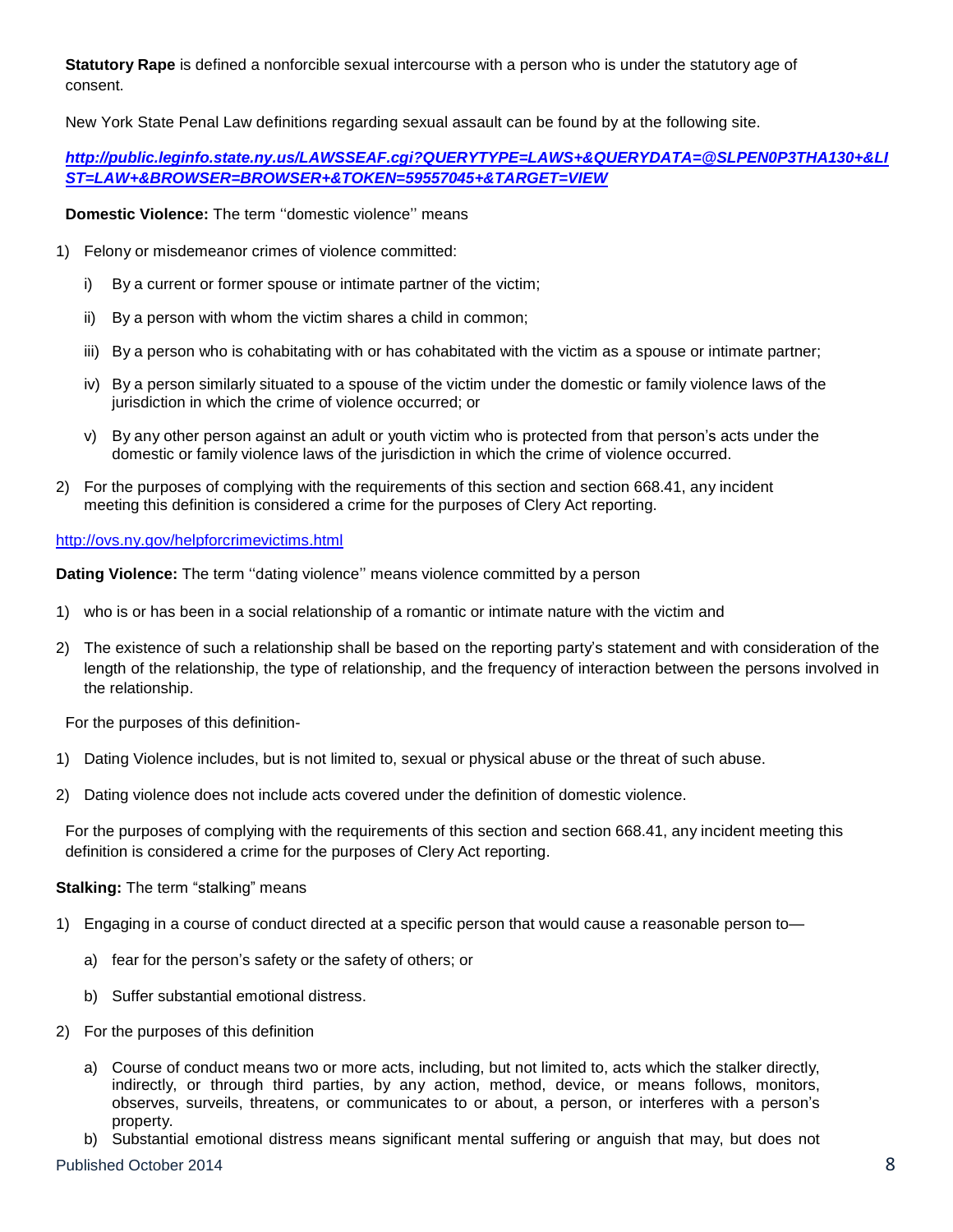necessarily, require medical or other professional treatment or counseling.

- c) Reasonable persons mean a reasonable person under similar circumstances and with similar identities to the victim.
- 3) For the purposes of complying with the requirements of this section and section 668.41, any incident meeting this definition is considered a crime for the purposes of Clery Act reporting.

New York State definitions for Stalking can be found at the following site.

[http://public.leginfo.state.ny.us/LAWSSEAF.cgi?QUERYTYPE=LAWS+&QUERYDATA=@SLPEN0P3THA120+](http://public.leginfo.state.ny.us/LAWSSEAF.cgi?QUERYTYPE=LAWS+&QUERYDATA=@SLPEN0P3THA120+&LIST=LAW+&BROWSER=BROWSER+&TOKEN=44106718+&TARGET=VIEW) [&LIST=LAW+&BROWSER=BROWSER+&TOKEN=44106718+&TARGET=VIEW](http://public.leginfo.state.ny.us/LAWSSEAF.cgi?QUERYTYPE=LAWS+&QUERYDATA=@SLPEN0P3THA120+&LIST=LAW+&BROWSER=BROWSER+&TOKEN=44106718+&TARGET=VIEW)

#### **Education and Prevention Programs**

Medaille College engages in comprehensive, intentional, and integrated programming, initiatives, strategies, and campaigns intended to end dating violence, domestic violence, sexual assault and stalking that:

- Are culturally relevant, inclusive of diverse communities and identities, sustainable, responsive to community needs, and informed by research, or assessed for value, effectiveness, or outcome; and
- Consider environmental risk and protective factors as they occur on the individual, relationship, institutional, community and societal levels.

Educational programming consists of primary prevention and awareness programs for all incoming students and new employees and ongoing awareness and prevention campaigns for students and employees that:

- Identifies domestic violence, dating violence, sexual assault and stalking as prohibited conduct;
- Defines using definitions provided both by the Department of Education as well as state law what behavior constitutes domestic violence, dating violence, sexual assault, and stalking;
- Defines what behavior and actions constitute consent to sexual activity in the State of New York and/or using the definition of consent found in the Student Code of Conduct if state law does not define consent;
- Provides a description of safe and positive options for bystander intervention. Bystander intervention means safe and positive options that may be carried out by an individual or individuals to prevent harm or intervene when there is a risk of dating violence, domestic violence, sexual assault or stalking. Bystander intervention includes recognizing situations of potential harm, understanding institutional structures and cultural conditions that facilitate violence, overcoming barriers to intervening, identifying safe and effective intervention options, and taking action to intervene;
- Information on risk reduction. Risk reduction means options designed to decrease perpetration and bystander inaction and to increase empowerment for victims in order to promote safety and to help individuals and communities address conditions that facilitate violence.
- Provides an overview of information contained in the Annual Security Report in compliance with the Clery Act.

Medaille College has developed an annual educational campaign consisting of presentations that include distribution of educational materials to new students; participating in and presenting information and materials during new employee orientation.

Medaille College offered the following **primary prevention and awareness programs for all incoming students, new employees, current students and current employees** in 2013: Initial orientations, Behind Closed Doors Skits, Sexual Education Week, Equalogy, "Sex Discussed Here," Series on Healthy Sexuality, Sexual Assault Risk Reduction presentations, Bystander Intervention training and Take Back the Night: Speak out Against Violence.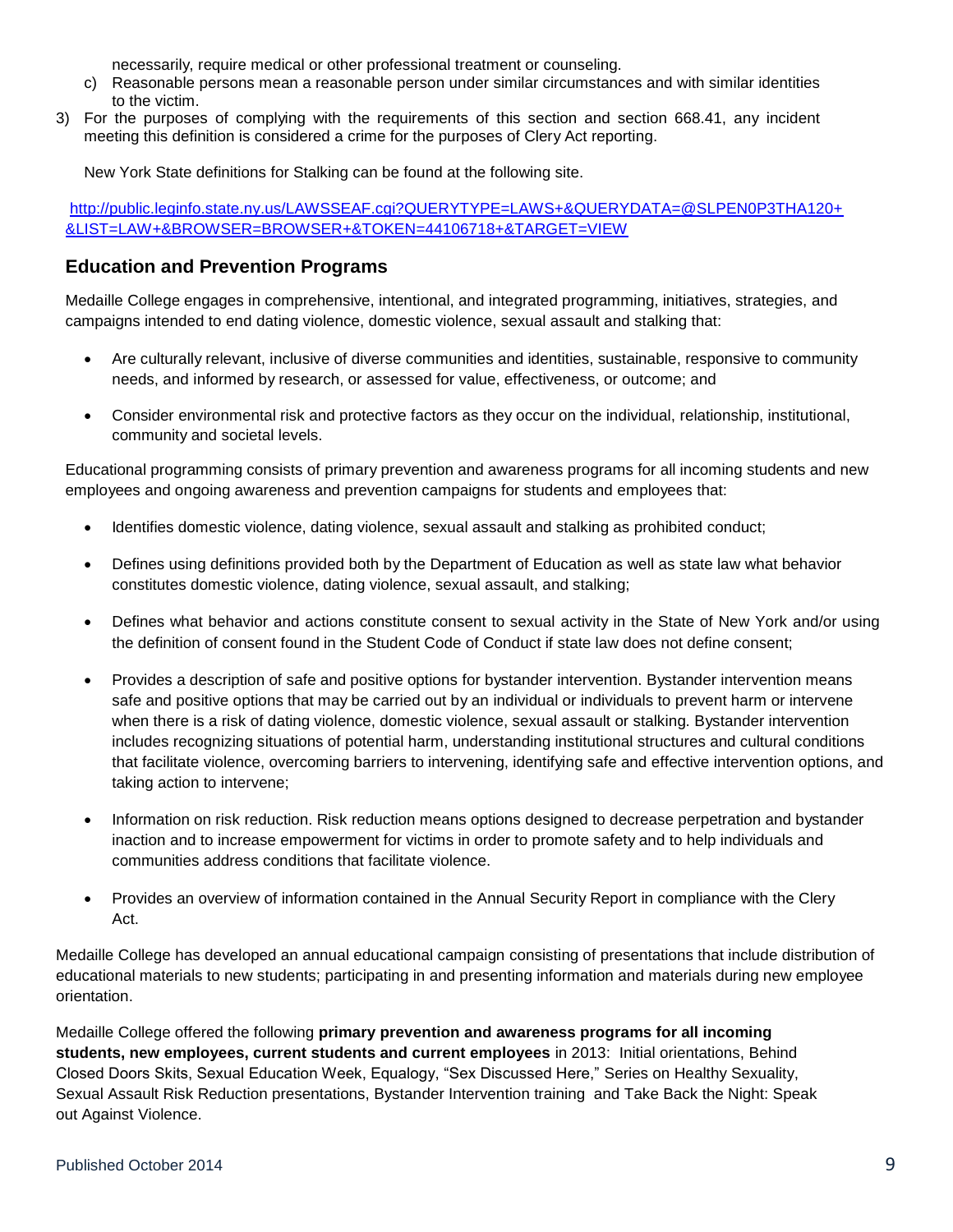# **Procedures for Reporting a Complaint**

Medaille College has procedures in place that serve to be sensitive to those who report sexual assault, domestic violence, dating violence, and stalking, including informing individuals about their right to file criminal charges as well as the availability of counseling, health, mental health, victim advocacy, legal assistance, visa and immigration assistance and other services on and/or off campus as well as additional remedies to prevent contact between a complainant and an accused party, such as housing, academic, transportation and working accommodations, if reasonably available. Medaille College will make such accommodations, if the victim requests them and if they are reasonably available, regardless of whether the victim chooses to report the crime to the Campus Public Safety or the Brighton Police Department. Students and employees should contact the Dean of Students at 716.880.2224or the Title IX Coordinator at 716.880.2345.

After an incident of sexual assault and domestic violence, the victim should consider seeking medical attention as soon as possible at Highland Hospital, 1000 South Avenue, Rochester, NY 14620, 585.473.2200 or Strong Memorial Hospital, 601 Elmwood Avenue, Rochester, New York 14642, 585.275.2100. In New York State evidence may be collected even if you chose not to make a report to law enforcement. It is important that a victim of sexual assault not bathe, douche, smoke, change clothing or clean the bed/linen/area where they were assaulted if the offense occurred within the past 96 hours so that evidence may be preserved that may assist in proving that the alleged criminal offense occurred/or is occurring or may be helpful in obtaining an order of protection. In circumstances of sexual assault, if victims do not opt for forensic evidence collection, health care providers can still treat injuries and take steps to address concerns of pregnancy and/or sexually transmitted disease. Victims of sexual assault, domestic violence, stalking, and dating violence are encouraged to also preserve evidence by saving text messages, instant messages, social networking pages, other communications, and keeping pictures, logs or other copies of documents, if they have any, that would be useful to Medaille College hearing boards/investigators or police. Although the Medaille College strongly encourages all members of its community to report violations of this policy to law enforcement, it is the victim's choice whether or not to make such a report and victims have the right to decline involvement with the police. Medaille College will assist any victim with notifying the Brighton Police if they so desire.

If you have been the victim of domestic violence, dating violence, sexual assault, or stalking, you should report the incident promptly to the Title IX Coordinator, Patrick McDonald at [pmcdonald@medaille.edu](mailto:pmcdonald@medaille.edu) or by calling 716.880.2345, or writing or coming into the office to report in person and Public Safety (if the victim so desires). Medaille College will provide resources, on campus off campus or both, to include medical, health, to persons who have been victims of sexual assault, domestic violence, dating violence, or stalking, and will apply appropriate disciplinary procedures to those who violate this policy. The procedures set forth below are intended to afford a prompt response to charges of sexual assault, domestic or dating violence, and stalking, to maintain confidentiality and fairness consistent with applicable legal requirements, and to impose appropriate sanctions on violators of this policy.

As time passes, evidence may dissipate or become lost or unavailable, thereby making investigation, possible prosecution, disciplinary proceedings, or obtaining protection from abuse orders related to the incident more difficult. If a victim chooses not to make a complaint regarding an incident, he or she nevertheless should consider speaking with Public Safety or other law enforcement to preserve evidence in the event that the victim changes her/his mind at a later date.

If a report of domestic violence, dating violence, sexual assault or stalking is reported to Medaille College, the below are the procedures that Medaille College will follow as well as a statement of the standard of evidence that will be used during any judicial hearing on campus arising from such a report: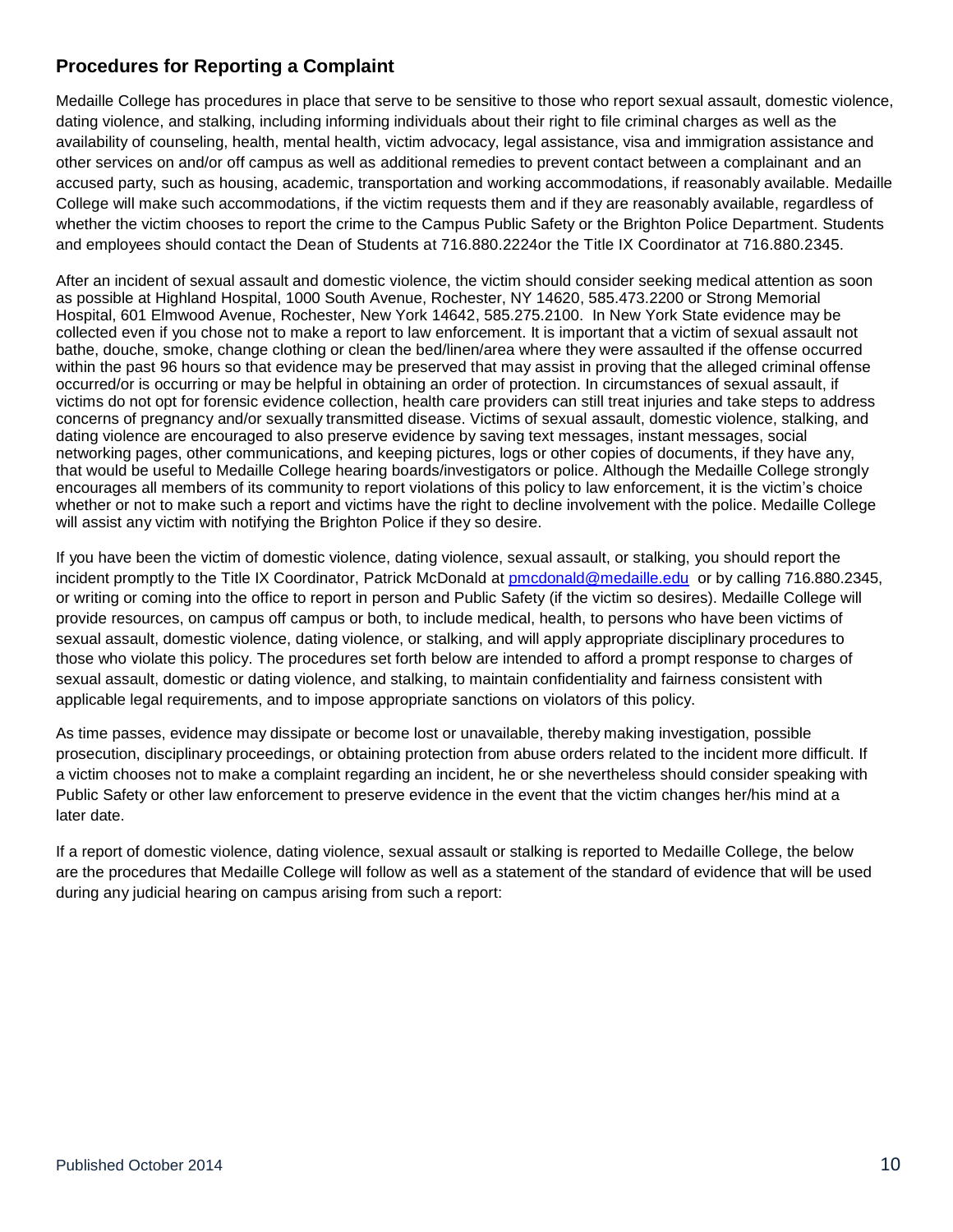| Incident                                                  | <b>Procedure Institution Will Follow:</b>                                                                                                                                                                                                                                                                                                                                                                                                                                                                                                                                                                                                                                                                                                                                                                                                                                                                                                                                                     | <b>Evidentiar</b> |
|-----------------------------------------------------------|-----------------------------------------------------------------------------------------------------------------------------------------------------------------------------------------------------------------------------------------------------------------------------------------------------------------------------------------------------------------------------------------------------------------------------------------------------------------------------------------------------------------------------------------------------------------------------------------------------------------------------------------------------------------------------------------------------------------------------------------------------------------------------------------------------------------------------------------------------------------------------------------------------------------------------------------------------------------------------------------------|-------------------|
|                                                           |                                                                                                                                                                                                                                                                                                                                                                                                                                                                                                                                                                                                                                                                                                                                                                                                                                                                                                                                                                                               | <b>Standar</b>    |
| <b>Being</b><br><b>Reported:</b><br><b>Sexual Assault</b> | Depending on when reported (immediate vs delayed<br>1.<br>report), institution will provide complainant with access<br>to medical care<br>2.<br>Institution will assess immediate safety needs of<br>complainant<br>3. Institution will assist complainant with contacting local<br>police if complainant requests AND complainant<br>provided with contact information for local police<br>department<br>4. Institution will provide complainant with referrals to on<br>and off campus mental health providers<br>5. Institution will assess need to implement interim or<br>long- term protective measures, such as housing<br>changes, change class schedule, "No Contact"<br>directive between both in parties<br>Institution will provide a "No trespass" (PNG) directive<br>6.<br>to accused party if deemed appropriate<br>Institution will provide written instructions on how to<br>7.<br>apply for Protective Order<br>8. Institution will provide a copy of the Sexual Misconduct | У                 |
|                                                           | Policy to complainant and inform the complainant<br>regarding timeframes for inquiry, investigation and<br>resolution<br>Institution will inform the complainant of the outcome of<br>9.<br>the investigation, whether or not the accused will be<br>administratively charged and what the outcome of the<br>hearing is<br>10. Institution will enforce the anti-retaliation policy and<br>take immediate and separate action against parties<br>that retaliate against a person for complaining of sex-<br>based discrimination or for assisting in the investigation                                                                                                                                                                                                                                                                                                                                                                                                                        |                   |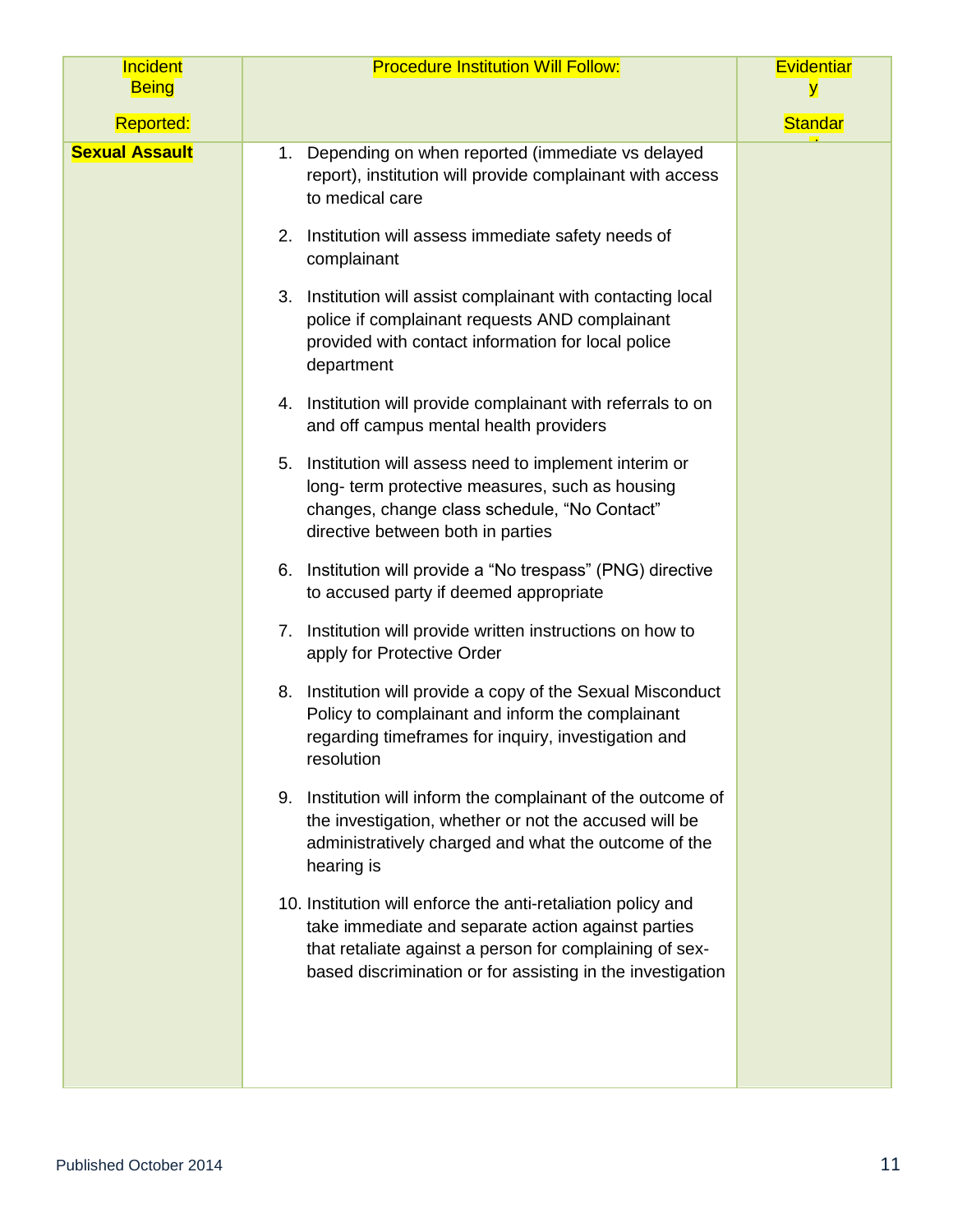| <b>Stalking</b>        | Institution will assess immediate safety needs of<br>1.<br>complainant                                                                                                                | Preponderance of<br>the evidence |
|------------------------|---------------------------------------------------------------------------------------------------------------------------------------------------------------------------------------|----------------------------------|
|                        | Institution will assist complainant with contacting local<br>2.<br>police if complainant requests AND complainant<br>provided with contact information for local police<br>department |                                  |
|                        | 3. Institution will provide written instructions on how to<br>apply for Protective Order                                                                                              |                                  |
|                        | 4. Institution will provide written information to<br>complainant on how to preserve evidence.                                                                                        |                                  |
|                        | 5. Institution will assess need to implement interim or<br>long- term protective measures to protect the<br>complainant, if appropriate                                               |                                  |
|                        | 6. Institution will provide a "No trespass" (PNG) directive<br>to accused party if deemed appropriate                                                                                 |                                  |
|                        |                                                                                                                                                                                       |                                  |
| <b>Dating Violence</b> | Institution will assess immediate safety needs of<br>1.                                                                                                                               | Preponderance of                 |
|                        | complainant                                                                                                                                                                           | the evidence.                    |
|                        | Institution will assist complainant with contacting<br>2.<br>local police if complainant requests AND complainant<br>provided with contact information for local police<br>department |                                  |
|                        | 3.<br>Institution will provide written instructions on how to<br>apply                                                                                                                |                                  |
|                        | for Protective Order                                                                                                                                                                  |                                  |
|                        | Institution will provide written information to<br>4.<br>complainant on how to preserve evidence                                                                                      |                                  |
|                        | 5.<br>Institution will assess need to implement interim or<br>long-term protective measures to protect the<br>complainant, if appropriate                                             |                                  |
|                        | Institution will provide a "No trespass" (PNG) directive to<br>6.                                                                                                                     |                                  |
|                        | accused party if deemed appropriate                                                                                                                                                   |                                  |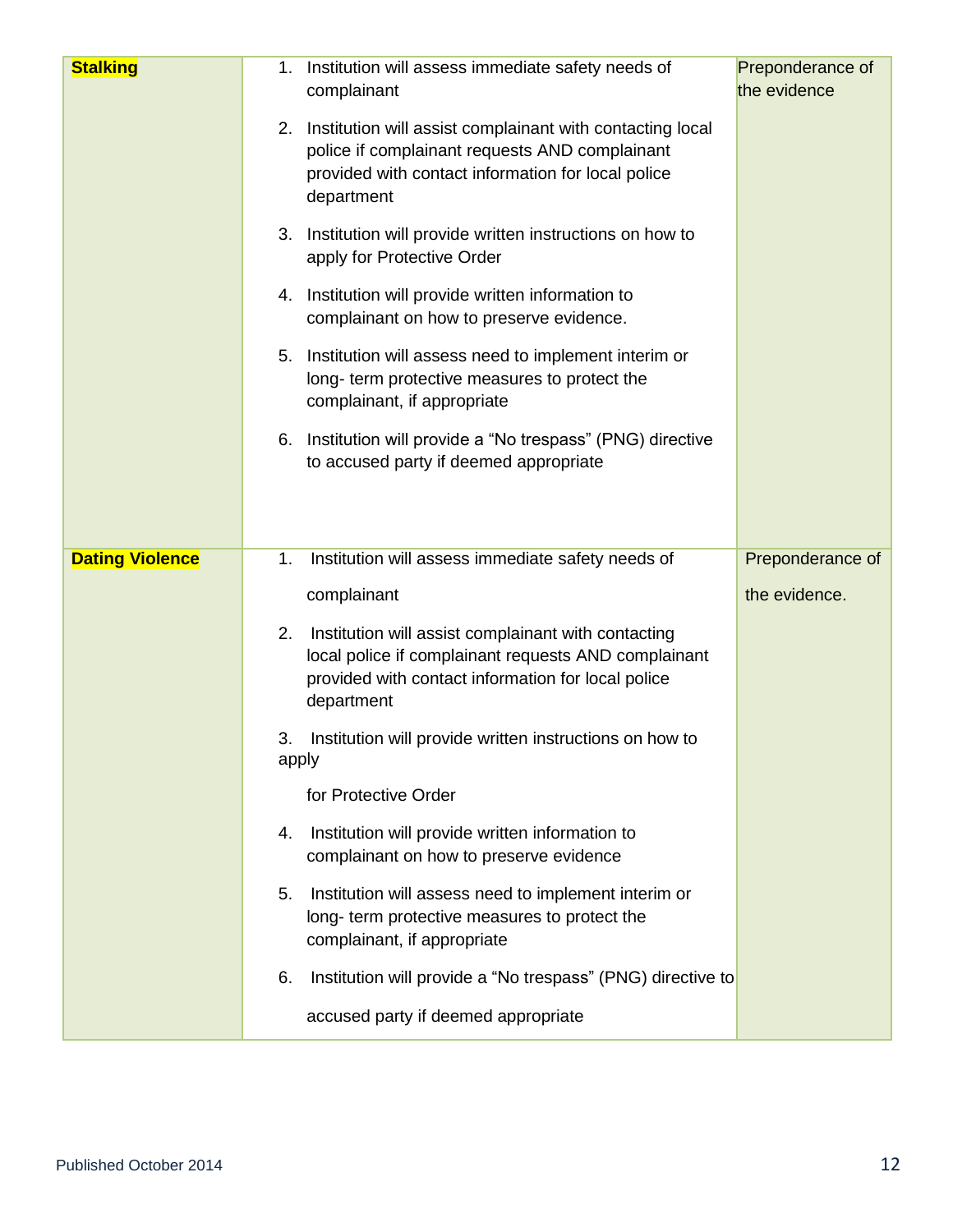| <b>Domestic Violence</b> | Institution will assess immediate safety needs of<br>1.                                                                                                                               | Preponderance of |
|--------------------------|---------------------------------------------------------------------------------------------------------------------------------------------------------------------------------------|------------------|
|                          | complainant                                                                                                                                                                           | the evidence.    |
|                          | Institution will assist complainant with contacting<br>2.<br>local police if complainant requests AND complainant<br>provided with contact information for local police<br>department |                  |
|                          | 3.<br>Institution will provide written instructions on how to<br>apply for Protective Order                                                                                           |                  |
|                          | Institution will provide written information to<br>4.<br>complainant on how to preserve evidence                                                                                      |                  |
|                          | 5.<br>Institution will assess need to implement interim or<br>long-term protective measures to protect the<br>complainant, if appropriate                                             |                  |
|                          | Institution will provide a "No trespass" (PNG) directive to<br>6.                                                                                                                     |                  |
|                          | accused party if deemed appropriate                                                                                                                                                   |                  |

# **Assistance for Victims: Rights & Options**

Regardless of whether a victim elects to pursue a criminal complaint or whether the offense is alleged to have occurred on or off campus, Medaille College will assist victims of sexual assault, domestic violence, dating violence, and stalking and will provide each victim with a written explanation of their rights and options. In New York State, a victim of domestic violence, dating violence, sexual assault or stalking has the following rights:

<http://ovs.ny.gov/helpforcrimevictims.html> Further, Medaille College complies with New York State law in recognizing orders of protection from every other state. Copies should be provided to Public Safety and the Office of the Title IX Coordinator. A complainant may then meet with Public Safety to develop a Safety Action Plan, which is a plan for Public Safety and the victim to reduce risk of harm while on campus or coming and going from campus. This plan may include, but in not limited to: escorts, special parking arrangements, providing a temporary cell phone, changing classroom location or allowing a student to complete assignments from home, etc.) Medaille College cannot apply for a legal order of protection, no contact order or restraining order for a victim from the applicable jurisdiction(s). The victim is required to apply directly for these services via the Brighton Police Department. Medaille College may issue an institutional no contact order if deemed appropriate or at the request of the victim or accused. To the extent of the victim's cooperation and consent, Medaille College offices will work cooperatively to ensure that the complainant's health, physical safety, work and academic status are protected, pending the outcome of a formal investigation of the complaint. For example, if reasonably available, a complainant may be offered changes to academic, living, or working situations in addition to counseling, health services, visa and immigration assistance and assistance in notifying appropriate local law enforcement. Additionally, personal identifiable information about the victim will be treated as confidential and only shared with persons with a specific need to know who are investigating/adjudicating the complaint or delivering resources or support services to the complainant (for example, publicly available record-keeping for purposes of Clery Act reporting and disclosures will be made without inclusion of identifying information about the victim, as defined in 42 USC1395 (a) (20).) Further, the institution will maintain as confidential, any accommodations or protective measures provided to the victim to the extent that maintaining such confidentiality would not impair the ability of the institution to provide the accommodations or protective measures. Medaille College does not publish the name of crime victims nor house identifiable information regarding victims in the Public Safety office or the Daily Crime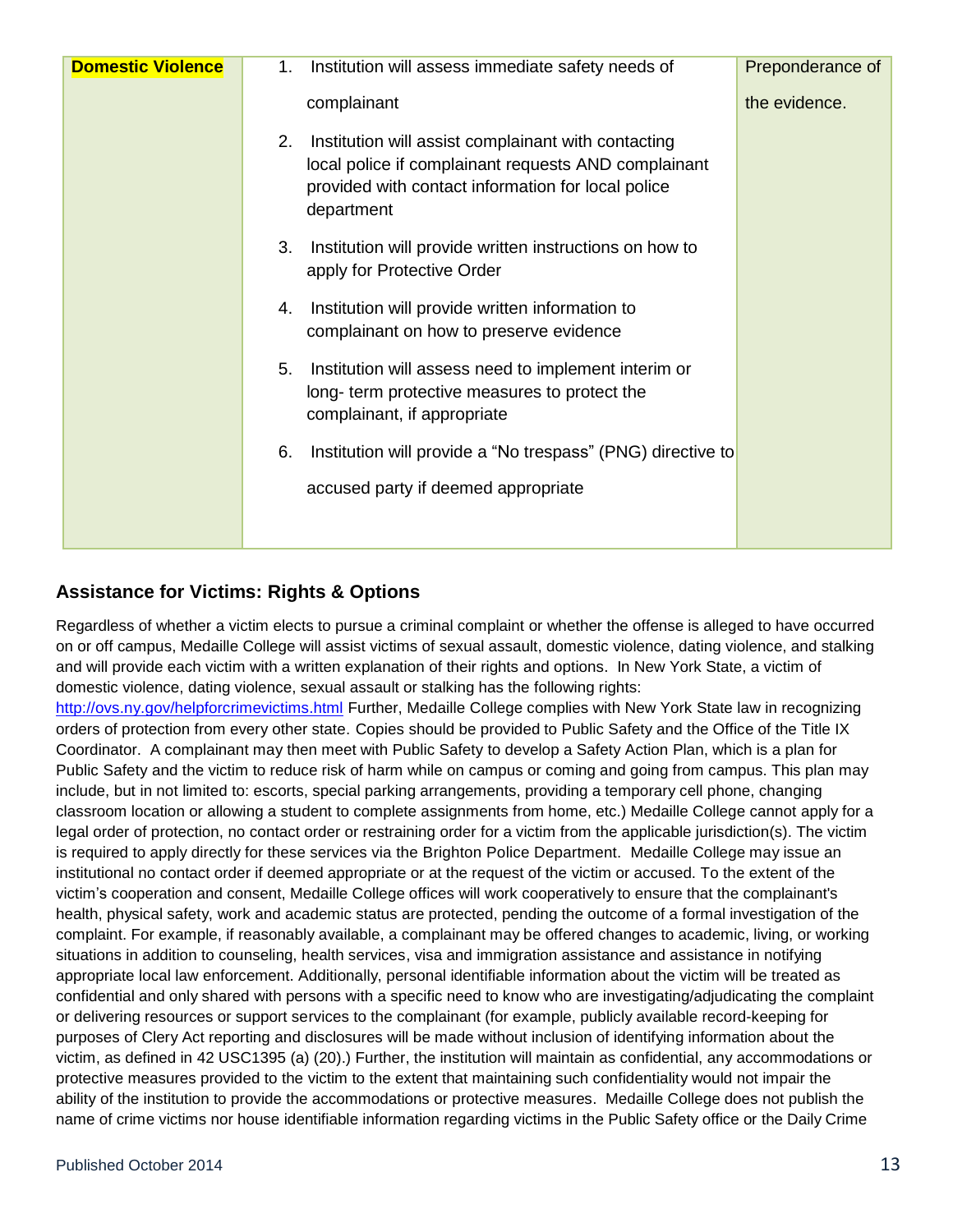Log or online. Victims may request that directory information on file be removed from public sources by request via Human Resources.

### **Victim Support**

The college is committed to assisting victims as much as possible and in accordance with the wishes of the victim. In an effort to maintain sensitivity to the needs of the victim and to assist law enforcement as best as possible with their investigation the college works with various on and off campus offices and agencies. Support agencies, on and off campus, include the following:

- Monroe County Emergency Crisis Center: 585.275.5151
- Wellness Counseling Center 585.325.3145
- Police: 911
- Highland Hospital: 585. 473.2200
- Visa and Immigration Assistance: 1.901.767.2424
- Strong Memorial Hospital: 585.275.2100
- Brighton Town Police: 585.784.5150
- Monroe County Sheriff: 585.753.4178
- Monroe County District Attorney: 585.753.4500

Other resources available to persons who report being the victim of sexual assault, domestic violence, dating violence, or stalking, include:

[http://www.rainn.org](http://www.rainn.org/) – Rape, Abuse and Incest National Network <http://www.ovw.usdoj.gov/sexassault.htm> - Department of Justice <http://www2.ed.gov/about/offices/list/ocr/index.html> Department of Education, Office of Civil Rights

## **How to be an Active Bystander**

Bystanders play a critical role in the prevention of sexual and relationship violence. They are "individuals who observe violence or witness the conditions that perpetuate violence. They are not directly involved but have the choice to intervene, speak up, or do something about it." We want to promote a culture of community accountability where bystanders are actively engaged in the prevention of violence without causing further harm. We may not always know what to do even if we want to help. Below is a list of some ways to be an active bystander. Further information regarding bystander intervention may be found. If you or someone else is in immediate danger, dial 911.This could be when a person is yelling at or being physically abusive towards another and it is not safe for you to interrupt.

- 1) Watch out for your friends and fellow students/employees. If you see someone who looks like they could be in trouble or need help, ask if they are ok.
- 2) Confront people who seclude, hit on, and try to make out with, or have sex with people who are incapacitated.
- 3) Speak up when someone discusses plans to take sexual advantage of another person.
- 4) Believe someone who discloses sexual assault, abusive behavior, or experience with stalking.
- 5) Refer people to on or off campus resources listed in this document for support in health, counseling, or with legal assistance.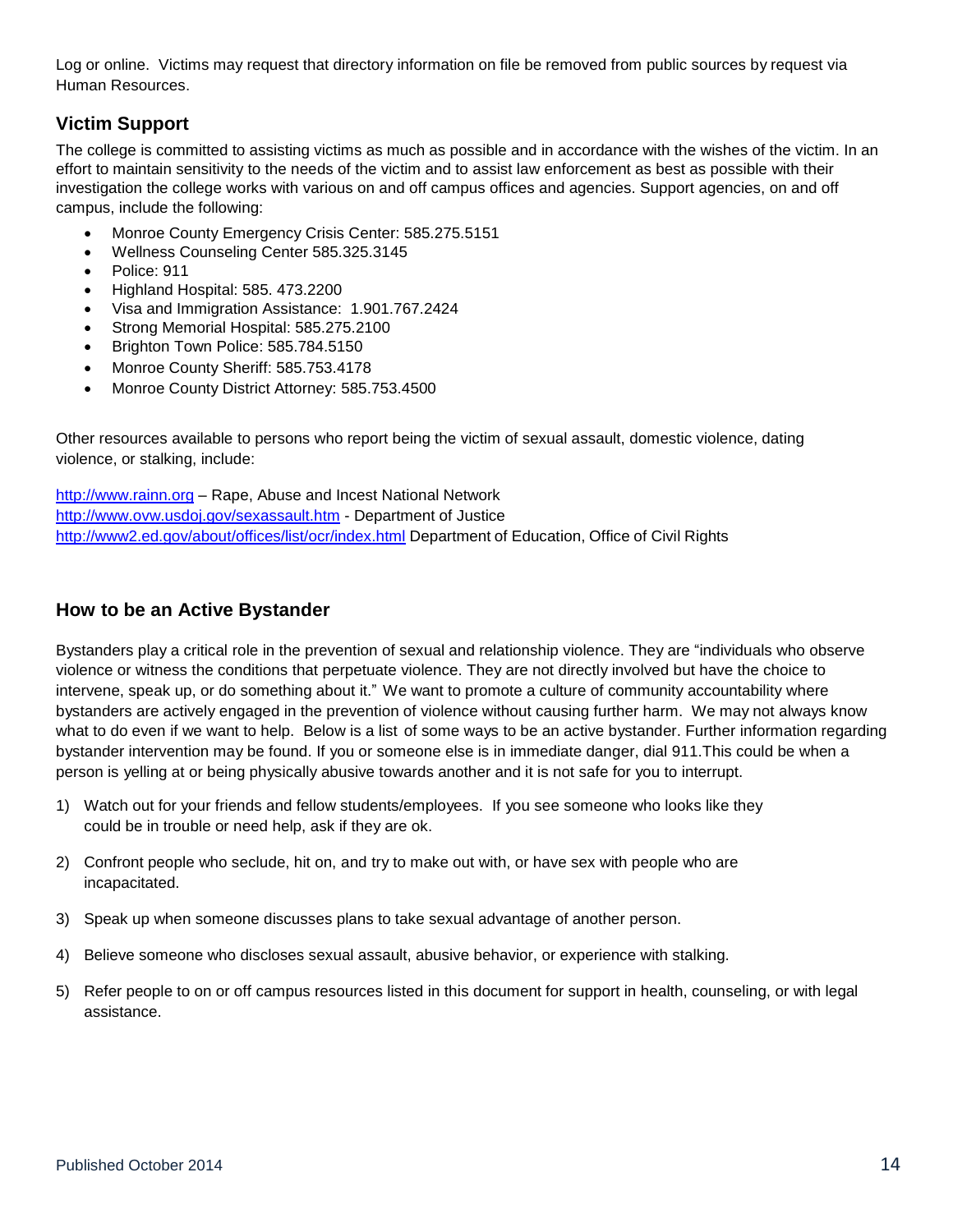## **Risk Reduction**

With no intent to victim blame and recognizing that only rapists are responsible for rape, the following are some strategies to reduce one's risk of sexual assault or harassment (taken from Rape, Abuse, & Incest National Network, [www.rainn.org\)](http://www.rainn.org/)

- 1) **Be aware** of your surroundings. Knowing where you are and who is around you may help you to find a way to get out of a bad situation.
- 2) Try to **avoid isolated areas.** It is more difficult to get help if no one is around.
- 3) **Walk with purpose.** Even if you don't know where you are going, act like you do.
- 4) **Trust your instincts.** If a situation or location feels unsafe or uncomfortable, it probably isn't the best place to be.
- 5) **Try not to load yourself down** with packages or bags as this can make you appear more vulnerable.
- 6) **Make sure your cell phone is with you** and charged and that you have cab money.
- 7) **Don't allow yourself to be isolated** with someone you don't trust or someone you don't know.
- 8) **Avoid putting music headphones in both ears** so that you can be more aware of your surroundings, especially if you are walking alone.
- 9) **When you go to a social gathering, go with a group of friends.** Arrive together, check in with each other throughout the evening, and leave together. Knowing where you are and who is around you may help you to find a way out of a bad situation.
- 10) **Trust your instincts.** If you feel unsafe in any situation, go with your gut. If you see something suspicious, contact law enforcement immediately (local authorities can be reached by calling 911 in most areas of the U.S.).
- 11) **Don't leave your drink unattended** while talking, dancing, using the restroom, or making a phone call. If you've left your drink alone, just get a new one.
- 12) **Don't accept drinks from people you don't know or trust.** If you choose to accept a drink, go with the person to the bar to order it, watch it being poured, and carry it yourself. At parties, don't drink from the punch bowls or other large, common open containers.
- 13) **Watch out for your friends, and vice versa.** If a friend seems out of it, is way too intoxicated for the amount of alcohol they've had, or is acting out of character, get him or her to a safe place immediately.
- 14) **If you suspect you or a friend has been drugged, contact law enforcement immediately (local authorities can be reached by calling 911 in most areas of the U.S.).** Be explicit with doctors so they can give you the correct tests (you will need a urine test and possibly others).
- 15) If you need to get out of an uncomfortable or scary situation here are some things that you can try:
	- a) **Remember that being in this situation is not your fault.** You did not do anything wrong, it is the person who is making you uncomfortable that is to blame.
	- b) **Be true to yourself.** Don't feel obligated to do anything you don't want to do. "I don't want to" is always a good enough reason. Do what feels right to you and what you are comfortable with.
	- c) H**ave a code word with your friends or family** so that if you don't feel comfortable you can call them and communicate your discomfort without the person you are with knowing. Your friends or family can then come to get you or make up an excuse for you to leave.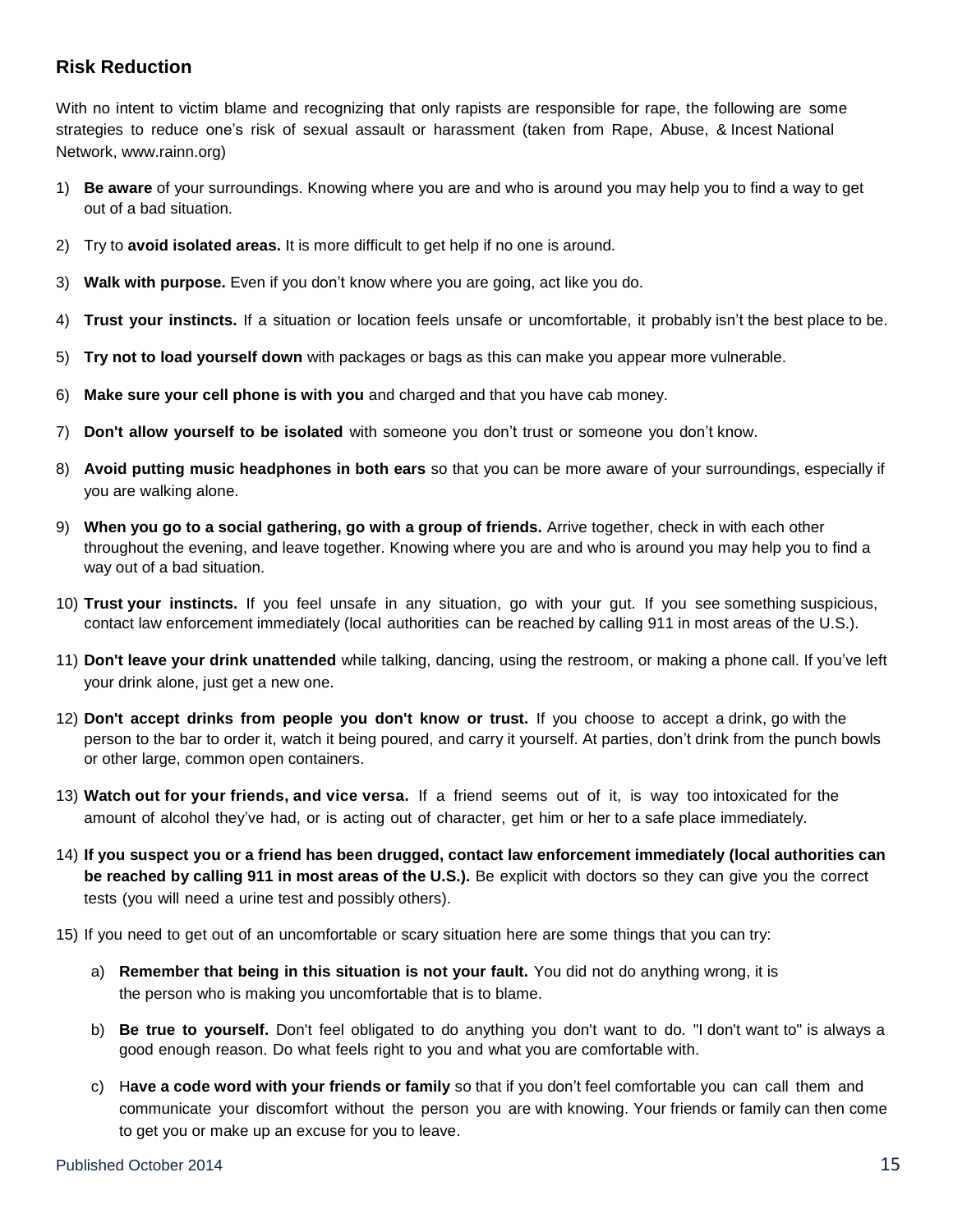- d) **Lie.** If you don't want to hurt the person's feelings it is better to lie and make up a reason to leave than to stay and be uncomfortable, scared, or worse. Some excuses you could use are: needing to take care of a friend or family member, not feeling well, having somewhere else that you need to be, etc.
- 16) **Try to think of an escape route.** How would you try to get out of the room? Where are the doors? Windows? Are there people around who might be able to help you? Is there an emergency phone nearby?
- 17) **If you and/or the other person have been drinking,** you can say that you would rather wait until you both have your full judgment before doing anything you may regret later.

### **Adjudication of Violations**

Whether or not criminal charges are filed, a person may file a complaint with Medaille College alleging that a student or employee violated Medaille College policy on sexual harassment and/or assault. Describes each type of disciplinary proceeding used by the institution to include (answer these specific questions for each type of proceeding that you list here):

Medaille College will not tolerate the discrimination against or the harassment (sexual or otherwise) of students or employees by College students, faculty, administrators, staff members and other persons acting in official College capacities. Students and employees are legally protected from such activity by both state and federal legislation and are asked to report any occurrence without fear of retaliation as follows:

Individuals who believe that they have been harassed or discriminated against should address their concerns to the appropriate administrative official at the College as set forth below:

Complainant Appropriate Administrator

Faculty Members ...................................................Director of Human Resources

Staff Members (including Administrative Staff) ......Director of Human Resources

Students .................................................................Dean of Students

If the appropriate administrator is the subject of the harassment or discrimination allegations, or the complainant is otherwise uncomfortable approaching a designated administrator, the complainant shall direct the complaint to one of the other appropriate administrators.

Official allegations of harassment or discrimination are to be made to the appropriate administrator in writing as soon as possible. The complaint must include the following information: name, address, and telephone number of the complainant; the nature of the complaint; date(s) and location(s) of the alleged occurrences(s); evidence on which the complaint is based; and the redress sought by the complainant. The appropriate administrator shall have 20 calendar days in which to conduct an investigation of a written complaint. The appropriate administrator may act as investigator or may arrange for another individual to act as investigator in the matter. The investigator shall be familiar with the appropriate sanctions that might be imposed against the individual against whom the compliant is made in the event that harassment or discrimination is found to have occurred. The investigator's report will be provided to a College officer or supervisor with the requisite authority to impose such sanctions.

The purpose of the investigation is to establish: (1) whether there is a reasonable basis for believing that the alleged violation of the policy has occurred; (2) the factual circumstances surrounding the claim; and (3) the appropriate sanction to be imposed on an individual found to have engaged in prohibited conduct. The investigator shall promptly provide the person against whom the complaint is made with a copy of the formal complaint and shall notify the appropriate College officer or supervisor of the nature of the complaint and of the identity of the parties.

In conducting the investigation, the investigator may interview the complainant, the person against whom the complaint is made, and any other persons believed to have relevant factual knowledge. At all times, the investigator shall make an effort to maintain confidentiality except where and to the extent that disclosure of information is necessary in the investigation. The parties and any notified College officer or supervisor shall maintain strict confidentiality... The investigator shall be in communication with the complainant until the complaint is resolved.

Upon the expiration of the 20 calendar day period the investigator shall have an additional 10 calendar days to produce a written report summarizing the findings of fact and providing recommendations as to the appropriate administrative action to be taken. This report will be provided to the parties, to the appropriate College officer or supervisor. If sanctions are imposed, this report will become a part of the personnel file of the individual against whom the complaint was made. Recommended sanctions may include, but are not limited to, written reprimand of the person against whom the complaint is made, suspension or dismissal of the person against whom the complaint is made, a change of grade or other academic record, a change of course section, a change of reporting line for an employee, or any other appropriate sanction(s) under the circumstances. Sanctions will be imposed in accordance with the provisions set forth in Volume IV (Faculty Policies), Volume V (Administrative and Staff Policies), and Volume VII, (Student Life and Development Policies), as applicable.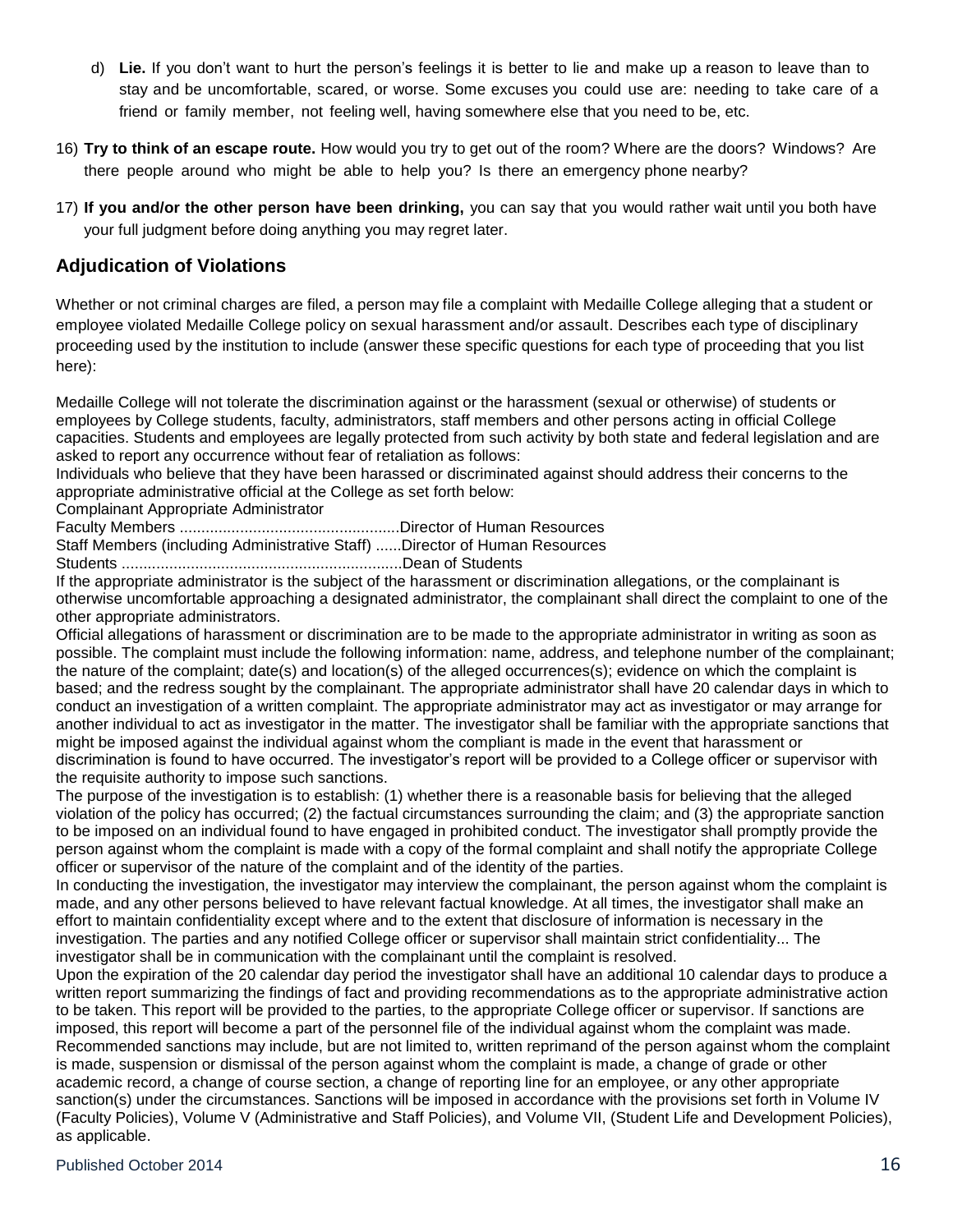A complaint may also be brought by a person outside the College community if the alleged offense occurred with regard to application for admission as a student, to inquiry or application for employment, to bidding for contracts by individuals or company representatives, or to any other official action by a member of the College community. The appropriate administrative official to whom such a complaint should be directed will be determined by the position the individual was attempting to obtain at the College.

Reports of all domestic violence, dating violence, sexual assault and stalking made to Campus Public Safety will automatically be referred to the Title IX Coordinator for investigation regardless of if the complainant chooses to pursue criminal charges.

The Medaille College disciplinary process is consistent with the institution's policy and will include a prompt, fair, and impartial investigation and resolution process transparent to the accuser and the accused. Usually, the resolution of complaints of sexual misconduct are completed within 60 days of the report, however the proceedings timeframe allows for extensions for good cause with notice to the accuser and the accused of the delay and the reason for the delay. Investigators and hearing board members are trained annually on the issues related to domestic violence, dating violence, sexual assault, and stalking and taught how to conduct an investigation and hearing process that protects the safety of the victim and promotes accountability.

- 1. The accuser and the accused student each have the opportunity to attend a hearing before a properly trained hearing official that protects the safety of victims and promotes accountability;
- 2. The accuser and the accused will have timely notice for meetings at which the accuser or accused, or both, may be present;
- 3. The institution will allow for timely access to the accuser, the accused and appropriate officials to any information that will be used after the fact-finding investigation but during formal and informal disciplinary meeting and hearings;
- 4. The institutional disciplinary procedures will not be conducted by officials who have a conflict of interest or bias for or against the accuser or the accused;
- 5. The institution provides the accuser and accused the same opportunities to have others present during an institutional disciplinary proceeding. The accuser and the accused student each have the opportunity to be advised by a personal advisor of their choice, at their expense, at any stage of the process and to be accompanied by that advisor at any meeting or proceeding. An advisor may only consult and advise his or her advisee, but not speak for the advisee at any meeting or hearing;
- 6. A student conduct decision is based on the preponderance of evidence standard, i.e. "more likely than not to have occurred" standard. In other words, the conduct process asks: "is it more likely than not that the accused student violated the Medaille College Student Conduct Code?" ;
- 7. The accuser and the accused will be notified simultaneously in writing of the result of any disciplinary proceeding, as well as any changes to those result or disciplinary actions prior to the time that such results become final; and
- 8. The accuser and the accused each have the right to appeal the outcome of the hearing in writing and will be notified simultaneously in writing, of any change to the result prior to the time that it becomes final and of the final result after the appeal is resolved.

A person alleging sexual assault, domestic violence, dating violence, or stalking may also utilize the complaint and investigatory procedures set forth in the Medaille College policy against Sexual Harassment <http://www.medaille.edu/policy-handbooks> in order to remedy any hostile environment. All conduct proceedings against students, however, will be resolved through the College Student Judicial System.

When a complainant does not consent to the disclosure of his or her name or other identifiable information to the alleged perpetrator, Medaille College's ability to respond to the complaint may be limited.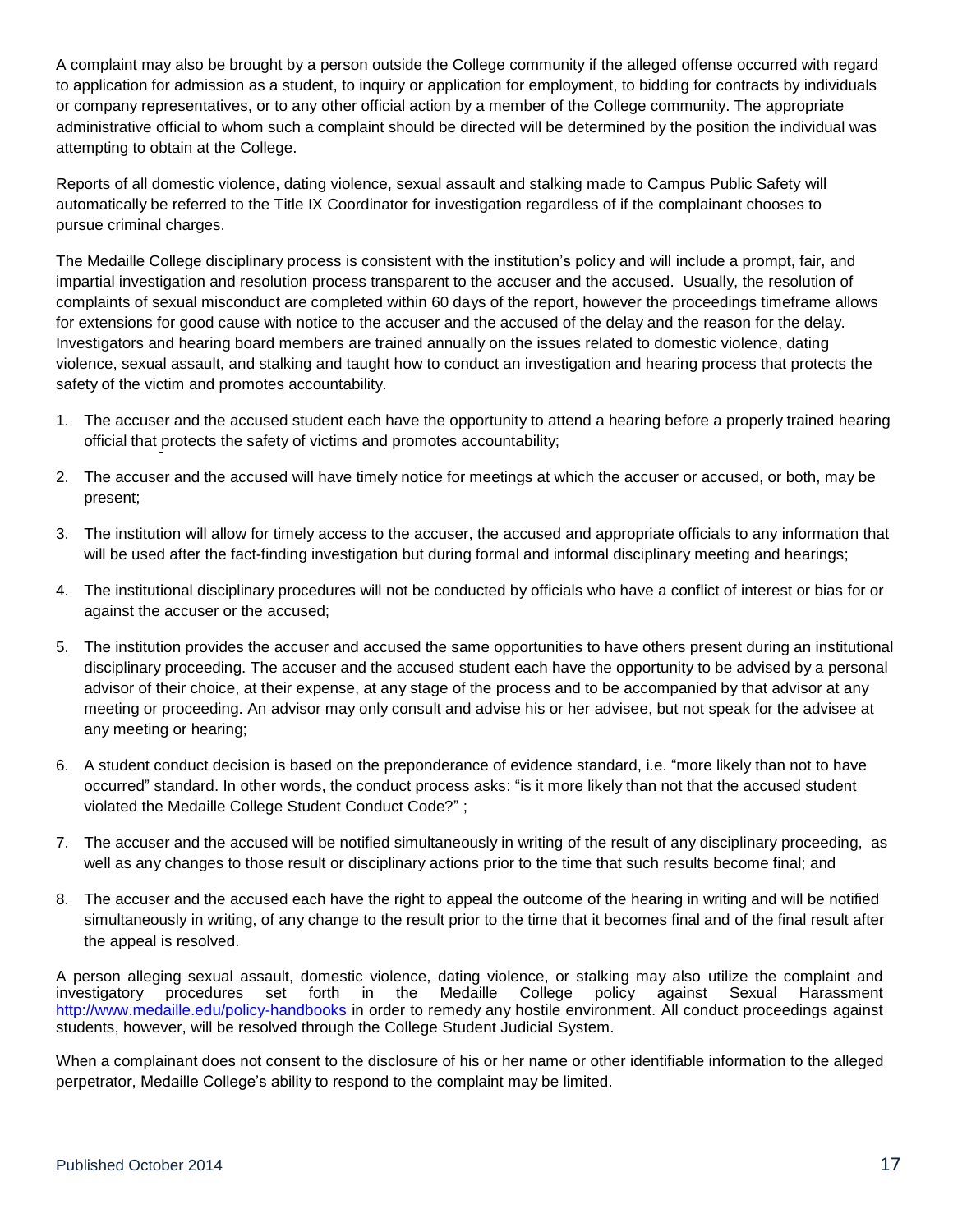# **Confidentiality**

Medaille College will protect the identity of persons who report having been victims of sexual assault, domestic violence, dating violence, or stalking to the fullest extent of the law and as previously mentioned in this document.

## **Sanctions and Protective Measures**

In all cases, investigations that result in a finding of more likely than not that a violation of college policy occurred will lead to the initiation of disciplinary procedures against the accused individual. Medaille College sanctions including, for students, sexual assault, domestic violence, dating violence, and stalking are violations of the Student Conduct Code. Employees who violate this policy will be subject to discipline, up to and including termination of employment. Sexual assault, domestic violence, dating violence, and stalking are criminal acts which also may subject the perpetrator to criminal and civil penalties under federal and state law may be imposed upon those determined to have violated this policy. Medaille College may implement protective measures following the report of domestic violence, dating violence, sexual assault and/or stalking.

The Title IX Coordinator or their designee will determine whether interim interventions and protective measure should be implemented, and, if so, take steps to implement those protective measures as soon as possible. Examples of interim protective measures include, but are not limited to: a Medaille College order of no contact, residence hall relocation, adjustment of course schedules, a leave of absence, or reassignment to a different supervisor or position. These remedies may be applied to one, both, or multiple parties involved. Violations of the Title IX Coordinator's directives and/or protective measures will constitute related violations that may lead to additional disciplinary action. Protective measures imposed may be temporary pending the results of an investigation or may become permanent as determined by Medaille College

Medaille College will, upon written request, disclose to the alleged victim of a crime of violence, or a non-forcible sex offense, the report on the results of any disciplinary proceeding conducted by such institution against a student who is the alleged perpetrator of such crime or offense. If the alleged victim is deceased as the result of such crime or offense, the next of kin of such victim shall be treated as the alleged victim for purposes of this paragraph.

# **Counseling Services**

Counseling services are available both on and off campus for any victim of sexual assault and/or harassment. On the Buffalo Campus counseling services are available through the Medaille College Wellness Center, which is located at 117 Humboldt Parkway. Off campus counseling services may accessed by contacting Monroe County Emergency Crisis Center – Victims Advocate Program, at 585.275.5151.

# **Sex Offender Registry**

The federal Campus Sex Crimes Prevention Act, enacted on October 28, 2000, requires institutions of higher education to issue a statement advising the campus community where law enforcement agency information provided by a State concerning registered sex offenders may be obtained. It also requires sex offenders already required to register in a State to provide notice, as required under State law, of each institution of higher education in that State at which the person is employed, carries on a vocation, volunteers services or is a student.

In New York State, convicted sex offenders must register with the New York State Division of Criminal Justice. You can link to this information, which appears on the New York State Division of Criminal Justice Services website, by accessing the Sex Offender Registry at<http://www.criminaljustice.ny.gov/nsor/> or from an independent website [www.parentsformeganslaw.com](http://www.parentsformeganslaw.com/)

# **Policy Prohibiting Sexual Harassment and Other Unlawful Harassment**

Medaille College will not tolerate the discrimination against or the harassment (sexual or otherwise) of students or employees by College students, faculty, administrators, staff members and other persons acting in official College capacities. Students and employees are legally protected from such activity by both state and federal legislation and are asked to report any occurrence without fear of retaliation as follows: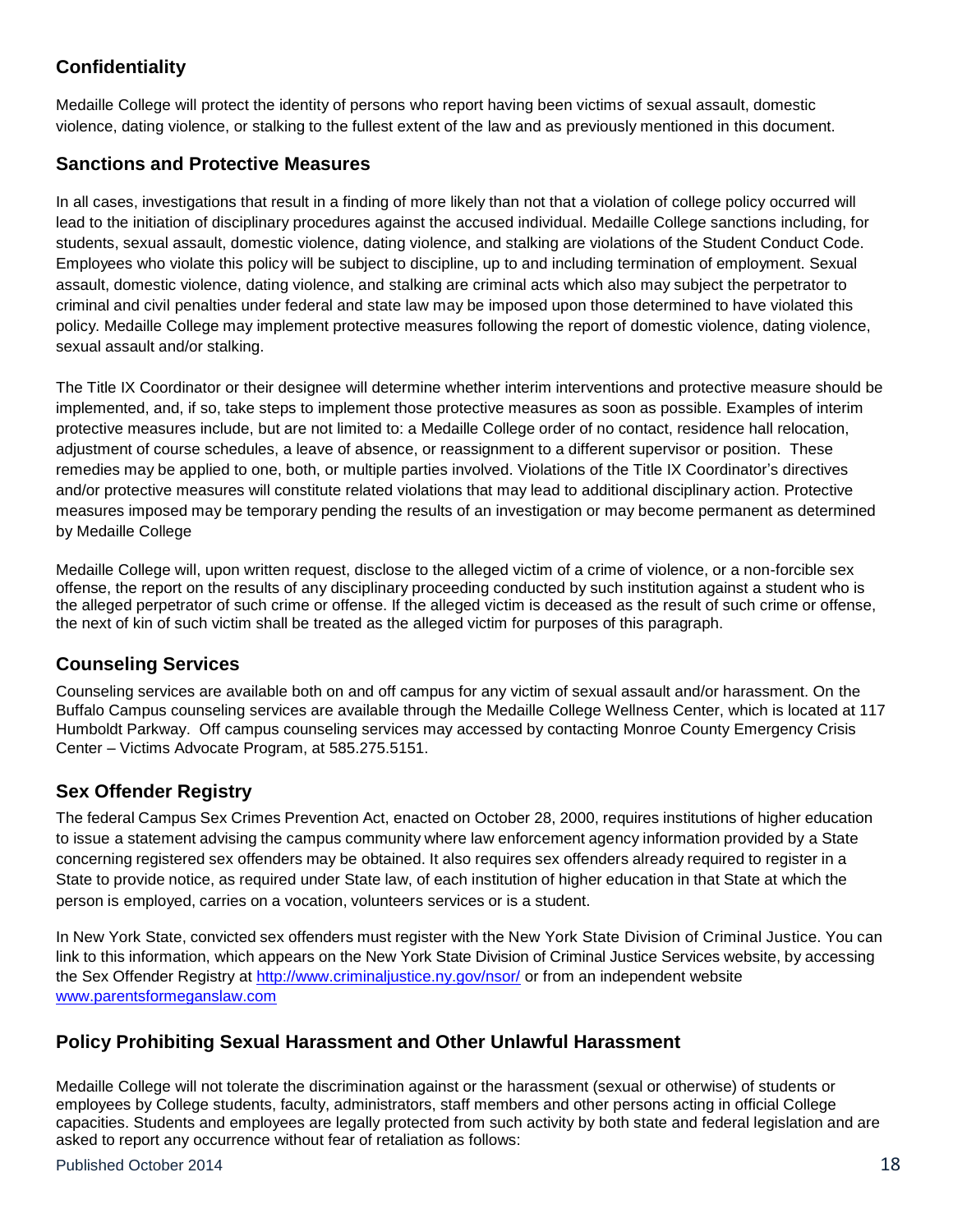Individuals who believe that they have been harassed or discriminated against should address their concerns to the appropriate administrative official at the College as set forth below:

Complainant Appropriate Administrator

| Staff Members (including Administrative Staff) Director of Human Resources |  |
|----------------------------------------------------------------------------|--|
|                                                                            |  |

If the appropriate administrator is the subject of the harassment or discrimination allegations, or the complainant is otherwise uncomfortable approaching a designated administrator, the complainant shall direct the complaint to one of the other appropriate administrators.

Official allegations of harassment or discrimination are to be made to the appropriate administrator in writing as soon as possible. The complaint must include the following information: name, address, and telephone number of the complainant; the nature of the complaint; date(s) and location(s) of the alleged occurrences(s); evidence on which the complaint is based; and the redress sought by the complainant. The appropriate administrator shall have 20 calendar days in which to conduct an investigation of a written complaint. The appropriate administrator may act as investigator or may arrange for another individual to act as investigator in the matter. The investigator shall be familiar with the appropriate sanctions that might be imposed against the individual against whom the compliant is made in the event that harassment or discrimination is found to have occurred. The investigator's report will be provided to a College officer or supervisor with the requisite authority to impose such sanctions.

The purpose of the investigation is to establish: (1) whether there is a reasonable basis for believing that the alleged violation of the policy has occurred; (2) the factual circumstances surrounding the claim; and (3) the appropriate sanction to be imposed on an individual found to have engaged in prohibited conduct. The investigator shall promptly provide the person against whom the complaint is made with a copy of the formal complaint and shall notify the appropriate College officer or supervisor of the nature of the complaint and of the identity of the parties.

In conducting the investigation, the investigator may interview the complainant, the person against whom the complaint is made, and any other persons believed to have relevant factual knowledge. At all times, the investigator shall make an effort to maintain confidentiality except where and to the extent that disclosure of information is necessary in the investigation. The parties and any notified College officer or supervisor shall maintain strict confidentiality.. The investigator shall be in communication with the complainant until the complaint is resolved.

Upon the expiration of the 20 calendar day period the investigator shall have an additional 10 calendar days to produce a written report summarizing the findings of fact and providing recommendations as to the appropriate administrative action to be taken. This report will be provided to the parties, to the appropriate College officer or supervisor. If sanctions are imposed, this report will become a part of the personnel file of the individual against whom the complaint was made. Recommended sanctions may include, but are not limited to, written reprimand of the person against whom the complaint is made, suspension or dismissal of the person against whom the complaint is made, a change of grade or other academic record, a change of course section, a change of reporting line for an employee, or any other appropriate sanction(s) under the circumstances. Sanctions will be imposed in accordance with the provisions set forth in Volume IV (Faculty Policies), Volume V (Administrative and Staff Policies), and Volume VII, (Student Life and Development Policies), as applicable. A complaint may also be brought by a person outside the College community if the alleged offense occurred with regard to application for admission as a student, to inquiry or application for employment, to bidding for contracts by individuals or company representatives, or to any other official action by a member of the College community. The appropriate administrative official to whom such a complaint should be directed will be determined by the position the individual was attempting to obtain at the College.

### **Other Unlawful Harassment**

Unlawful harassment is defined as verbal or physical conduct which denigrates or shows hostility or aversion to an individual because of his/her race, color, gender, sexual orientation, age, religion, national origin, marital status, veteran status, disability, genetic predisposition, carrier status or status as a victim of domestic violence, or that of his/her relatives, friends, or associates, and which:

- 1. Has the purpose or effect of creating an intimidating, hostile, or offensive working or educational environment.
- 2. Has the purpose or effect of unreasonably interfering with an individual's performance.
- 3. Otherwise adversely affects an individual's educational or employment opportunities.

Any harassment of Medaille College employees, students or applicants in violation of these rules is absolutely prohibited and will not be tolerated. Interim protective measures may be made while a complaint is investigated. Both complainant and alleged offender shall be treated equitably throughout the investigation.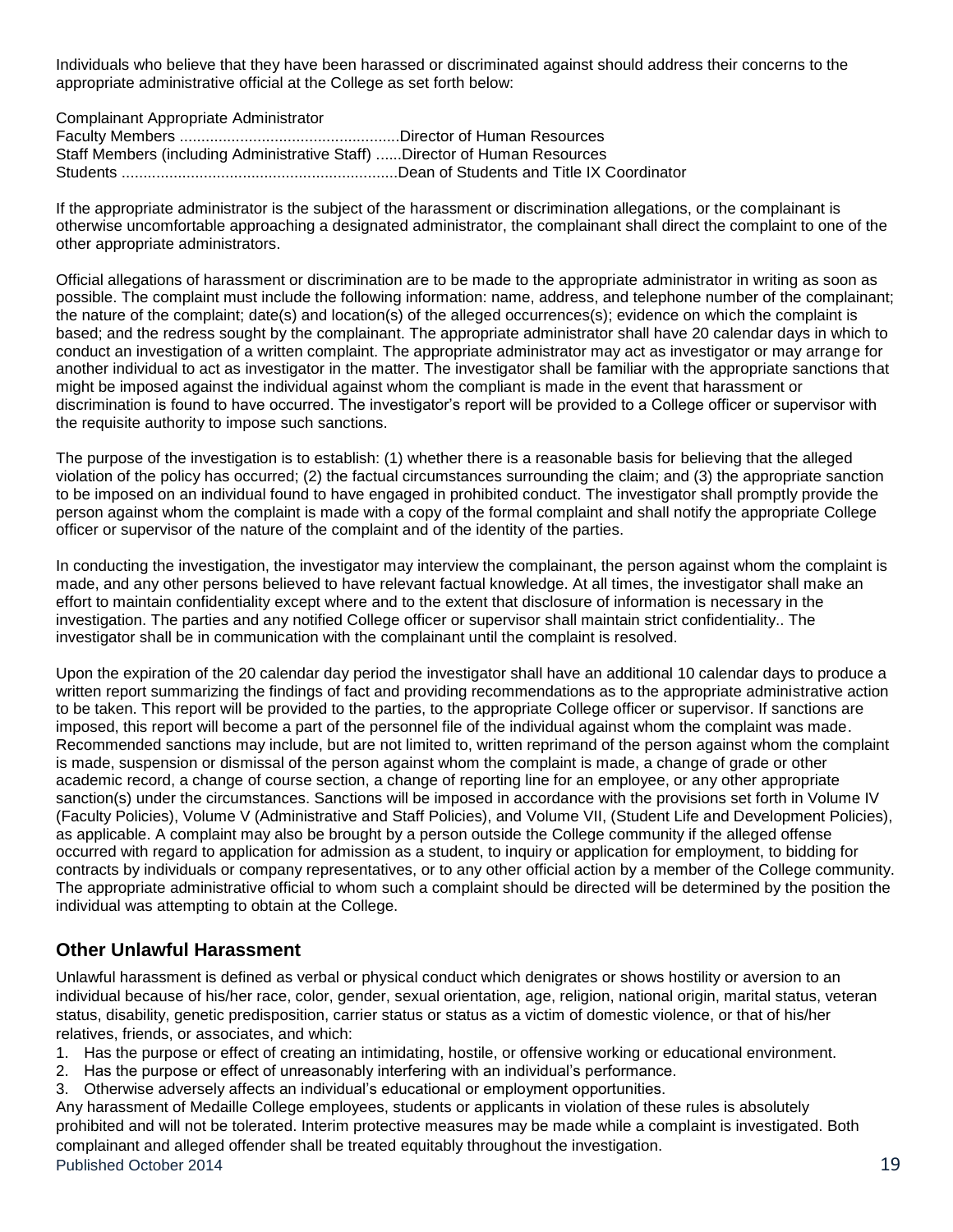# **Title IX Statement: Nondiscrimination & Equal Opportunity Policy**

Medaille College is committed to compliance with its obligations under Title IX of the Educational Amendments of 1972, Title VI and Title VII of the Civil Rights Act of 1964, Section 504 of the Rehabilitation Act of 1973, the Americans with Disabilities Act, the Age Discrimination in Employment Act, Executive Orders, the New York State Human Rights Law and other applicable anti-discrimination laws.

It is the policy of the college to provide all students, applicants and employees equal access to all programs, facilities and employment opportunities without regard to race, color, sex, sexual orientation, age, religion, national origin, marital status, veteran status, disability, genetic predispositions, carrier status, or status as a victim of domestic violence. Furthermore, the college will not discriminate against any individual with respect to the application of college policies, terms and conditions of employment, or the criteria for the successful completion of any course or program on the basis of race, color, sex, sexual orientation, age, religion, national origin, marital status, veteran status, disability, genetic predisposition, carrier status, or status as a victim of domestic violence. To the extent required by law, the college will also take affirmative action to ensure that qualified women, minorities, veterans, and persons with disabilities are provided full employment opportunities. This includes administrators, faculty, staff, students, contractors and vendors.

Any questions concerning this policy and any complaints of discrimination should be communicated to the appropriate Title IX Coordinator at: pmcdonald@medaille.edu 716.880.2345.

A student also has the right to file a complaint of discrimination with the Office for Civil Rights (OCR) of the U.S. Department of Education. Complaints are to be filed within 180 calendar days of the alleged act of discrimination and may be made to the regional office of OCR:

New York Office Office for Civil Rights U.S. Department of Education 32 Old Slip, 26th Floor New York, NY 10005-2500

Telephone: 646.428.3900 FAX: 646.428.3843; TDD: 877.521.2172 Email: OCR.NewYork@ed.gov

# **EMERGENCY RESPONSE AND EVACUATION POLICY**

### **Emergency Management Plan**

This document outlines the college's general emergency procedures and crisis management procedures. It is recommended that each member of the campus community familiarize themselves with this important information. The plan may be accessed on the college's website at<http://www.medaille.edu/alert/plan> and hard copies are available upon request via the Director of Public Safety.

# **Emergency Evacuation Procedures**

In the event of an incident presenting immediate or risk of immediate threat to human safety, an evacuation order should be given by any person in authority nearest the site of an incident. Public Safety should be contacted immediately, 716.880.2911 and alerted as to the location of the incident. Emergency Evacuation maps are posted on every floor in each academic building and in the residence halls.

### **Immediate Notification**

If the appropriate college officials determine there is an emergency or dangerous situation that poses an immediate threat to the health or safety of some or all members of the college community, some or all of the systems described in the Timely Warning section of this document will be used to communicate the threat or danger to the Medaille community.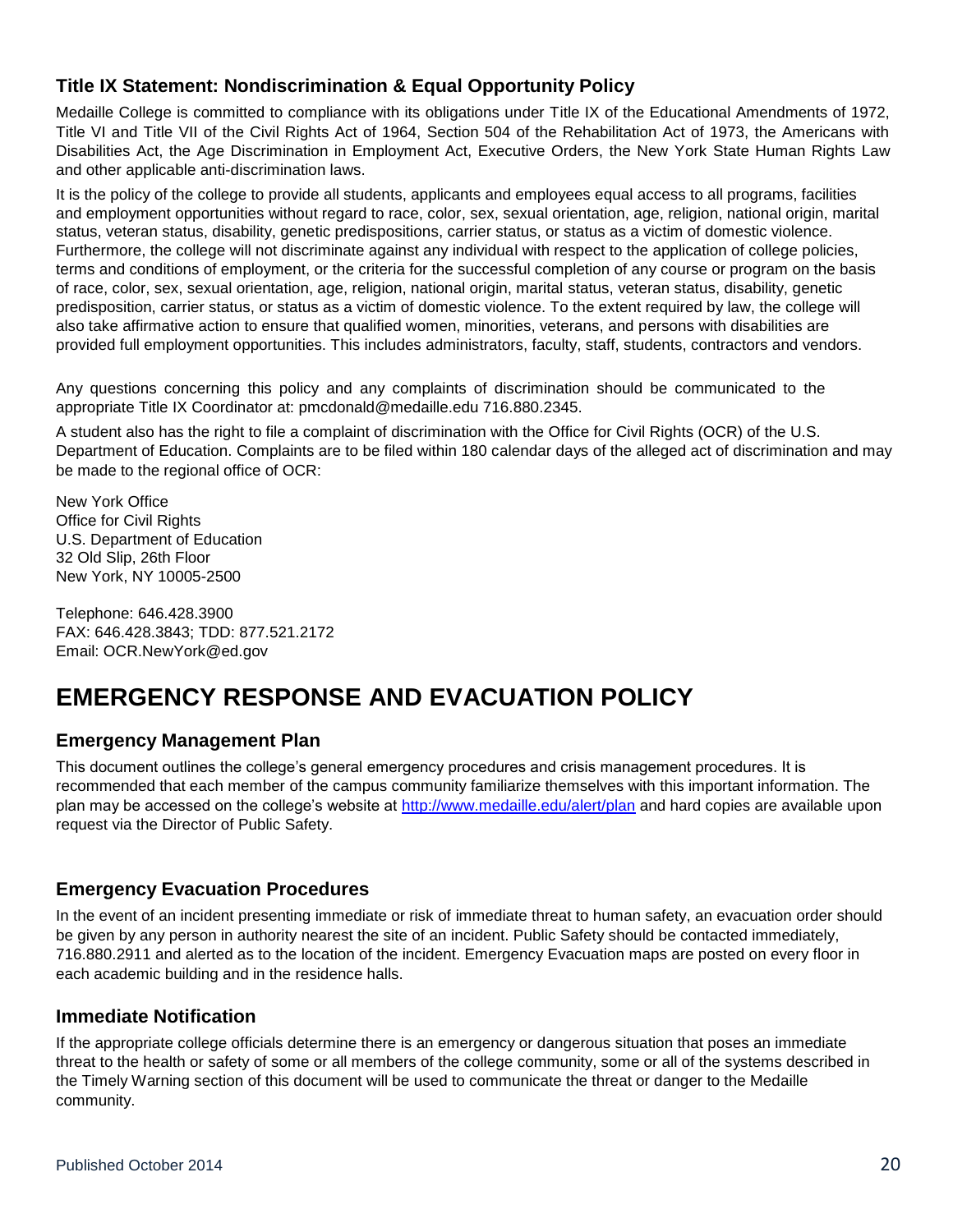# **Missing Student Policies**

The following policy and procedure has been established to assist in locating Medaille College students living in college on-campus housing who, based on the facts and circumstances known to the college are determined to be missing. This policy has been established as required by the Higher Education Opportunity Act (HEOA) and the Jeanne Clery Disclosure of Campus Security Policy and Campus Statistics Act, referred to as the Clery Act.

## **Designation of a Contact Person(s)**

Each year every resident has the option to identify a contact person(s) whom the college shall notify within 24 hours of determination that the student is missing. The contact person can be anyone and, if the student elects, may be someone other than the person that the student has designated as his/her emergency contact person for other purposes. This contact information is considered confidential and will be maintained separately by the Residence Life Office and will only be shared with the appropriate college officials involved in a missing person investigation. This is including, but not limited to, the Dean for Student Affairs, the Assistant Dean for Student Affairs, the Director of Public Safety and the Vice President for Business and Finance.

A resident student who is less than 18 years of age and not officially emancipated by his/her parents or guardian may designate a contact person; however, the student's custodial parent or guardian will also be notified within 24 hours of a determination that the student is missing.

#### **Notification Procedures for Missing Resident Students**

Anyone who suspects that a residential student is missing should immediately contact the Assistant Dean for Student Affairs or appropriate designee (i.e. Resident Director of Residence Life) in the event the director is off campus at the time the report is being made. The Assistant Dean for Student Affairs will immediately notify the Director of Public Safety. Once such notice is received the Offices of Public Safety and Residence Life will begin an investigation to include, but not limited to, the following:

- Call the student's cell phone and have the Resident Advisor check the student's room.
- Contact the student's roommate(s) if applicable.
- Access student's vehicle information to locate and distribute to local authorities if necessary.
- Access student's class schedule and seek information in regards to the last sighting or other contact information.
- Access reports to determine the last time the student used a meal card or accessed the residence hall.
- Security may use the student's ID photograph to assist in identifying the missing student.

### **Actions Regarding a Missing Student**

If the above investigatory steps are unsuccessful in locating a student who has been missing for 24 hours or it is apparent sooner that the student may be endangered, the college will take the following actions within 24 hours:

- The local police department and other law enforcement agencies as necessary will be contacted and report that the student is a missing person. The Director of Public Safety will assist external authorities with investigations as requested.
- The Dean for Student Affairs or the Resident Director of Residence Life will notify the designated contact person and the student's parent/guardian will be notified for an un-emancipated student.

### **Campus Communications about Missing Students**

Notifications to the campus community will be coordinated by the Director of Public Safety and the Dean for Student Affairs. Media communications will be coordinated by the college's Director of Public Relations. Information will not be released unless authorized by the Dean for Student Affairs. All media requests will be directed to the Vice President for College Relations.

### **Commuter Students**

Reports of commuter students who are missing will be referred to the Director of Public Safety and the appropriate police agency.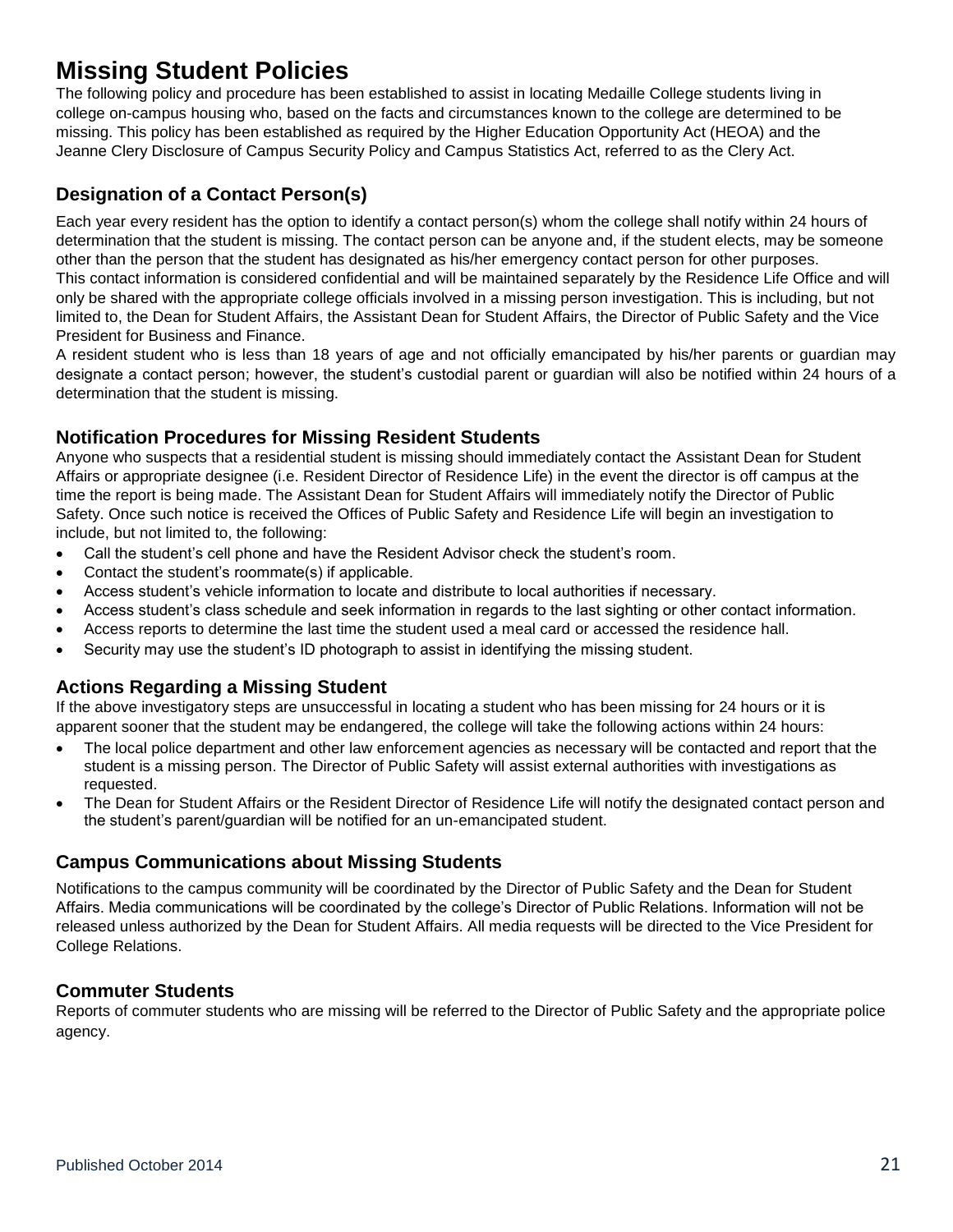# **ALCOHOL AND OTHER DRUG POLICIES**

# **Medaille College Drug and Alcohol Abuse Prevention Policy**

Medaille College complies with federal, state and local laws regarding the possession, use and sale of alcoholic beverages and controlled substances. The college's policies pertain to students and employees and include the following PROHIBITED actions:

- Distribution, possession or use of any illegal drug or controlled substance or drug paraphernalia.
- The misuse and/or sharing of prescription drugs and other products being used other than as intended.
- Providing alcoholic beverages to individuals under the age of 21.
- Possession or consumption of alcoholic beverages by individuals under the age of 21.
- Illegal possession of an open container of an alcoholic beverage.
- Unauthorized consumption of alcoholic beverages in public space.
- Public intoxication.

#### **Residence Halls**

The use of alcohol in residence halls is subject to Federal, New York State laws and Medaille College policies. Refer to the Medaille College Student Life and Residence Policy Handbook for specific policies and regulations pertaining to the possession and consumption of alcohol in the residence halls.

### **Drugs**

One of the College's primary objectives has always been to provide a safe, healthy and pleasant environment for College employees, students and visitors. Among other things, this means that all College employees must be in suitable mental and physical condition at all times while on premises or doing College work. The work environment must be kept completely free of substance abuse and its harmful and dangerous effects.

The sale, possession, manufacturer, transfer or purchase of illegal drugs on College property or while performing College business is strictly prohibited. Such action will be reported to the appropriate law enforcement officials. The use, manufacture, sale or possession of an illegal drug, alcohol or controlled substance while on duty is cause for disciplinary action up to and including termination. No prescription drug may be brought on College property by any person other than the one for whom it is prescribed.

If any employee has a drug or alcohol problem, which could put the employee in conflict with College rules, the employee must do whatever is necessary to see that this does not happen. The College does not wish to dictate its employees' private life-style choices, but it cannot permit anyone's involvement with drugs or alcohol to affect the work environment.

The College recognizes drug and alcohol dependency is an illness and a major health problem, and it will provide information about this issue to try to help employees avoid the problem or seek professional treatment if needed. In the last analysis, however, it is the responsibility of the individual employee to obtain whatever assistance may be needed to control a substance abuse problem and keep drugs and alcohol out of the work environment. Every employee must ensure that personal activities do not result in a violation of College rules, and/or any federal, state or local law or regulation.

# **CRIME STATISTICS**

In accordance with the Clery Act, a copy of the Crime Statistics Report is available to all members of the campus community. The procedures for preparing the annual disclosure of crime statistics include collecting statistics from the Medaille College Public Safety Office, Campus Security Authorities and local police municipalities. Medaille College submits the annual crime statistics to the Department of Education (Dept. of ED) and is available to the public through the Dept. of ED website (www.ed.gov). The college also sends an email to every enrolled student and current employee on an annual basis. The email also includes the address for the Medaille College website where the Annual Security and Fire Safety Report may be found online. A physical copy of the report may be obtained by making a request to the college's Public Safety Office.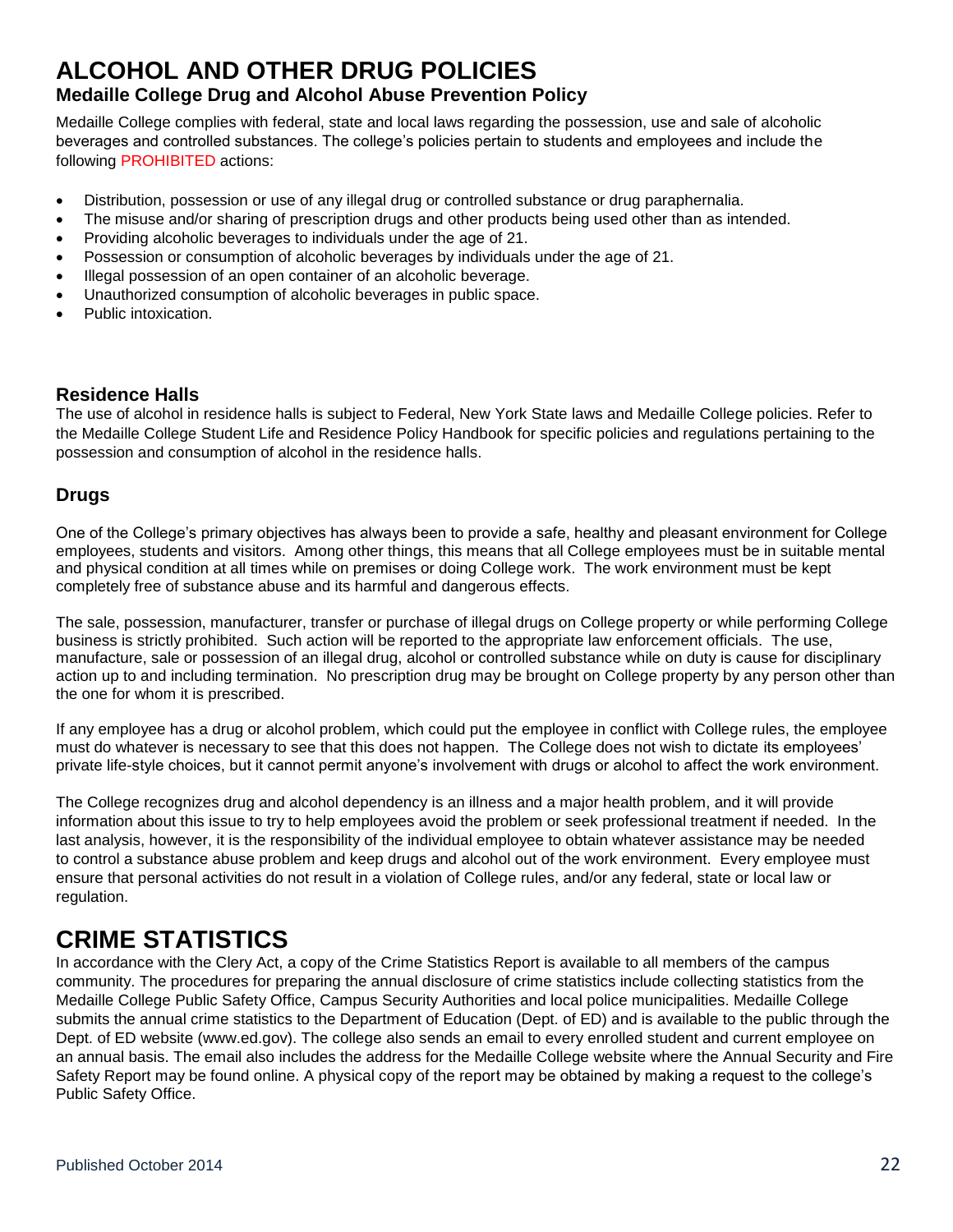# **Definitions of Reportable Crimes in the Clery Act**

- 1. Murder and Non-Negligent Manslaughter is defined as the willful killing of one human being by another.
- 2. Negligent Manslaughter is defined as the killing of another person through gross negligence.
- 3. Sex Offenses-Forcible is defined as any sexual act directed against another person forcibly and/or against that person's will; or not forcibly or against the person's will where the victim is incapable of giving consent.
- 4. Sex Offenses-Non-forcible is defined as incidents of unlawful, non-forcible sexual intercourse. Only two types of offenses are included in this definition.
- 5. Robbery is defined as the taking or attempting to take anything of value from the care, custody, or control of a person or persons by force or threat of force or violence and/or by putting the victim in fear.
- 6. Aggravated Assault is defined as an unlawful attack by one person upon another for the purpose of inflicting severe or aggravated bodily injury. This type of assault usually is accompanied by the use of a weapon or by means likely to produce death or great bodily harm.
- 7. Burglary is defined as the unlawful entry of a structure to commit a felony or a theft. The UCR classifies offenses locally known as Burglary (any degree); unlawful entry with intent to commit a larceny or felony; breaking and entering with intent to commit a larceny; housebreaking; safecracking and all attempts at these offenses as Burglary.
- 8. Motor Vehicle Theft is defined as the theft or attempted theft of a motor vehicle.
- 9. Arson is defined as any willful or malicious burning or attempt to burn, with or without intent to defraud, a dwelling house, public building, motor vehicle or aircraft, personal property of another, etc.
- 10. Arrest, for Clery Act purposes, is defined as persons processed by arrest, citation or summons.
- 11. Illegal Weapons Possession is defined as the violation of laws or ordinances prohibiting the manufacture, sale, purchase, transportation, possession, concealment, or use of firearms, cutting instruments, explosives, incendiary devices or other deadly weapons. This classification encompasses weapons offenses that are regulatory in nature. Included in this classification: manufacture, sale, or possession of deadly weapons; carrying deadly weapons, concealed or openly; using, manufacturing, etc. of silencers; furnishing deadly weapons to minors; aliens who are in possession of deadly weapons; and attempts to commit any of the above.
- 12. Drug Law Violations are defined as the violation of laws or ordinances prohibiting the production, distribution and/or use of certain controlled substances and the equipment or devices utilized in their preparation and/or use. The unlawful cultivation, manufacture, distribution, sale, purchase, use possession, transportation or importation of any controlled and/or synthetic drug or narcotic substance. Arrests may be made for violations of federal, state and local laws; specifically those relating to the unlawful possession, sale, use, growing, manufacturing and making of such drugs.
- 13. Liquor Law Violations are defined as the violation of federal, state or local laws or ordinances prohibiting the manufacture, sale, purchase, transportation, possession, or use of alcoholic beverages, not including driving under the influence and drunkenness. Included in this classification: the manufacture, sale, transporting, furnishing, possessing, etc., of intoxicating liquor, maintaining unlawful drinking places; bootlegging; operating a still; furnishing liquor to a minor or intemperate person; underage possession; using a vehicle for illegal transportation of liquor; drinking on a public conveyance; and attempts to commit any of the above.

*More detailed definitions and examples may be found at<http://www.2.ed.gov/admins/lead/safety/handbook.pdf>*

# **Bias Related Crimes/Hate Crimes**

In compliance with the New York State Education Law, section 6436, Bias Related Crime Act of 2000, the following information is designed to outline to the Medaille College Community the applicable laws on bias related crimes and the penalties for the commission of bias related crimes, the procedures for reporting crimes and the nature of and common circumstances relating to bias related crimes.

#### **Reporting a Bias Related Crime**

If you are a victim of a bias related crime, or you know, or suspect, that a member of the college community is a victim of a bias related crime, the following resources are available to you to report the crime:

- Medaille College Public Safety 716.880.2911
- Brighton Town Police 585.784.5150 or 911
- Counselors, Public Safety Officers and members of Student Affairs staff are available to assist you.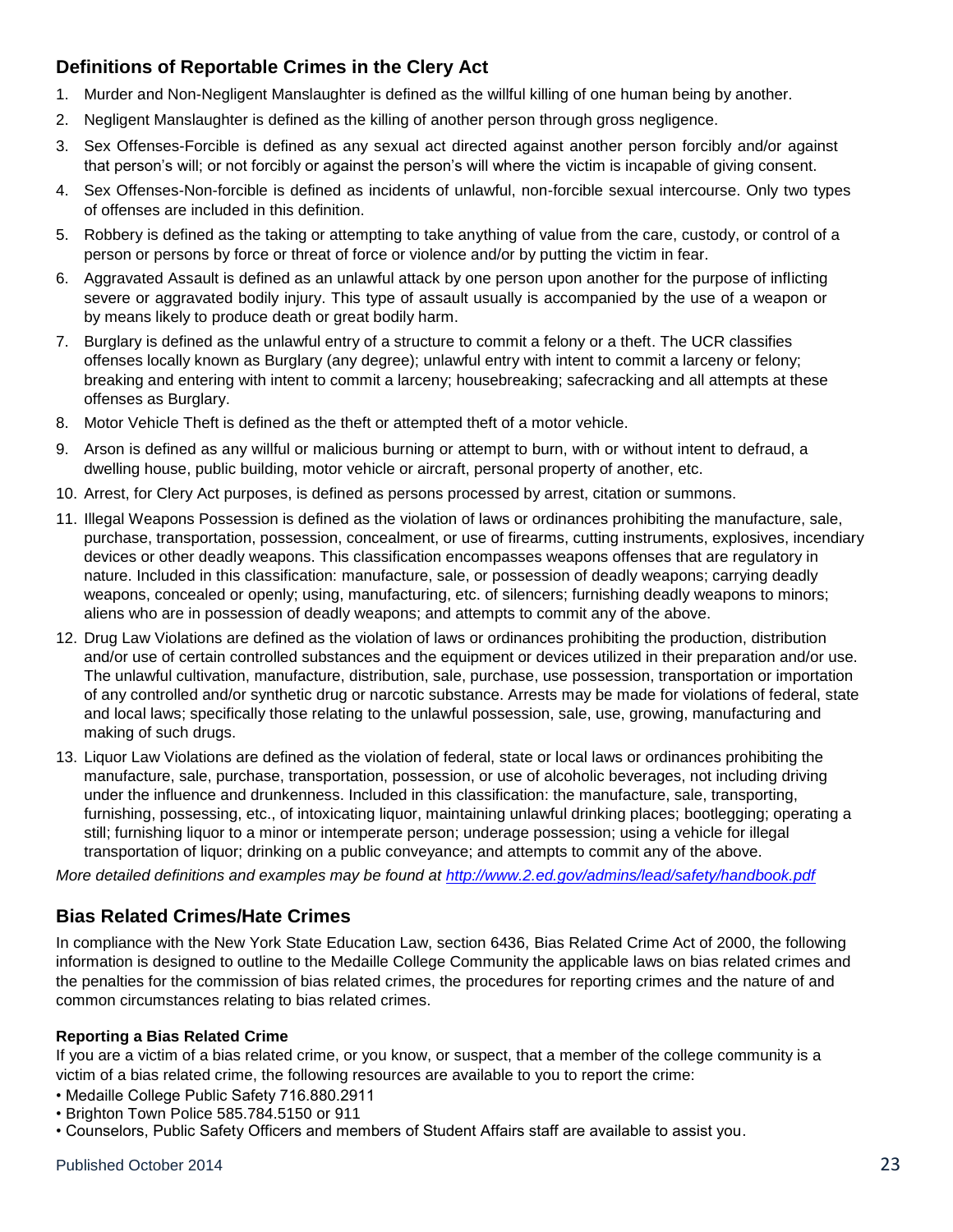#### **Applicable Laws, Ordinances and Regulations on Bias Related Crimes: New York State Penal Law, Article 485 Hate Crimes: 485.00 Legislative findings.**

"…the legislature finds and determines as follows: criminal acts involving violence, intimidation and destruction of property based upon bias and prejudice have become more prevalent in New York State in recent years. The intolerable truth is that in these crimes, commonly and justly referred to as hate crimes, victims are intentionally selected, in whole or in part because of their race, color, national origin, ancestry, gender, religion, religious practice, age, disability or sexual orientation…our laws must be strengthened to provide clear recognition of the gravity of hate crimes and the compelling importance of preventing their recurrence."

#### **New York State Penal Law; 485.05, Hate Crimes:**

A person commits a hate crime when he/she commits a specified offense and either intentionally selects the person against whom the offense is committed or intentionally commits the act or acts constituting the offense in whole, or in substantial part because of a belief or perception regarding the race, color, national origin, ancestry, gender, religion, religious practice, age, disability or sexual orientation of a person regardless of whether the belief or perception is correct. A specified offense is an offense as defined by any of the following provisions of the New York State Penal Law:

- Assault in the third, second or first degree.
- Aggravated assault upon a person less than eleven years old.
- Menacing in the first, second or third degree.
- Reckless endangerment in the second or first degree.
- Manslaughter in the second or first degree.
- Murder in the second degree; stalking in the fourth, third second or first degree.
- Rape in the first degree.
- Criminal sexual act in the first degree.
- Sexual abuse in the first degree.
- Aggravated sexual abuse in the second or first degree.
- Unlawful imprisonment in the second or first degree.
- Kidnapping in the second or first degree.
- Coercion in the second or first degree.
- Criminal trespass in the third, second or first degree.
- Burglary in the third, second or first degree.
- Criminal mischief in the fourth, third, second or first degree.
- Arson in the fourth, third, second or first degree.
- Petit larceny.
- Grand larceny in the fourth, third, second or first degree.
- Robbery in the third, second or first degree.
- Harassment in the first degree.
- Aggravated harassment in the second degree.
- Any attempt or conspiracy to commit any of the foregoing offenses.

#### **Penalties for Commission of Bias Related Crimes: New York State Penal Law 485.10 Sentencing**

- 1. When a person is convicted of a hate crime pursuant to this article and the specified is a violent felony offense, as defined in section 70.02 of the NYPL, the hate crime shall be deemed a violent felony offense.
- 2. When a person is convicted of a hate crime pursuant to this article and the specified offense is a misdemeanor or a Class C, D or E felony, the hate crime shall be deemed to be one category higher than the specified offense that the defendant committed, or one category higher than the offense level applicable to the defendant's conviction for an attempt or conspiracy to commit a specified offense, whichever is applicable.
- 3. Notwithstanding any other provision of law, when a person is convicted of a hate crime pursuant to this article and the specified offense is a class B felony:
	- a. The maximum term of the indeterminate sentence must be at least six years if the defendant is sentenced pursuant to section 70.00 of the NYPL.
	- b. The term of the determinate sentence must be at least eight years if the defendant is sentenced pursuant to section 70.02 of the NYPL.
	- c. The term of the determinate sentence must be at least twelve years if the defendant is sentenced pursuant to section 70.04 of the NYPL.
	- d. The max term of the indeterminate sentence or term of the defendant sentence must be at least ten years if the defendant is sentenced pursuant to section 70.06 of the NYPL.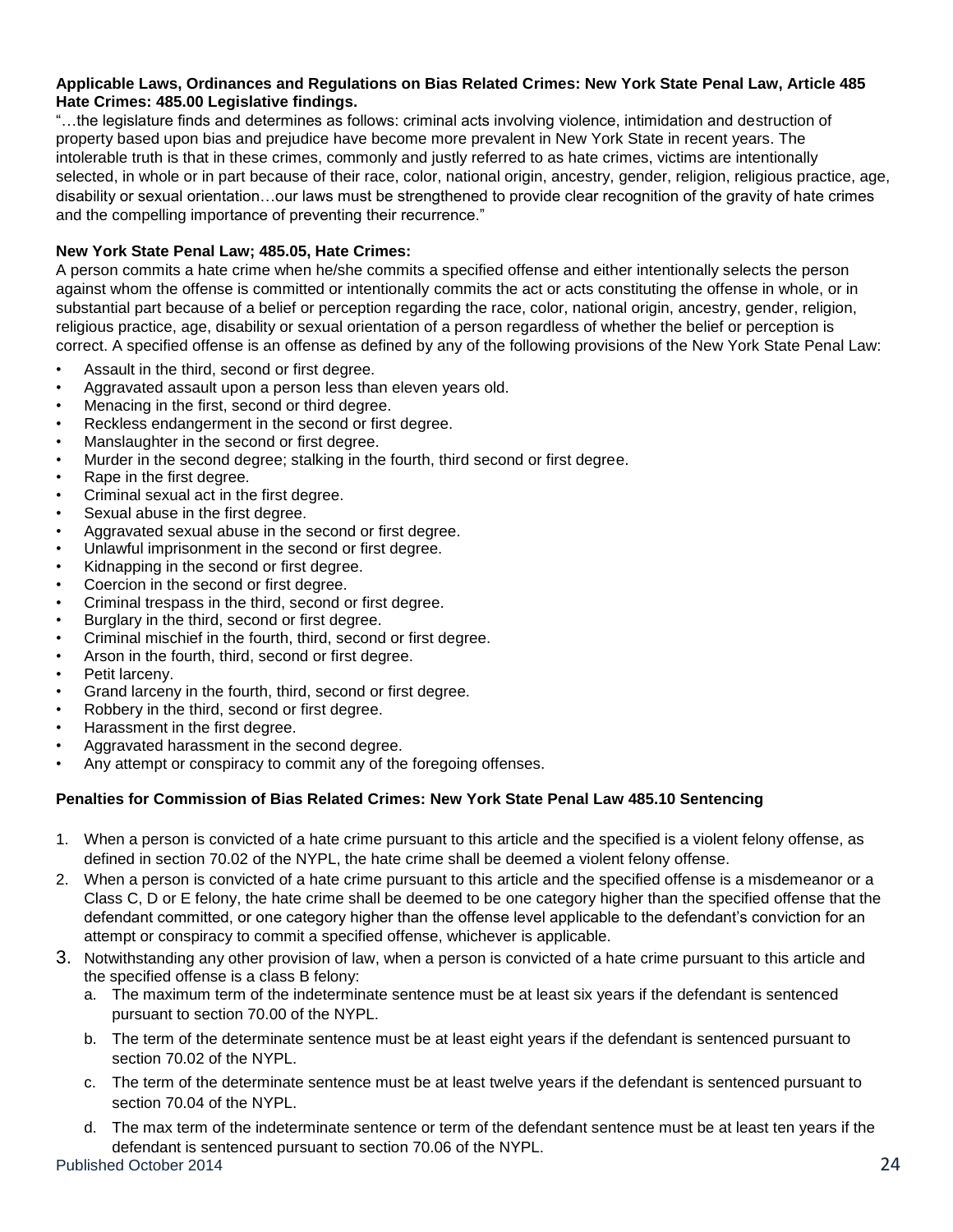4. Notwithstanding any other provision of law, when a person is convicted of a hate crime pursuant to this article and the specified offense is a Class A-1 felony, the minimum period of the indeterminate sentence shall not be less than twenty years.

Students who commit a bias related crime will also be subject to disciplinary action by the college.

# **ANNUAL FIRE SAFETY PROCEDURES AND REPORT**

# **Annual Fire Safety Report – 2013 (January 1, 2013 through December 31, 2013)**

#### **Introduction**

The Higher Education Opportunity Act (HEOA) was signed into law in August 2008 and contains several crucial campus safety components. One of the main provisions of the HEOA is the Campus Fire Safety Rightto-Know Act. This provision calls for all Title IV eligible institutions that participate in Title IV programs and maintain on-campus student housing facilities to publish an annual fire safety report that outlines fires safety systems, policies, practices, and statistics. The following report discloses all information required by HEOA as it relates to Medaille College.

#### **Definitions:**

*Fire:* Any instance of open flame or other burning in a place not intended to contain the burning or in an uncontrolled manner.

*Fire drill:* A supervised practice of a mandatory evacuation of a building for a fire.

*Cause of Fire:* The factor or factors that give rise to a fire. The causal factor may be, but is not limited to, the result of an intentional or unintentional action, mechanical failure or act of nature.

*Fire-related injury:* Any instance in which a person is injured as a result of a fire, including an injury sustained from a natural or accidental cause while involved in fire control, attempting rescue, or escaping from the dangers of the fire. The term person may include students, employees, visitors, firefighters, or any other individuals.

*Fire-related death:* Any instance in which a person is killed as a result of a fire, including death resulting from a natural or accidental cause while involved in fire control, attempting rescue, or escaping from the dangers of a fire. Dies within 1 year of injuries sustained as a result of a fire.

*Fire safety system:* Any mechanism or system related to the detection of a fire, the warning resulting from a fire, or the control of a fire. This may include sprinkler systems or other fire extinguishing system, fire detection devices, stand-alone smoke alarms, devices that alert one to the presence of a fire, such as horns, bells, or strobe lights; smoke-control and reduction mechanisms; and fire doors and walls that reduce the spread of fire.

*Value of Property Damage:* The estimated value of the loss of the structure and contents, in terms of the cost of replacement in like kind and quality. This estimate should include contents damaged by fire, and related damages cause by smoke, water, and overhaul; however, it does not include indirect loss, such as business interruption.

# **FIRE SAFETY POLICIES**

**Fire Drills –** Fire drills are an important aspect of student safety in the residences and will be executed quarterly during the school year in accordance with New York State Law, and all residents are expected to participate. Students may not disregard a fire alarm or refuse to evacuate a building in which an alarm is sounding, regardless of its nature (drill, false alarm, or actual alert). When the notice is given, all persons in Residence are to evacuate the building immediately, according to an established evacuation plan. Failure to leave the building during a fire alarm/drill is a serious violation of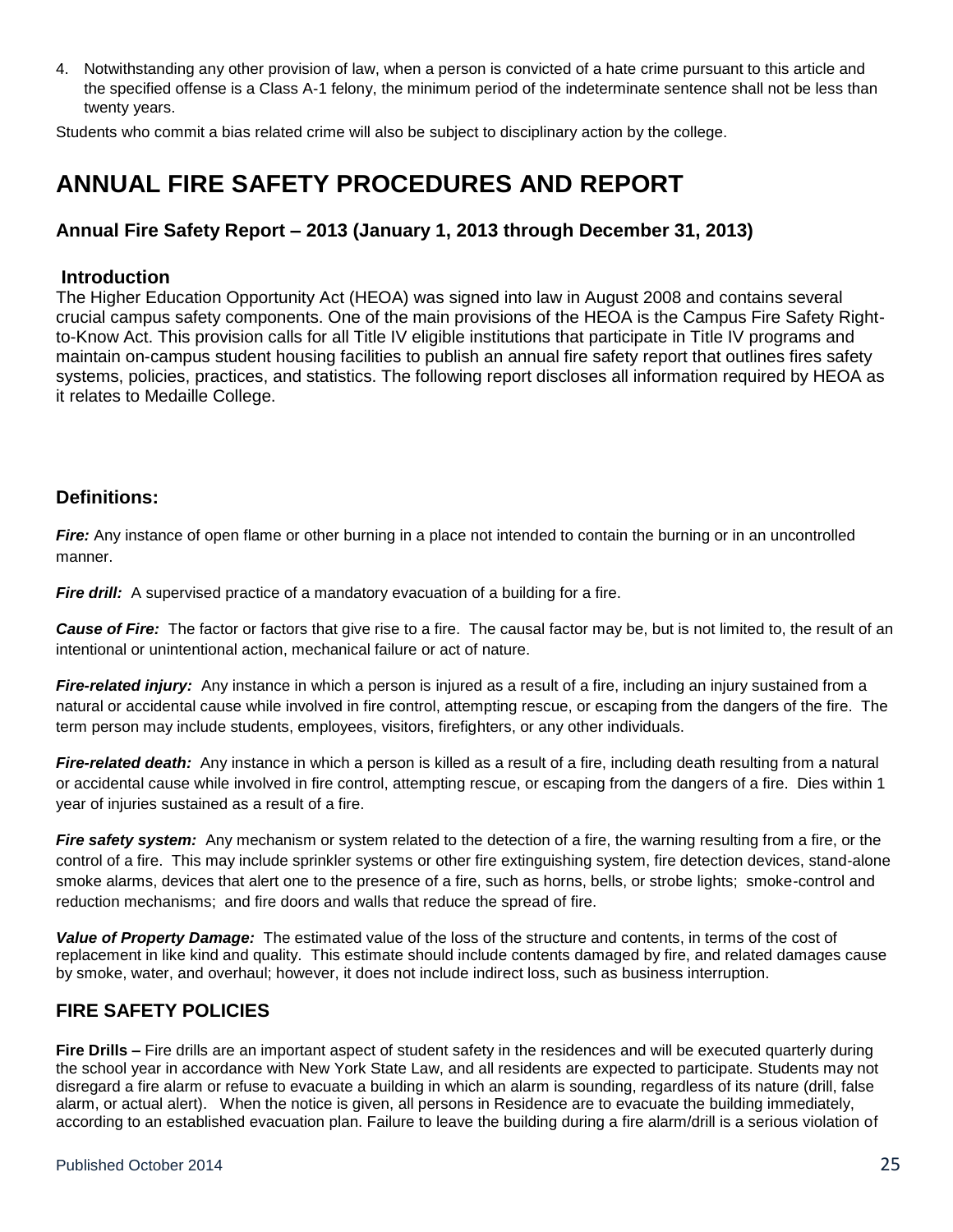College policy and may result in disciplinary sanctions. During January 1, 2013 and December 31, 2013 there were four scheduled fire drills in the on-campus housing units.

**Appliances** - All electrical appliances such as lamps, radios, and televisions must be U.L. approved. No heating or cooking equipment, with the exception of small microwaves, are to be used in student rooms for reasons of safety, health, and sanitation. In addition, halogen lamps are not permitted in resident student rooms/apartments. Appliances not approved for use in student rooms will be removed.

**Smoking** - Smoking is not permitted in any resident house or hall, nor is it permitted in front of the buildings. There are designated smoking areas outside where students, faculty and staff are permitted to smoke.

**Fire Hazards** - The following items are not permitted in rooms and/or housing facilities since they are in violation of local safety codes: natural Christmas trees, flammable substances hung on walls or ceilings, heaters, hot plates, electric frying pans, high intensity lamps (Halogen), air conditioners, large refrigerators, candles, incense and crock pots. Residents should review the housing contract for additional information regarding fire hazards. Medaille College considers the construction of lofts in apartment rooms a fire hazard.

**Tampering with Fire Safety Equipment** – The unauthorized use of or tampering with any piece of fire prevention equipment (such as smoke detectors, alarms and extinguishers) is a serious threat to student life. These acts constitute a significant violation of College policy and may result in residence hall suspension and/or dismissal from the College.

# **FIRE SAFETY PROCEDURES**

Medaille College will consistently abide by and enforce all fire safety policies. Students living in residence halls are subject to the following procedures with regards to fire safety:

#### **Fire Alarms and Evacuation**

The Medaille College Emergency Management Plan evacuation policy is as follows:

- Know the location of fire exits and alarm systems in your area and know how to use them.
- If you discover a minor fire, IMMEDIATELY contact the Department of Public Safety.
- Activate the building alarm (fire alarm) on your way out of the building.
- If you are in a room when the alarm sounds-FEEL THE DOOR FOR HEAT.
- If the door is not hot evacuate.
- If the door is hot DO NOT OPEN IT. Go to a phone or window and contact someone for help. Place wet towels under the door and stay low where the air is better.
- Close all doors to confine the fire and reduce oxygen available to it. DO NOT LOCK DOORS.
- When the building evacuation alarm is sounded, assume an emergency exists. Walk quickly to the nearest marked exit and alert others to do the same.
- ASSIST THE DISABLED IN EXITING THE BUILDING! DO NOT USE ELEVATORS DURING A FIRE. Smoke is the greatest danger in a fire, so stay near the floor, where the air will be less toxic.
- Once outside, move to a clear area away from the affected building to the designated assembly area. Keep the streets, fire lanes, hydrants and walkways clear for emergency vehicles and crews. (Emergency Assembly Points will be developed in the near future).
- If requested, assist with emergency crews as necessary.
- A Temporary Command Post may be set up near the emergency site. Keep clear of the Command Post unless you have official business.
- DO NOT RETURN TO AN EVACUATED BUILDING unless told to do so by a College Official.

\*NOTE: If you become trapped in a building during a fire and a window is available, place an article of clothing (i.e. a shirt, coat, etc.) outside the window. It will act as a marker for rescue crews. If there is no window, stay near the floor where the air will be less toxic. Be sure to shout at regular intervals to alert emergency crews of your location, but DO NOT JUMP! Response time by the Brighton Fire Department is excellent. If necessary, place wet towels under doorways.

# **FIRE SAFETY EDUCATION & TRAINING**

Medaille College conducts in depth fire safety training with the Residence Life staff. During annual summer Resident Assistant (RA) training, sessions are held covering emergency response, fire safety, fire evacuation protocol, and the role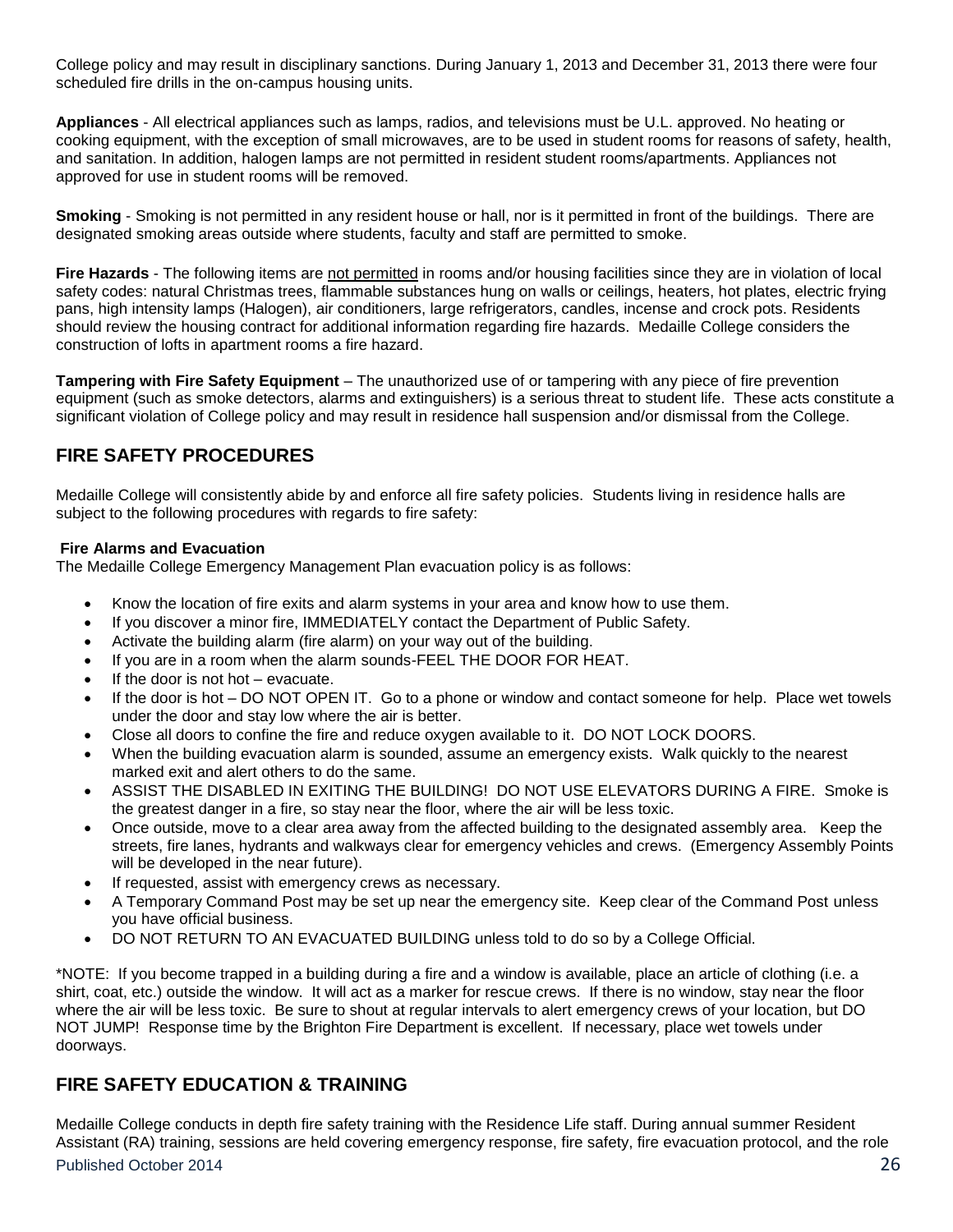of an RA in any fire emergency. The RAs are then responsible for training their residents on fire and emergency evacuation protocol in their floor meetings at the beginning of the year. Each semester, the RAs play an active role in the fire drills conducted by the Department of Public Safety.

The Department of Public Safety periodically distributes Fire Safety information and flyers out to residents, faculty and staff.

Medaille College's Emergency Management Plan states the college's policy on Fire Safety. Beginning in 2008, faculty, students and staff have received training on this policy. The policy is currently being revised and new training will begin after the revisions have been completed.

#### **In the event of a fire, the following individuals (Organizations) should be notified:**

- 1. Brighton Town Police Emergency 911 or at 585.784.5150
- 2. Department of Public Safety (716) 880-2911

#### **In reporting that a fire has occurred for the purpose of including the statistics in the annual fire safety report, the following individuals (organizations) should be notified:**

- 1. OSHA/FIRE Safety Officer (716) 880-2911
- 2. NYS Bureau of Fire Prevention –(716) 847-3320
- 3. Residence Life Department (716) 880-2449
- 4. Operations/Facilities (716) 880-2527

#### **FIRE LOG:**

Institutions must maintain a fire log that reflects the nature of the fire, date, time and general location of each fire in oncampus student housing facilities. Medaille College complies with this rule by including all fire-related incidents in the Daily Fire Log.

The Department of Public Safety maintains a Fire Log of all incidents reported. This log includes the incident type, date incident is reported, date and time of occurrence, general location of each reported incident type and the disposition of the incident if that information is known. The Department of Public Safety posts specific incidents in the Fire Log within two (2) business days of receiving a report of an incident and reserves the right to exclude reports from a log in certain circumstances as permitted by law. The most current 60 days of information is available in the Office of Public Safety located at 2 Agassiz Circle, on the college's Main Campus.

#### **FIRE LOG – January 1, 2013 through December 31, 2013**

**Fire # 1**

| <b>DATE/TIME</b> | 10/8/13 | <b>NATURE OF INCIDENT:</b> Fire in a small garbage can – found smoking<br>debris in trash can |
|------------------|---------|-----------------------------------------------------------------------------------------------|
| <u>I/R#</u>      | 1:19am  | 2013-000091                                                                                   |
| <b>LOCATION</b>  |         | South Residence Hall room 4021                                                                |

#### **Fire # 2**

| <b>DATE/TIME</b> | 12/9/13 | NATURE OF INCIDENT: Fire on stove while cooking- bacon grease |
|------------------|---------|---------------------------------------------------------------|
| <u>I/R#</u>      | 10:45pm | 2013-000145                                                   |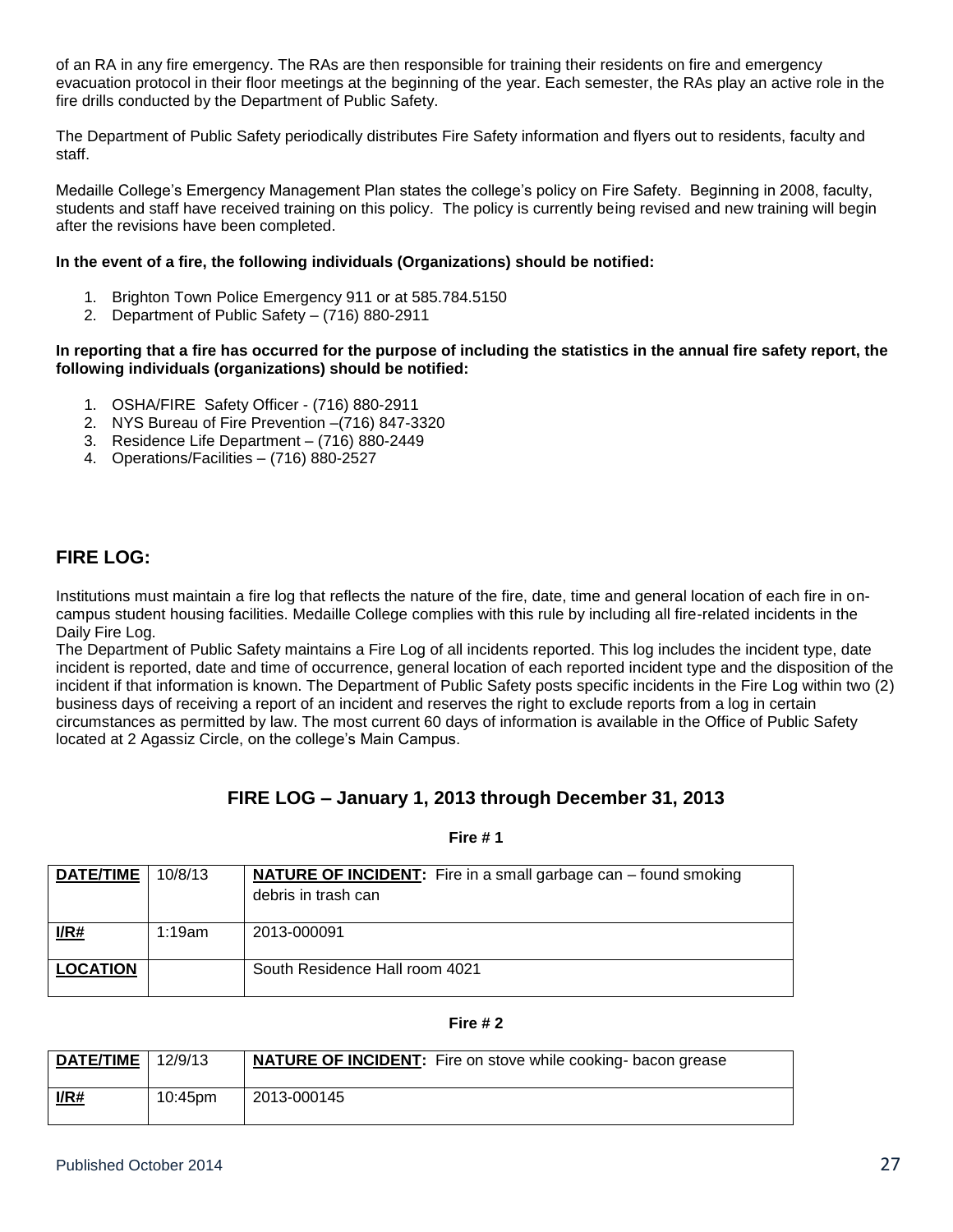|  | <b>LOCATION</b> |  |  |
|--|-----------------|--|--|
|  |                 |  |  |

#### **FUTURE IMPROVEMENTS**

#### **Plans for future improvements in fire safety:**

The College is in the process of reviewing the emergency evacuation plans and installation of evacuation maps in all residences and buildings.

Fire Safety Training will be made available to a larger portion of the student body throughout the school year.

## **REPORTS AND STATISTICS**

| Residential            | Total          | Fire           | Date/Time      | Cause of                                                           | Number         | Number         | Value of       | Incident       |
|------------------------|----------------|----------------|----------------|--------------------------------------------------------------------|----------------|----------------|----------------|----------------|
| Housing                | Fires in       |                | of Fire        | Fire                                                               | of Fire-       | of Fire-       | Property       | Report         |
| <b>Facilities</b>      | each           | Number         |                |                                                                    | related        | related        | Damage         |                |
|                        | building       |                |                |                                                                    | Injuries       | Deaths         | caused by Fire | Number         |
|                        |                |                |                |                                                                    |                |                |                |                |
|                        |                |                |                |                                                                    |                |                |                |                |
| South                  | $\mathbf 0$    | $\mathbf 0$    | $\mathbf 0$    | $\mathbf 0$                                                        | $\mathbf 0$    | $\mathbf 0$    | $\mathbf 0$    | $\pmb{0}$      |
| Residence              |                |                |                |                                                                    |                |                |                |                |
| Hall                   |                |                |                |                                                                    |                |                |                |                |
| <b>North</b>           | $\overline{0}$ | $\overline{0}$ | $\overline{0}$ | $\overline{0}$                                                     | $\mathbf 0$    | $\overline{0}$ | $\mathbf 0$    | $\mathbf 0$    |
| Residence              |                |                |                |                                                                    |                |                |                |                |
| Hall                   |                |                |                |                                                                    |                |                |                |                |
|                        |                |                |                |                                                                    |                |                |                |                |
| 95 Humboldt            | $\mathbf 0$    | $\overline{0}$ | $\overline{0}$ | $\overline{0}$                                                     | $\overline{0}$ | $\mathbf 0$    | $\mathbf 0$    | $\mathbf 0$    |
|                        |                |                |                |                                                                    |                |                |                |                |
| 103 Humboldt           | $\overline{0}$ | $\overline{0}$ | $\overline{0}$ | $\overline{0}$                                                     | $\overline{0}$ | $\overline{0}$ | $\overline{0}$ | $\overline{0}$ |
|                        |                |                |                | Fire Statistics - 2012 (January 1, 2012 through December 31, 2012) |                |                |                |                |
| Residential            | Total          | Fire           | Date/Time      | Cause of                                                           | Number         | Number         | Value of       | Incident       |
| Housing                | Fires in       |                | of Fire        | Fire                                                               | of Fire-       | of Fire-       | Property       | Report         |
| <b>Facilities</b>      | each           | Number         |                |                                                                    | related        | related        | Damage         |                |
|                        | building       |                |                |                                                                    | Injuries       | Deaths         | caused by Fire | Number         |
|                        |                |                |                |                                                                    |                |                |                |                |
| South                  | $\pmb{0}$      | $\mathbf 0$    | $\mathbf 0$    | $\mathbf 0$                                                        | $\mathbf 0$    | $\mathbf 0$    | $\mathbf 0$    | $\mathbf 0$    |
| Residence              |                |                |                |                                                                    |                |                |                |                |
| Hall                   |                |                |                |                                                                    |                |                |                |                |
| <b>North</b>           | $\mathbf{1}$   | $\mathbf{1}$   | 11/17/201      | Cooking                                                            | $\overline{0}$ | $\mathbf 0$    | \$300          | $2012 -$       |
| Residence              |                |                | $\overline{2}$ |                                                                    |                |                |                | 01898          |
| Hall                   |                |                |                |                                                                    |                |                |                |                |
| Published October 2014 |                |                |                |                                                                    |                |                |                | 28             |

# **Fire Statistics – 2011 (January 1, 2011 through December 31, 2011)**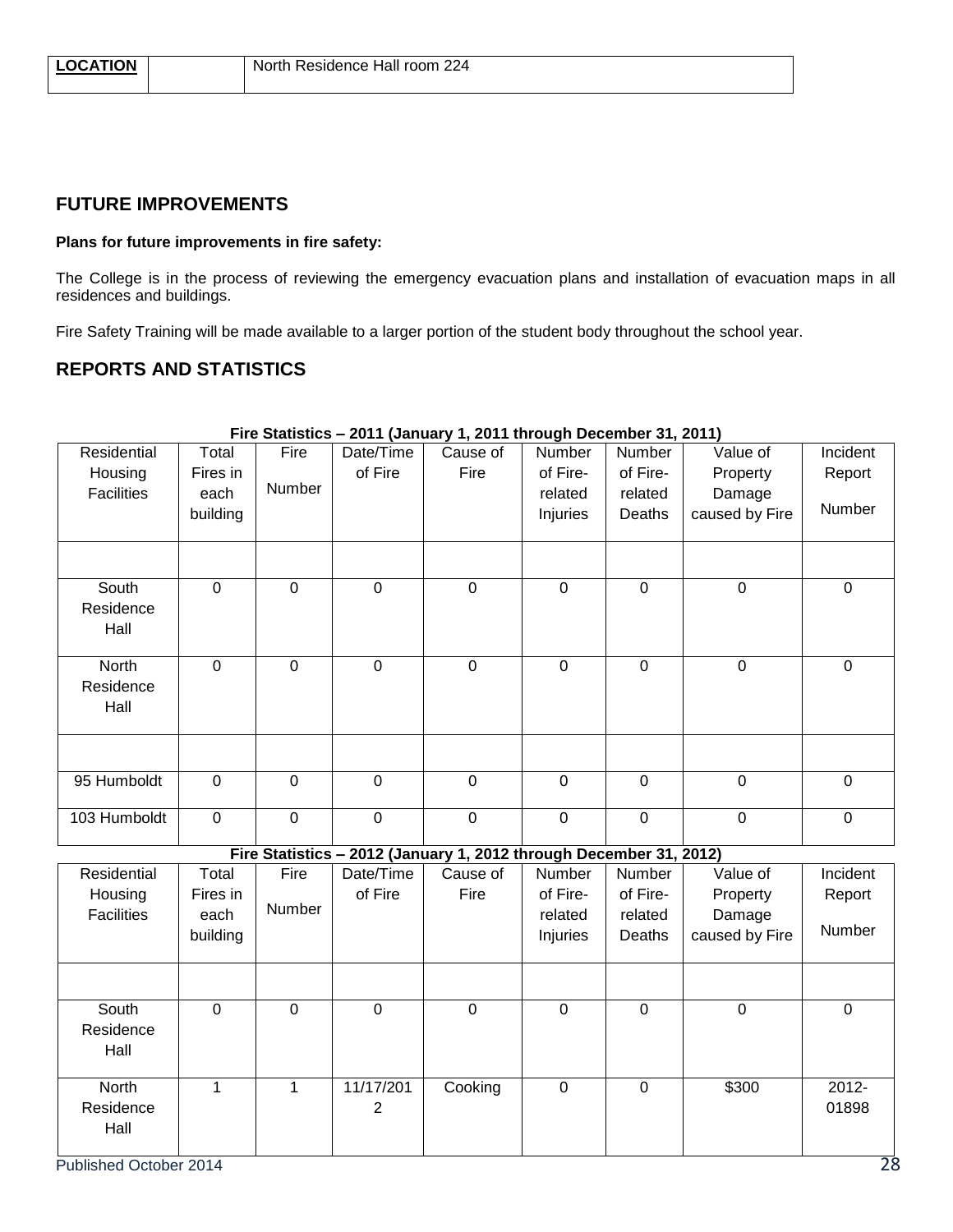|                   |             |        | 10:40pm        |                                                                    |                |             |                |             |
|-------------------|-------------|--------|----------------|--------------------------------------------------------------------|----------------|-------------|----------------|-------------|
|                   |             |        |                |                                                                    |                |             |                |             |
| 95 Humboldt       | $\Omega$    | 0      | $\Omega$       | $\Omega$                                                           | $\Omega$       | $\Omega$    | $\mathbf 0$    | 0           |
| 103 Humboldt      | $\mathbf 0$ | 0      | $\overline{0}$ | $\mathbf 0$                                                        | $\mathbf 0$    | $\mathbf 0$ | $\mathbf 0$    | $\mathbf 0$ |
|                   |             |        |                | Fire Statistics - 2013 (January 1, 2013 through December 31, 2013) |                |             |                |             |
| Residential       | Total       | Fire   | Date/Time      | Cause of                                                           | <b>Number</b>  | Number      | Value of       | Incident    |
|                   | Fires in    | Number | of Fire        | Fire                                                               | of Fire-       | of Fire-    | Property       | Report      |
| Housing           | each        |        |                |                                                                    | related        | related     | Damage         |             |
| <b>Facilities</b> | building    |        |                |                                                                    | Injuries       | Deaths      | caused by Fire | Number      |
|                   |             |        |                |                                                                    |                |             |                |             |
| South             | 1           | 1      | 10/8/13        |                                                                    | $\overline{0}$ | $\mathbf 0$ | \$7            | 2013-       |
| Residence         |             |        |                |                                                                    |                |             |                | 000091      |
| Hall              |             |        | 1:19am         | Smoking                                                            |                |             |                |             |
| North             | 1           | 2      | 12/9/13        | Cooking                                                            | $\mathbf 0$    | 0           | \$350          | 2013-       |
| Residence<br>Hall |             |        | 10:45pm        |                                                                    |                |             |                | 000145      |

**Fire Safety Systems** for on-campus student housing facilities:

During 2013, Medaille College owned and operated four on-campus housing facilities at the Buffalo campus. They are as follows:

- South Residence Hall, 18 Agassiz Circle, Buffalo, NY 14214
- North Residence Hall, 18 Agassiz Circle, Buffalo, NY 14214
- There are no housing facilities at Medaille's Amherst and Rochester campuses.

See Table Next Page: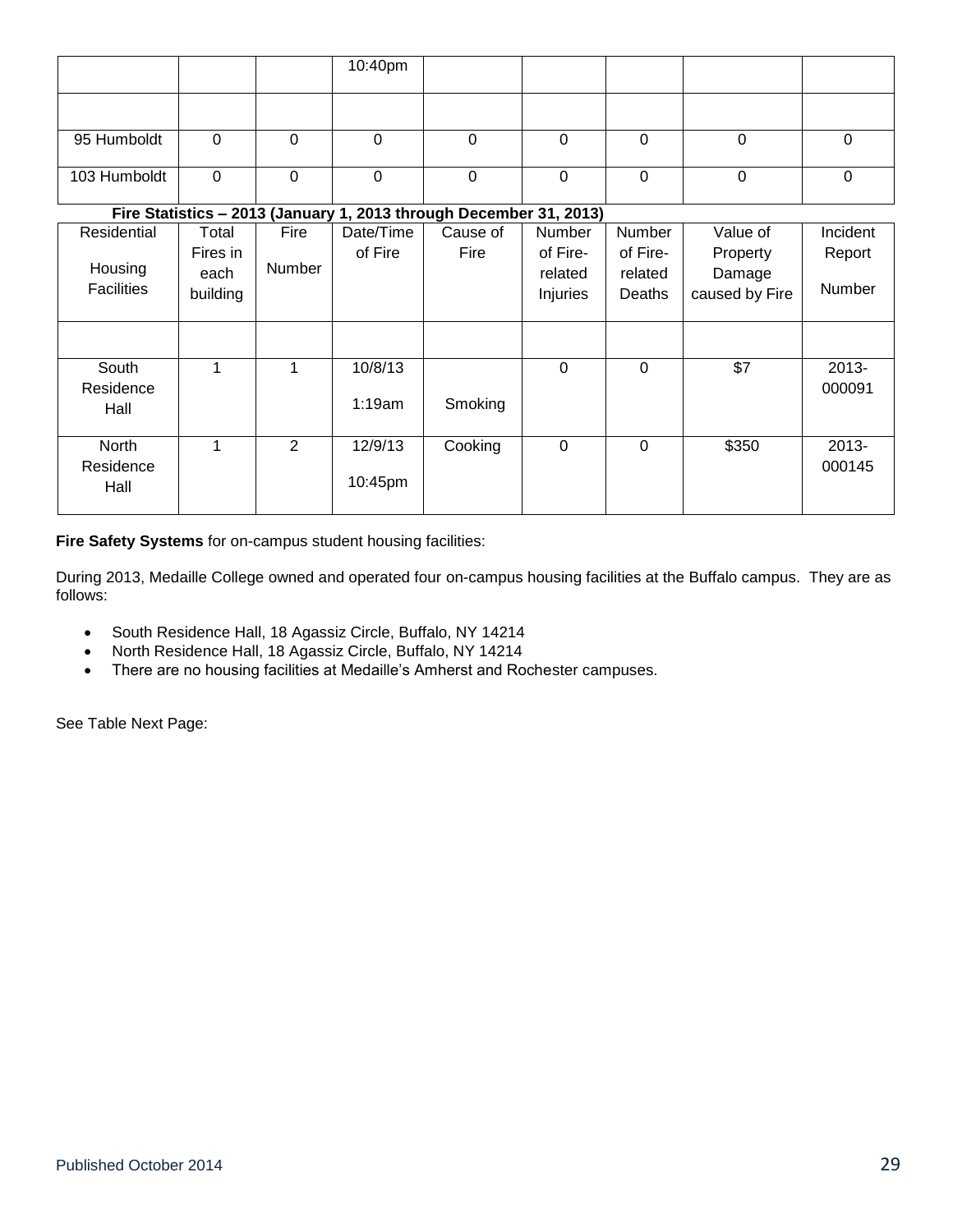|          |            |            |          |                               | THE LOTO I CITY                      |          |                                      |   |
|----------|------------|------------|----------|-------------------------------|--------------------------------------|----------|--------------------------------------|---|
|          |            |            |          |                               | On-campus Student Housing Facilities |          |                                      |   |
| idential | Fire Alarm | Full Smoke |          | Horns, Bells,<br>Strobe light | Eire                                 |          | Fire Emergenc Illuminated<br>Doors y | 巴 |
| pusing   |            | Sprinkler  |          |                               |                                      |          |                                      |   |
| cilities | Monitoring |            | Detector | Devices                       | <b>Extinguisher</b>                  |          | Exit Signs                           | ž |
|          |            | System     |          |                               |                                      | lighting |                                      |   |
|          | (off site) |            |          |                               | Devices                              |          |                                      |   |
|          |            |            |          |                               |                                      |          |                                      |   |
|          |            |            |          |                               |                                      |          |                                      |   |

|                                                                                     | Evacuation<br>Number of<br>(fire) drills<br>academic<br>each | 4                       | 4                     |  |
|-------------------------------------------------------------------------------------|--------------------------------------------------------------|-------------------------|-----------------------|--|
|                                                                                     | Notification<br>Emergency<br>System                          | $\boldsymbol{\times}$   | $\boldsymbol{\times}$ |  |
|                                                                                     | Illuminated<br>Exit Signs                                    | $\boldsymbol{\times}$   | $\boldsymbol{\times}$ |  |
|                                                                                     | Emergenc<br>y<br>Lighting                                    | $\times$                | $\boldsymbol{\times}$ |  |
|                                                                                     | Fire<br>Doors                                                | $\times$                | $\boldsymbol{\times}$ |  |
| s Student Housing Facilities<br>FIRE SAFETY SYSTEMS<br>On-campus Student Housing Fa | Extinguisher<br>Devices<br>Fire                              | $\times$                | $\boldsymbol{\times}$ |  |
|                                                                                     | Horns, Bells,<br>Strobe light<br>Devices                     | $\times$                | $\times$              |  |
|                                                                                     | Detector<br>Smoke<br>$\omega$                                | $\times$                | $\boldsymbol{\times}$ |  |
|                                                                                     | Full<br>Sprinkler<br>System                                  | $\times$                | $\boldsymbol{\times}$ |  |
|                                                                                     | Fire Alarm<br>Monitoring<br>(off site)                       | $\times$                | $\times$              |  |
|                                                                                     | Residential<br>Facilities<br>Housing                         | Residence Hall<br>South | North Residence       |  |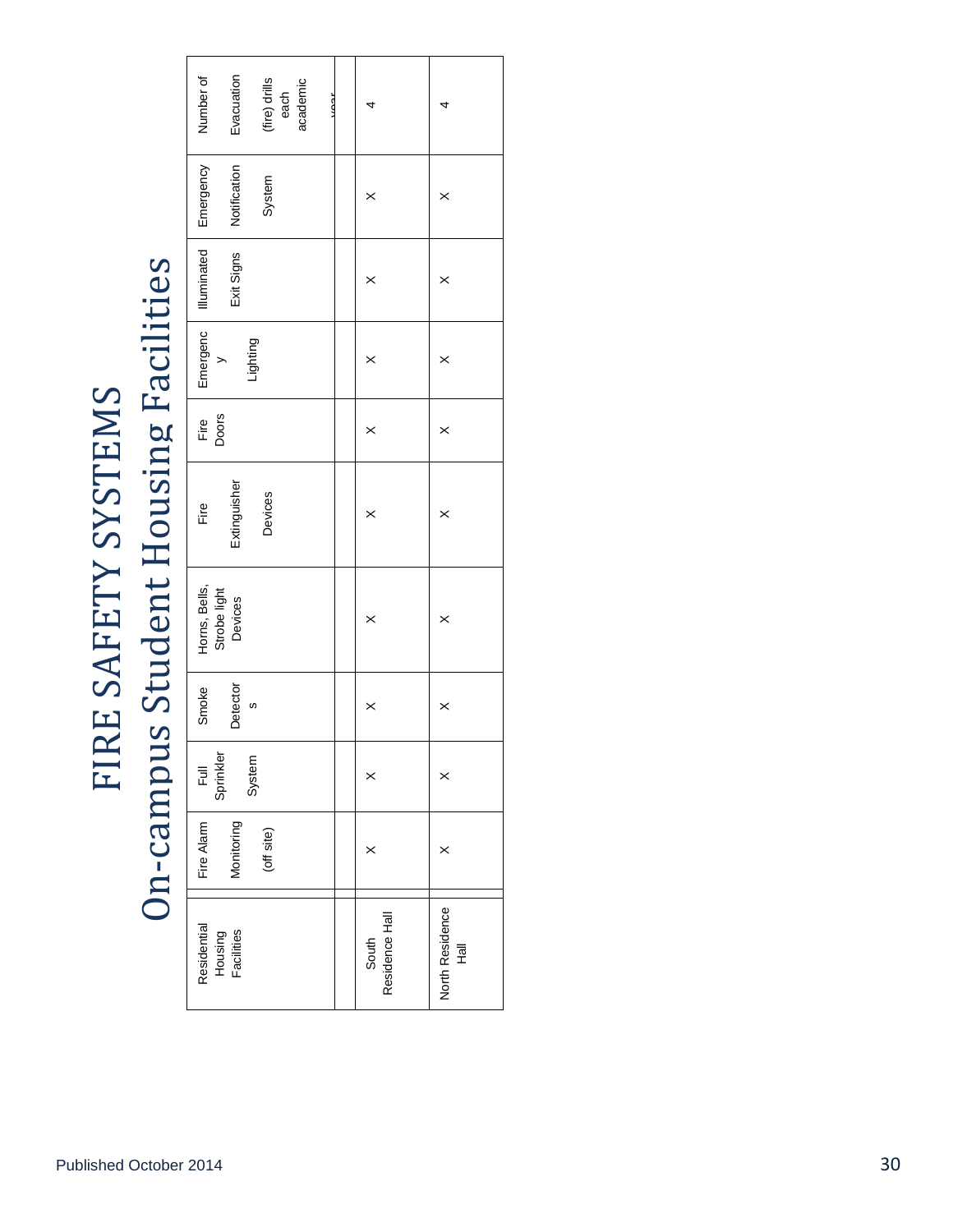# **APPENDICES**

# **THE JEANNE CLERY DISCLOSURE OF CAMPUS SECURITY POLICY AND CAMPUS CRIMES STATISTICS ACT FOR MEDAILLE COLLEGE**

| <b>CATEGORY</b>                        | <b>VENUE</b>                                   | 2011        | 2012           | 2013         |
|----------------------------------------|------------------------------------------------|-------------|----------------|--------------|
| <b>CRIMINAL HOMICIDE:</b>              | On Campus ***                                  | 0           | 0              | 0            |
| Murder & Non-Negligent<br>Manslaughter | In dormitories or other residential facilities | 0           | 0              | $\Omega$     |
|                                        | In or on a non-campus building or property     | 0           | 0              | 0            |
|                                        | On public property                             | $\mathbf 0$ | 0              | $\mathbf 0$  |
|                                        |                                                |             |                |              |
| Negligent Manslaughter                 | On Campus                                      | 0           | 0              | $\Omega$     |
|                                        | In dormitories or other residential facilities | $\mathbf 0$ | 0              | $\Omega$     |
|                                        | In or on a non-campus building or property     | 0           | 0              | 0            |
|                                        | On public property                             | 0           | 0              | $\mathbf{0}$ |
| <b>SEX OFFENSES:</b>                   | On Campus ***                                  | $\mathbf 0$ | $\overline{0}$ | $\mathbf 0$  |
| Forcible                               | In dormitories or other residential facilities | 0           | 0              | $\Omega$     |
|                                        | In or on a non-campus building or property     | $\mathbf 0$ | 0              | $\Omega$     |
|                                        | On public property                             | $\mathbf 0$ | 0              | $\Omega$     |
| Nonforcible                            | On Campus ***                                  | $\mathbf 0$ | $\mathbf 0$    | $\Omega$     |
|                                        | In dormitories or other residential facilities | 0           | 0              | 0            |
|                                        | In or on a non-campus building or property     | 0           | 0              | $\Omega$     |
|                                        | On public property                             | $\mathbf 0$ | $\overline{0}$ | $\mathbf 0$  |
| <b>ROBBERY</b>                         | On Campus ***                                  | $\mathbf 0$ | $\overline{0}$ | $\mathbf 0$  |
|                                        | In dormitories or other residential facilities | $\mathbf 0$ | 0              | $\mathbf 0$  |
|                                        | In or on a non-campus building or property     | 0           | 0              | $\mathbf 0$  |
|                                        | On public property                             | $\mathbf 0$ | 0              | 0            |
| <b>AGGRAVATED</b>                      | On Campus ***                                  | $\mathbf 0$ | $\mathbf 0$    | $\Omega$     |
| <b>ASSAULT</b>                         | In dormitories or other residential facilities | $\Omega$    | 0              | $\Omega$     |
|                                        | In or on a non-campus building or property     | 0           | 0              | $\Omega$     |
|                                        | On public property                             | $\mathbf 0$ | $\mathbf 0$    |              |
| <b>BURGLARY</b>                        | On Campus ***                                  | 0           | 0              | $\Omega$     |
|                                        | In dormitories or other residential facilities | 0           | 0              | $\Omega$     |
|                                        | In or on a non-campus building or property     | 0           | $\mathbf 0$    | $\Omega$     |
|                                        | On public property                             | 0           | 0              | $\mathbf 0$  |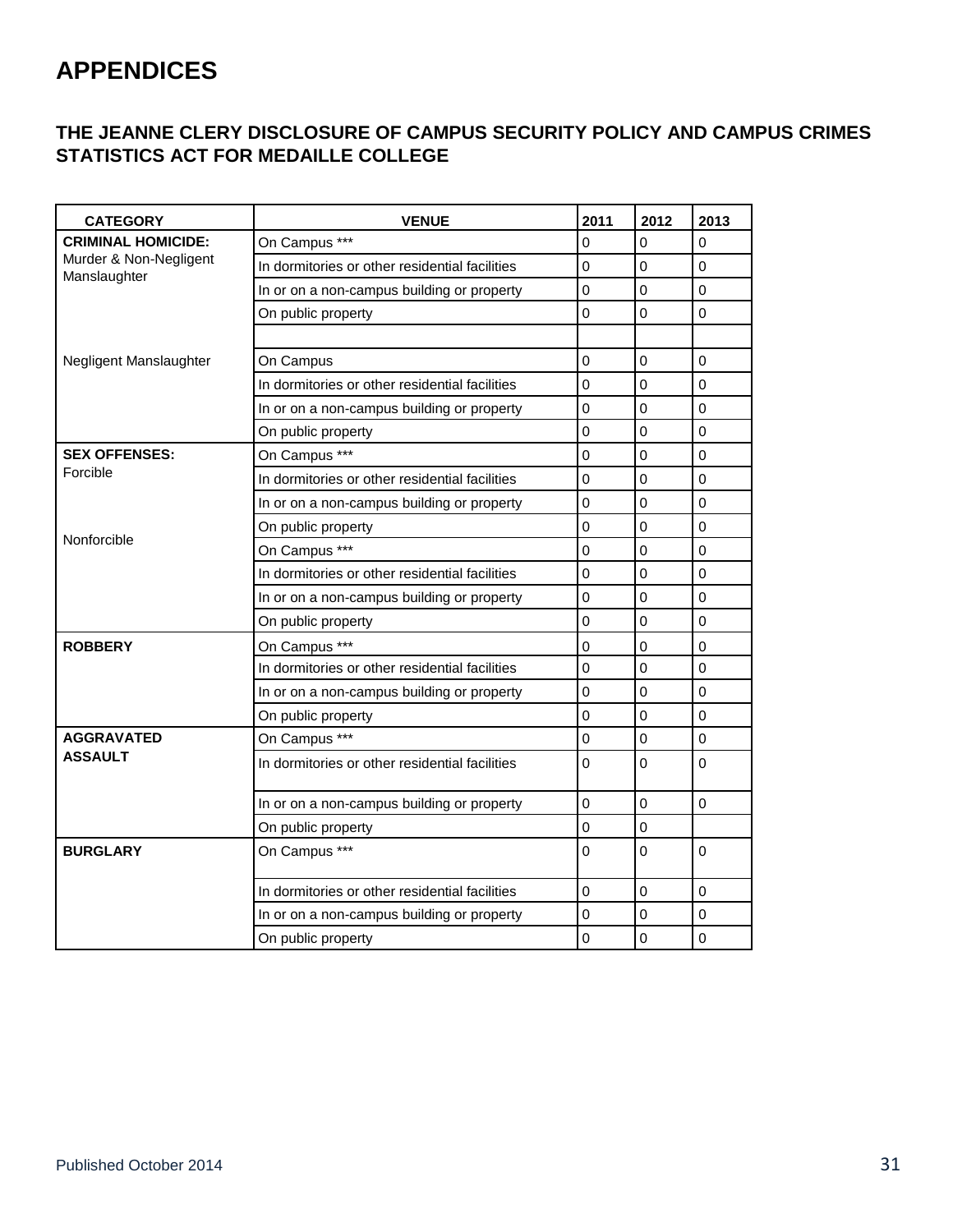# **THE JEANNE CLERY DISCLOSURE OF CAMPUS SECURITY POLICY AND CAMPUS CRIMES STATISTICS ACT FOR MEDAILLE COLLEGE**

| <b>CATEGORY</b>                            | <b>VENUE</b>                                   | 2011        | 2012           | 2013        |
|--------------------------------------------|------------------------------------------------|-------------|----------------|-------------|
| <b>ARSON</b>                               | On Campus ***                                  | $\Omega$    | 0              | $\Omega$    |
|                                            | In dormitories or other residential facilities | $\mathbf 0$ | 0              | $\mathbf 0$ |
|                                            | In or on a non-campus building or property     | $\Omega$    | 0              | $\Omega$    |
|                                            | On public property                             | $\mathbf 0$ | 0              | 0           |
| <b>LARCENY</b>                             | On Campus ***                                  | $\Omega$    | $\Omega$       | $\Omega$    |
|                                            | In dormitories or other residential facilities | $\mathbf 0$ | $\mathbf 0$    | $\mathbf 0$ |
|                                            | In or on a non-campus building or property     | $\Omega$    | $\Omega$       | 0           |
|                                            | On public property                             | $\mathbf 0$ | 0              | $\mathbf 0$ |
| <b>MOTOR VEHICLE THEFT</b>                 | On Campus ***                                  | $\mathbf 0$ | 0              | 0           |
|                                            | In dormitories or other residential facilities | $\mathbf 0$ | 0              | $\mathbf 0$ |
|                                            | In or on a non-campus building or property     | $\mathbf 0$ | 0              | $\mathbf 0$ |
|                                            | On public property                             | $\mathbf 0$ | $\overline{0}$ | $\mathbf 0$ |
| <b>ARREST FOR:</b>                         | On Campus ***                                  | $\mathbf 0$ | $\overline{0}$ | $\mathbf 0$ |
| <b>Liquor law violations</b>               | In dormitories or other residential facilities | $\Omega$    | $\Omega$       | 0           |
|                                            | In or on a non-campus building or property     | $\mathbf 0$ | 0              | $\mathbf 0$ |
|                                            | On public property                             | $\Omega$    | $\Omega$       | $\Omega$    |
| <b>ARREST FOR:</b>                         | On Campus                                      | $\Omega$    | 0              | $\mathbf 0$ |
| <b>Drug related violations</b>             | In dormitories or other residential facilities | $\mathbf 0$ | 0              | $\Omega$    |
|                                            | In or on a non-campus building or property     | $\mathbf 0$ | 0              | $\mathbf 0$ |
|                                            | On public property                             | $\mathbf 0$ | $\overline{0}$ | $\mathbf 0$ |
| <b>ARREST FOR:</b>                         | On Campus ***                                  | $\mathbf 0$ | 0              | 0           |
| <b>Weapons possession</b>                  | In dormitories or other residential facilities | $\mathbf 0$ | 0              | $\mathbf 0$ |
|                                            | In or on a non-campus building or property     | $\Omega$    | $\Omega$       | $\Omega$    |
|                                            | On public property                             | $\mathbf 0$ | 0              | $\mathbf 0$ |
| <b>DISCIPLINARY</b>                        | On Campus ***                                  | $\mathbf 0$ | 0              | $\Omega$    |
| <b>REFERRALS: Liquor law</b><br>violations | In dormitories or other residential facilities | $\mathbf 0$ | 0              | $\mathbf 0$ |
|                                            | In or on a non-campus building or property     | $\Omega$    | $\overline{0}$ | $\mathbf 0$ |
|                                            | On public property                             | 0           | 0              | $\mathbf 0$ |

# **THE JEANNE CLERY DISCLOSURE OF CAMPUS SECURITY POLICY AND CAMPUS CRIMES STATISTICS ACT FOR MEDAILLE COLLEGE**

| <b>CATEGORY</b>                                                       | <b>VENUE</b>                                   | 2011 | 2012 | 2013 |
|-----------------------------------------------------------------------|------------------------------------------------|------|------|------|
| <b>DISCIPLINARY</b><br><b>REFERRALS:</b>                              | On Campus ***                                  | O    |      |      |
|                                                                       | In dormitories or other residential facilities | 0    | 0    |      |
| <b>Drug Related violations</b>                                        | In or on a non-campus building or property     | 0    | 0    |      |
|                                                                       | On public property                             | 0    | 0    |      |
| <b>DISCIPLINARY</b><br><b>REFERRALS:</b><br><b>Weapons possession</b> | On Campus ***                                  | 0    | 0    |      |
|                                                                       | In dormitories or other residential facilities | 0    | 0    | 0    |
|                                                                       | In or on a non-campus building or property     |      | O    |      |
|                                                                       | On public property                             |      |      |      |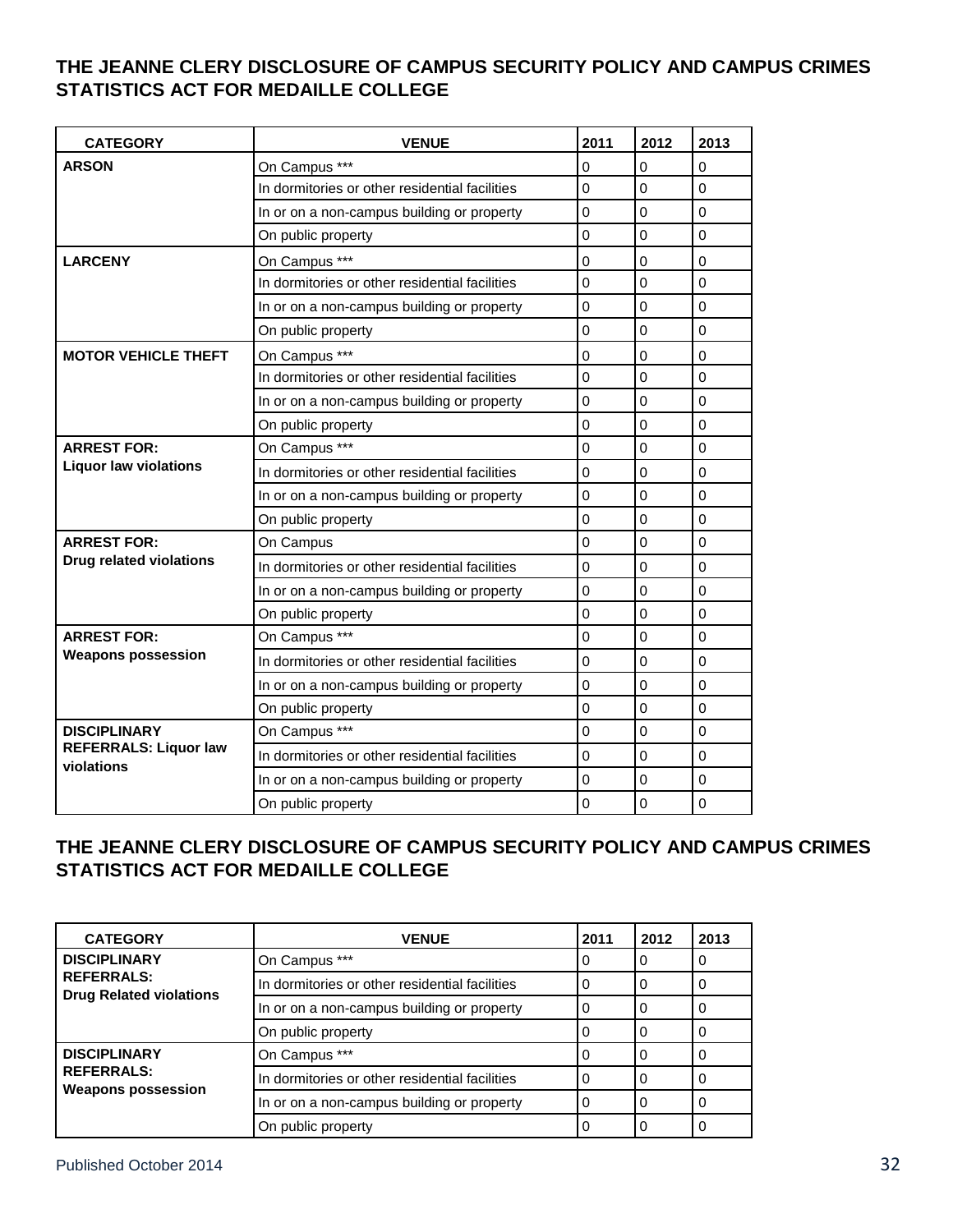## **CAMPUS SAFETY DISCLOSURE PUBLIC LAW 110-315 HATE CRIMES**

**The Higher Education Opportunity Act (Public Law 110-315) requires all colleges and universities to report separately on all hate crimes in the following categories.**

| <b>CATEGORY</b>                                       | <b>VENUE</b>                                   | 2011 | 2012           | 2013           |
|-------------------------------------------------------|------------------------------------------------|------|----------------|----------------|
| <b>CRIMINAL</b>                                       | On Campus ***                                  | 0    | $\Omega$       | 0              |
| <b>HOMICIDE:</b><br><b>Murder &amp; Non-Negligent</b> | In dormitories or other residential facilities | 0    | $\mathbf{0}$   | 0              |
| <b>Manslaughter</b>                                   | In or on a noncampus building or property      | 0    | $\mathbf 0$    | 0              |
|                                                       | On public property                             | 0    | $\mathbf{0}$   | 0              |
| <b>Negligent Manslaughter</b>                         | On Campus                                      | 0    | $\mathbf{0}$   | 0              |
|                                                       | In dormitories or other residential facilities | 0    | $\Omega$       | 0              |
|                                                       | In or on a noncampus building or property      | 0    | $\mathbf{0}$   | 0              |
|                                                       | On public property                             | 0    | 0              | $\Omega$       |
| <b>SEX OFFENSES:</b>                                  | On Campus ***                                  | 0    | $\Omega$       | 0              |
| <b>Forcible</b>                                       | In dormitories or other residential facilities | 0    | $\mathbf 0$    | 0              |
|                                                       | In or on a noncampus building or property      | 0    | $\mathbf 0$    | 0              |
|                                                       | On public property                             | 0    | $\Omega$       | 0              |
| <b>Nonforcible</b>                                    | On Campus ***                                  | 0    | $\overline{0}$ | 0              |
|                                                       | In dormitories or other residential facilities | 0    | $\mathbf 0$    | $\Omega$       |
|                                                       | In or on a noncampus building or property      | 0    | $\mathbf 0$    | 0              |
|                                                       | On public property                             | 0    | $\Omega$       | 0              |
| <b>ROBBERY</b>                                        | On Campus ***                                  | 0    | $\mathbf 0$    | $\overline{0}$ |
|                                                       | In dormitories or other residential facilities | 0    | $\mathbf 0$    | 0              |
|                                                       | In or on a noncampus building or property      | 0    | $\mathbf 0$    | 0              |
|                                                       | On public property                             | 0    | $\mathbf 0$    | 0              |
| <b>AGGRAVATED</b>                                     | On Campus ***                                  | 0    | $\mathbf 0$    | $\overline{0}$ |
| <b>ASSAULT</b>                                        | In dormitories or other residential facilities | 0    | $\mathbf 0$    | 0              |
|                                                       | In or on a noncampus building or property      | 0    | $\Omega$       | 0              |
|                                                       | On public property                             | 0    | $\Omega$       | 0              |
| <b>BURGLARY</b>                                       | On Campus ***                                  | 0    | $\mathbf 0$    | 0              |
|                                                       | In dormitories or other residential facilities | 0    | $\Omega$       | 0              |
|                                                       | In or on a noncampus building or property      | 0    | $\mathbf 0$    | 0              |
|                                                       | On public property                             | 0    | $\Omega$       | 0              |
| <b>ARSON</b>                                          | On Campus ***                                  | 0    | $\mathbf 0$    | 0              |
|                                                       | In dormitories or other residential facilities | 0    | $\Omega$       | 0              |
|                                                       | In or on a noncampus building or property      | 0    | $\mathbf 0$    | 0              |
|                                                       | On public property                             | 0    | $\mathbf 0$    | 0              |